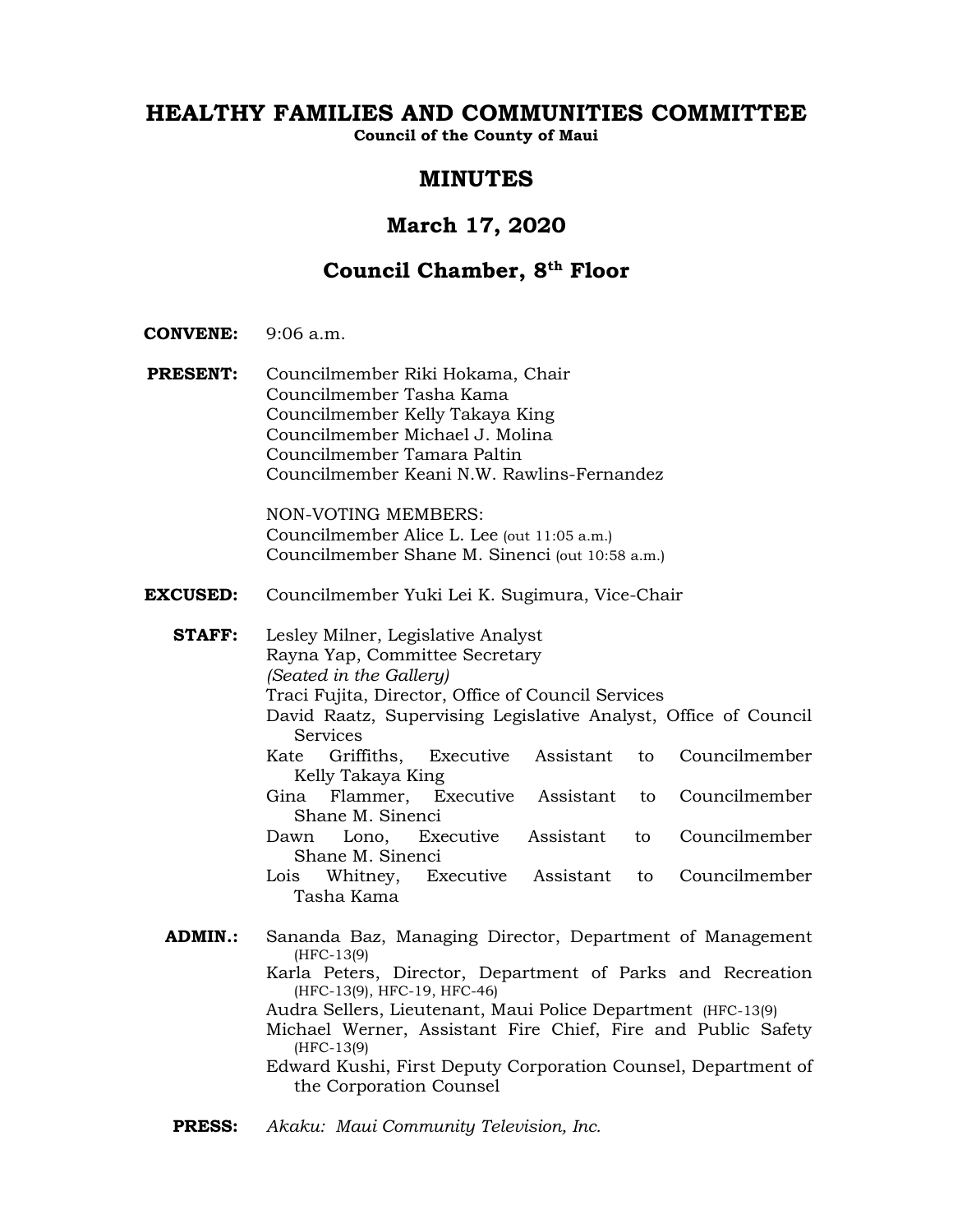# **March 17, 2020**

----------------------------------------------------------------------------------------------------------------

CHAIR HOKAMA: *. . .(gavel). . .* We shall convene the Council's Committee on Healthy Families and Communities. Such an appropriate name for the meeting we need to conduct this morning on behalf of our county and our residents. Present this morning, we have from the Committee, Committee Members Ms. Kama.

COUNCILMEMBER KAMA: Good morning, Chair.

CHAIR HOKAMA: Good morning and thank you for keeping appropriate distances. Ms. King is our other Member from the Committee.

COUNCILMEMBER KING: Good morning, aloha.

CHAIR HOKAMA: Aloha. Mr. Molina.

COUNCILMEMBER MOLINA: Good morning and aloha, Chair.

CHAIR HOKAMA: Good morning. Ms. Rawlins-Fernandez.

COUNCILMEMBER RAWLINS-FERNANDEZ: Aloha kakahiaka, Chair.

CHAIR HOKAMA: Ms. Paltin.

COUNCILMEMBER PALTIN: Aloha kakahiaka, Chair.

CHAIR HOKAMA: Yeah. So all Committee Members except our Vice-Chair Ms. Sugimura who is excused. And we also have the pleasure of our Chair Ms. Lee.

COUNCILMEMBER LEE: Okay. From Micronesia, ran annim, Mr. Chair, good morning.

CHAIR HOKAMA: Good morning. Micronesia. And we also welcome, Mr. Sinenci, our colleague.

COUNCILMEMBER SINENCI: Aloha, Chair, reporting for duty.

CHAIR HOKAMA: Good morning. And again, yeah, our deepest condolences to your family.

COUNCILMEMBER SINENCI: Mahalo. Thank you, Chair.

*. . .PUBLIC TESTIMONY OPENED. . .*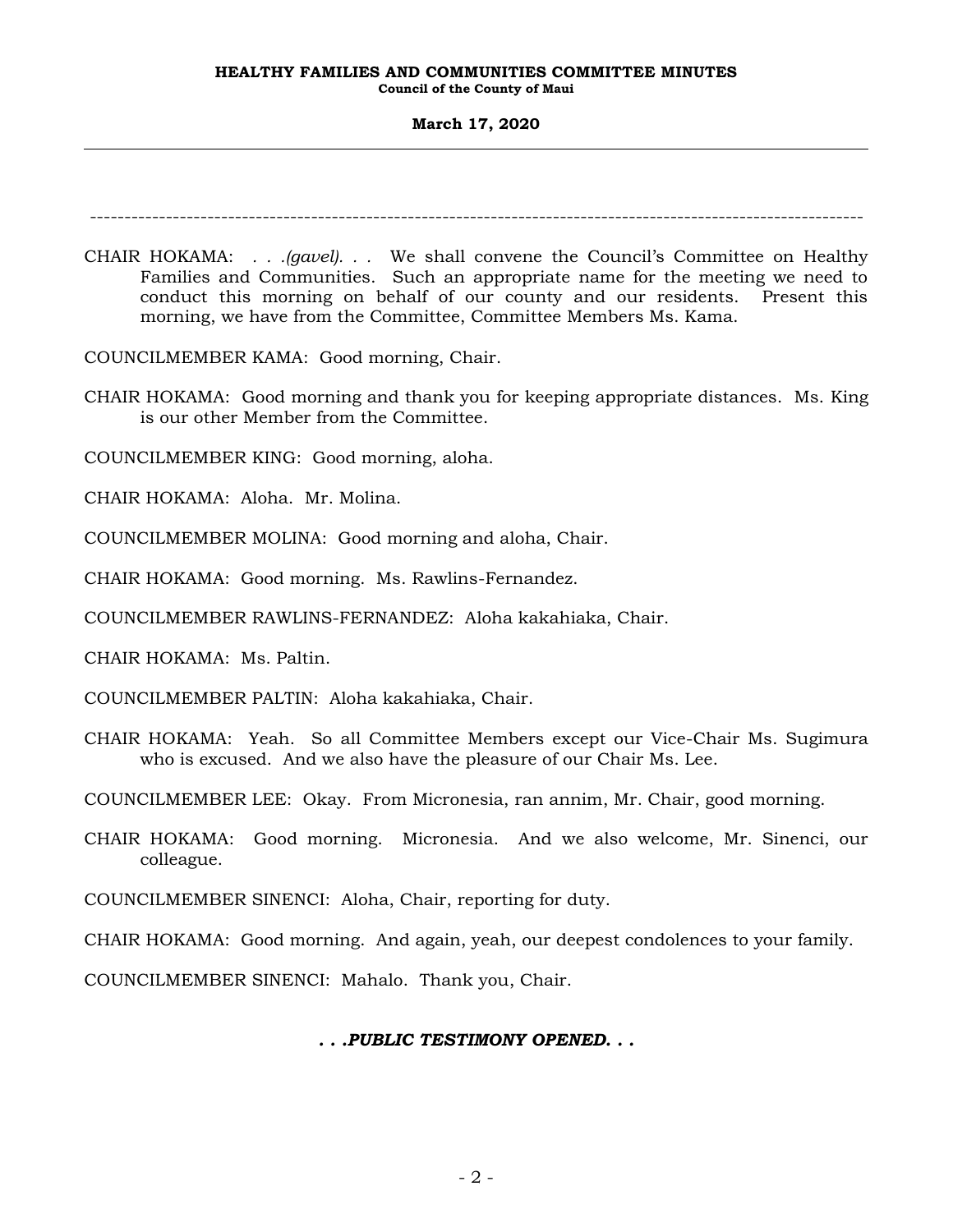# **ITEM HFC-19: MAUI AGRICULTURAL FESTIVAL AND 4-H LIVESTOCK FAIR, WAR MEMORIAL COMPLEX** (CC 19-197)

CHAIR HOKAMA: Okay, people, we're going to do an abbreviated meeting. So far we have no requests for testimony, either in the Chamber or at the district offices. We have three items, but we're going to do an abbreviation. Regarding HFC-19, the Maui Agricultural Festival, 4-H Livestock Fair at our War Memorial Complex, with no objections, Members, we will defer this item to another date.

COUNCILMEMBERS: No objections.

# **COUNCILMEMBERS VOICED NO OBJECTIONS** (Excused: YS)

# **ACTION: DEFER PENDING FURTHER DISCUSSION.**

CHAIR HOKAMA: Okay, thank you. So ordered.

# **ITEM HFC-13(9): CORONAVIRUS UPDATE** (RULE 7(B))

- CHAIR HOKAMA: As it regards to HFC-46, we will have the Parks Director gives us some general comments and then I'll make a recommendation, which I share with you now is that, again, unique situation. I would ask . . . I'm going to ask the Director to give us some general overview regarding her Department budget and then I will ask you to allow the Chair to collect Committee Members' concerns, questions, proposed adjustments; and we'll work with Ms. Rawlins-Fernandez's Committee as well as the Department on how we move forward budget adjustments on behalf of this Committee. Basically, it's to also be an advocate for the Department. Okay. So that's how we'll approach that at that time. May I direct you now at this time to HFC-13(9). This is regarding the update on the coronavirus that has hit our county, our multiple islands, state, our country, our world. This morning we have Mr. Baz, Managing Director of the Victorino Administration, who's going to give us some comment at this time. Mr. Baz?
- MR. BAZ: Thank you, Mr. Chair. Are you going to go through public testimony or no, just, I'm going to go straight in?
- CHAIR HOKAMA: We're going to go straight in.
- MR. BAZ: Sure, okay.
- CHAIR HOKAMA: Yeah. Okay. Just so the Members know, I will just say that we have received written testimony from various parts of our county. They're concerned about one, is our message, how are we going to provide leadership during these difficult times, and what type of policies will we be considering that will protect not only the resident and his health, but how do we protect this county's economy and its health. So there's a lot of concern out there of what happens to the economy as we protect our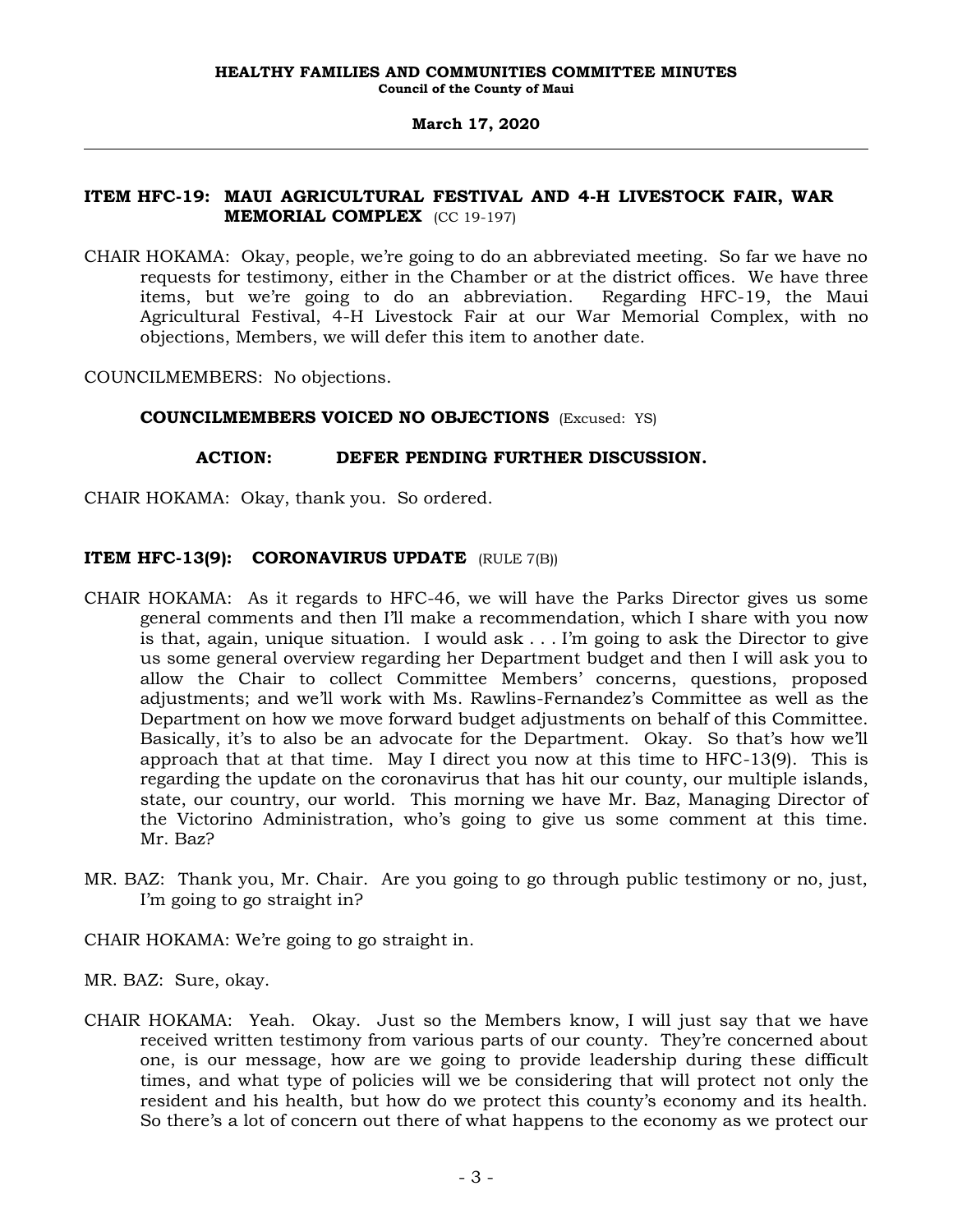# **March 17, 2020**

health. And so, Mr. Baz, if you can give us some comment on the Mayor's status at this time we would appreciate it.

MR. BAZ: Sure. So the status of this emergency, currently, if you've . . . hopefully you've been watching the news. You see the sign . . . information from the State. There's been a lot of press conferences, things like that. Number of confirmed cases in Hawaii is ten. Number of persons under investigation with test is pending is seven. Number of persons under investigation that are closed, tested negative, is 86. And we still have nine people currently under the self-monitoring by DOH's supervision. This number is from 5 o'clock yesterday afternoon. I'm positive that it's changed since then. And this is a very, very fluid item. Things are changing on a hourly basis. Even guidance from CDC, guidance from the White House, President. The Governor issued a supplemental proclamation yesterday, and the Mayor's got some objectives that he's planning on doing shortly. I did provide to the community . . . to this Committee the 24 press releases that we sent out between February 14th, when we started to address this, and last night. Those are related to activities, functions, reports, things that we're doing related to this. And I hope that the public, if they're interested in getting more information, can access those on our County website as well, if they haven't seen them in the news or if we're going to see a consolidated effort of it. We have a County website specifically dedicated to the COVID-19. And so as soon as you go on to mauicounty.gov, click on it, there's a list of resources, information. We have the State Department of Health has a coronavirus website as well that's updated. You can do . . . so both the County and the State, you can sign up for notices and you'll get e-mail notices when there's changes and updates. And so the State does a nightly update. We've been directing people to the 2-1-1 system. They have a dedicated line specifically for this virus, and we've been taking a lot of phone calls, probably like your offices up on the ninth floor helping people who have questions. So one of our main objectives is to get correct information out there. There's been a lot of misinformation, you know, from the ports being shut down to this building being evacuated to all kinds of different things out there, Hawaii County on curfew, you know, different things. So we're really, really focusing on making sure people are getting good information from reliable sources and that's a really important factor, and I hope that those that are listening can understand that. And if you have a question, if something . . . doesn't understand, then call us, e-mail us, and we can help to clarify that versus just spreading more rumors. Yeah, so we really appreciate that. Let's see. So the Mayor has issued two directives for specifically for County employees. One is, no out-of-state travel; that has been suspended for 60 days. And the other is to . . . for employee health and safety, I've shared that with your Chair, and she may want to share that with your employees as well. It's related to, you know, issues: if people are quarantined or if their family members are quarantined or if they're sick or things like that, there's a bunch of question and answer basically to address that situation. And really what we're trying to make sure is that should things get worse, we have the capabilities of maintaining core services for our community. And, you know, the Police and Fire Department are very aware of making sure that their . . . when they do activities, when they're out there in the public, to protect themselves so that they don't get quarantined as well, the Mayor is going to be issuing another statement probably this afternoon about gatherings and spaces. You've seen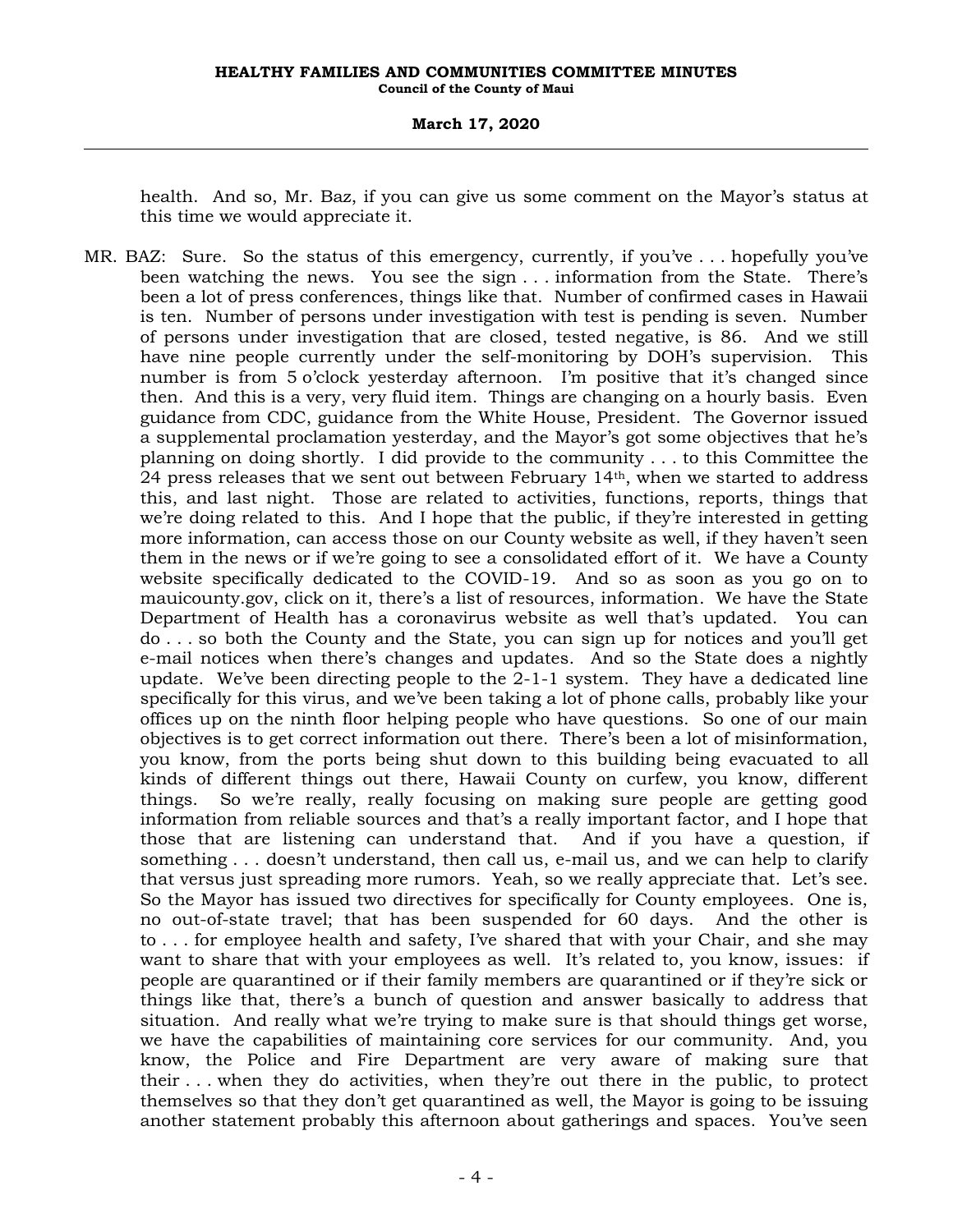**March 17, 2020**

statements recently about the Department of Housing and Human Concerns, Kaunoa program, other programs, issues. Parks, I'm sure you've heard a lot about the parks; that's been of contention. We did that kind of first, right, and so it's been a lot of questions and we're trying to address those and help in certain situations. The . . . let's see. Lot of the private businesses are shutting down. The theatres are all shutting down. The Mormon churches canceled all their services, the Catholic churches canceled all their services . . . or not . . . postponed all their services last night for the next two weeks. A lot of what we're doing is really evaluating what the next two weeks is going to look like. So any changes we make, any, you know, I think there's a message that went out yesterday about the DMV and limiting the attendance within the DMV to ten clients, ten customers at a time so that they can keep social distancing measures like we're doing today, good, awesome leadership on that. So, yeah, those are the kind of things we're really trying to address. We're trying to protect the general public and to protect our employees. I guess I need to step back and say why we're doing this. You may see, okay, yeah, Hawaii . . . I think Maui has had three or four confirmed cases, right, you know, not a big deal. Oahu had the first confirmed case of community spread. What that means is that it's going from person to person in our community. The other confirmed cases up to that point have been visitors or residents that had traveled and then came here, and then they were sick when they either came here or after they came here. So this idea of that it's starting to spread in our community is incredibly concerning for us. The coronavirus, you know, it's . . . I hear people say, oh it's, you know, it's . . . the flu kills more people. Yeah, it's population based. More people get sick from the flu and die, but percentagewise, and especially for our elderly and those that have underlying conditions, it's killing up to 20 percent of that type of people that have underlying conditions. And I've seen different numbers. It was originally 24 percent, but I think as more people are expiring it's gone down to like about 15 percent now as we measure this throughout the world. There's been instances of success in dealing with this issue and failure. And so we're evaluating those and trying to make the best decisions we can for our community with the power that we have for our community. If we can stop or prevent spread, that's really what we're trying to do. If we can keep our social distance, if we can limit our outings, if we can limit especially the congregation of people in close gatherings, we really feel like we can help to slow this down. Doctor Pang uses as an example. When we had measles outbreak I think it was last year or a couple years ago. Hawaii got 1,000 cases. They were expecting Maui to get about 150 based on our population; but because the efforts that they did, Maui only got seven cases. And we feel like we can continue this example and by really taking a strong stance and making these decisions, you know, closing the parks and all that. We feel like it's going to be the best choice right now. I mean maybe second guess and we may be overreacting and we may, you know, get people saying, you know, hey, you're doing too much. But when we look at the health and safety of our community, we're really trying to take that into account. We are meeting with the business industry, the nonprofits, the visitor industry on a regular basis. We've transitioned everything to video conference. So yesterday I was probably on about eight different video conference calls or telephone conference calls. And really that's . . . we're changing the way that we operate, but we also need to make sure that we're getting good information. So we're getting feedback from the businesses and visitor industry. A lot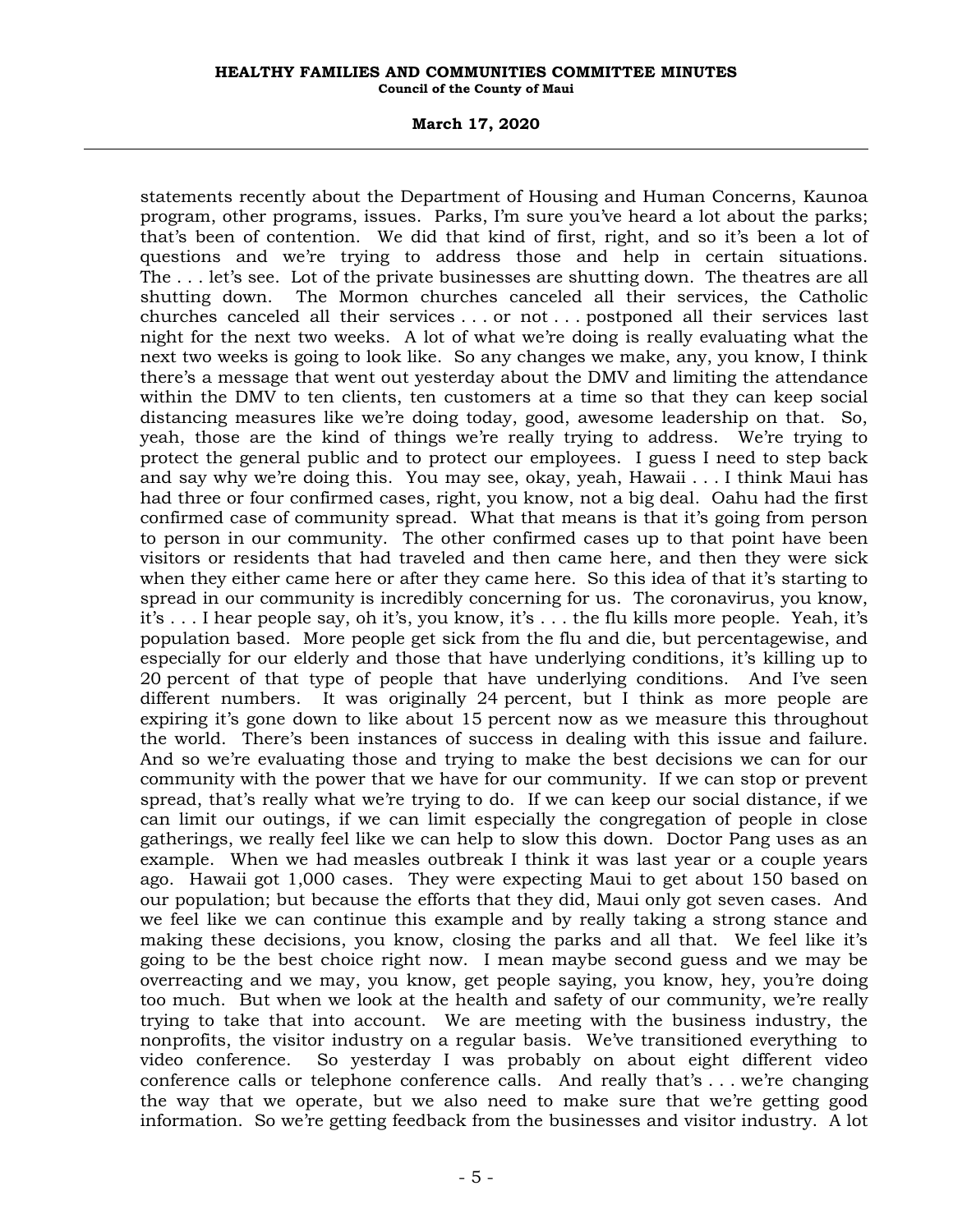of them are very accepting and understand what's going on. And I probably talk too much, so . . .

CHAIR HOKAMA: Okay. So couple things, yeah --

MR. BAZ: Yeah, sure.

CHAIR HOKAMA: --Mr. Director. For the Council, for this Committee, and again, we know it's fluid, things will continue to change. But we would appreciate some kind of communication notification like a system with the Chair --

MR. BAZ: Okay.

CHAIR HOKAMA: --so that we can refer to something to the community. You know, at 11:54 this statement came out. So whatever you had before then disregard because this is the new --

MR. BAZ: Right, so . . .

- CHAIR HOKAMA: --you know, adjustment or the new way the County's going to handle certain things.
- MR. BAZ: A lot of times when we're doing messaging, it goes out to everybody at once, including all of the Members are blind copied on that press releases so you get those in your inbox, as well as a lot of your staff members. We're trying to make sure that everybody gets the best communication possible. If you're not getting those then please let me know and we can make sure that you get those. There's a sign up on our website if you want to get press releases. There's about a 20-minute delay or so, but and I have been in constant communication with the Chair.

CHAIR HOKAMA: Yeah, we appreciate that.

- MR. BAZ: I call her regularly, I give her updates. Last night I was giving her an update on the current status.
- CHAIR HOKAMA: Well that's our Chair, yeah. What I would ask is that your departments who has designated committee chairs or subject-matter chairs be included in the communication. I cannot tell you how many calls I had about golf courses and tennis courts this weekend; and I'm the Parks Chair, I'm not the Parks Director, okay, but I get the calls. They want to know why I chose to keep golf courses open and close tennis courts, okay. I said, you're a former State employee, talk to your State Health Director. We don't make certain calls, okay. But that needs to be communicated with us because if it's a budget issue, I would assume my Budget Chair would get it. If it's a housing thing, my Housing Chair would get the call. But that would assist us because we want to be in sync and supportive and advocate of the safety concerns we imposing. Hard for us to be supportive when we not even sure what's going on with the so-called mini controversy of why a certain facility is open and why a certain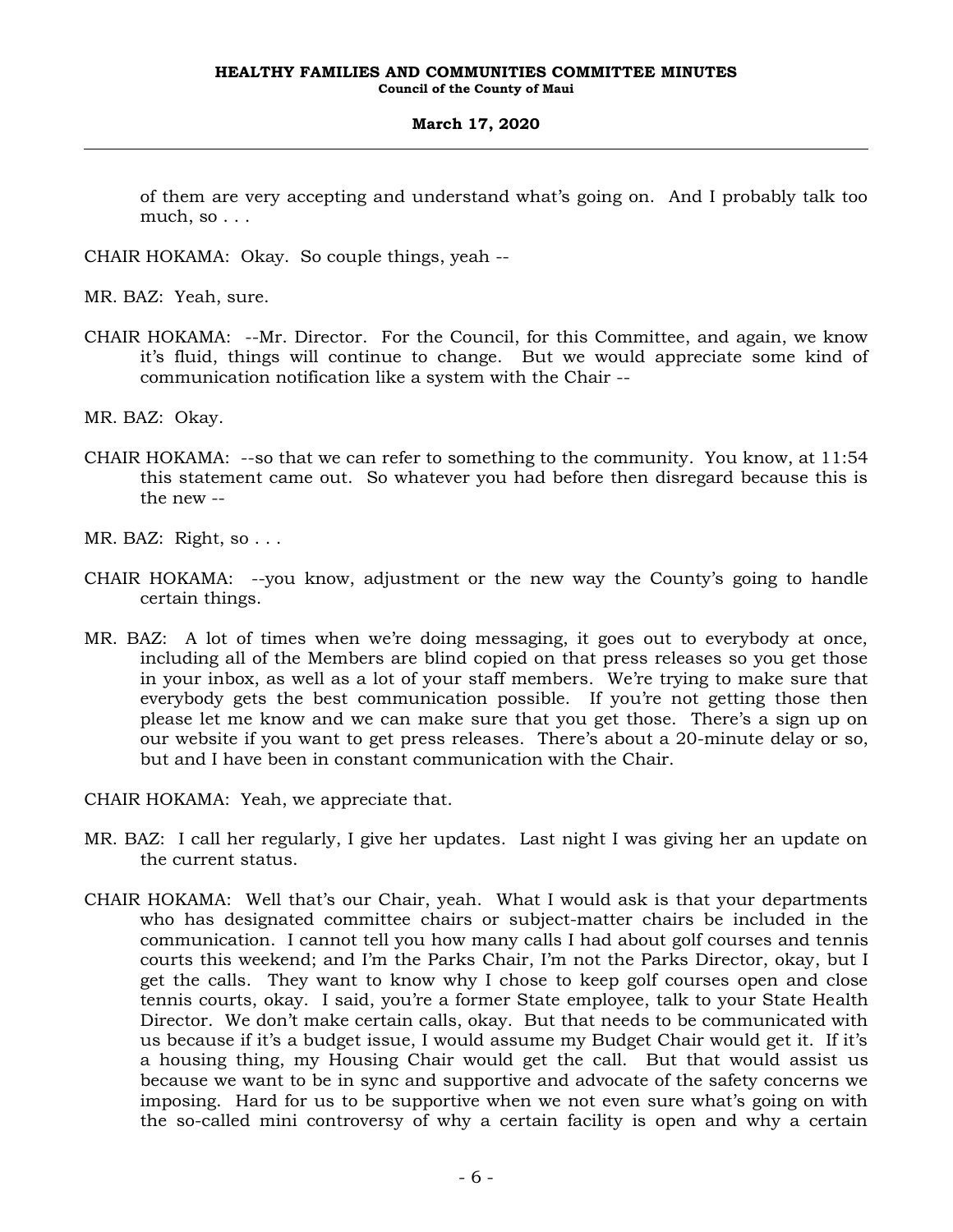facility is not; that is where we would like to be informed ahead of time so we can then also, in our discussions, give accurate information.

MR. BAZ: Yeah, Chair, thank you. I understand that. A lot of times our directors are working very closely and deciding with the Mayor on final decision and we do the press release. We try to get it out to as much as wide as possible as soon as possible and that's why . . .

CHAIR HOKAMA: Can you have a Council designation in the EOC?

MR. BAZ: No. The EOCs are certain agencies that are participating in that. The Mayor has invited the Chair to participate in some of the EOC activities; and so, you know, that's possible. But, in general, the EOC activities are designated certain agencies that are participating in that. And that's a statewide thing, there's no councilmembers on any of the EOCs.

COUNCILMEMBER LEE: Mr. Chair?

CHAIR HOKAMA: Yes, Madam Chair?

- COUNCILMEMBER LEE: Yeah, Mr. Chair, okay. They have been transmitting the press releases like immediately. And so I . . . our office and you send it out directly to the Councilmembers anyway. The thing is, it's very difficult for them to create a press release for every instance. Because when I go to their meetings, yeah, I might go to a meeting at 9 o'clock at night. By 10 o'clock, the circumstances have changed; that's how fast it's moving. And so, at first, I was sending out my own communications to the Members, but then . . . and which there's a difficulty because, you know, Sunshine Law. So then I was using your communications to send out to the Members. But honestly, we can't keep up with the . . . circumstances change so quickly, but we will try, we will try. Whatever you send to us, we'll try and not only send to them but I will send to them, too, so they'll have double coverage on the information.
- MR. BAZ: Thank you, Chair. And please, if you have a question, if you have a concern, you guys all know my cell phone number. I'm, you know, I've gotten calls from some of you day and night, weekend. I'm available 24/7 or our directors.

CHAIR HOKAMA: So the Mayor doesn't want us to call him?

MR. BAZ: Huh?

CHAIR HOKAMA: The Mayor doesn't want us to call him?

MR. BAZ: No, you can call him directly as well. If you know his cell, yeah.

CHAIR HOKAMA: No, no, we just need to know the chain of command, Mr. Baz.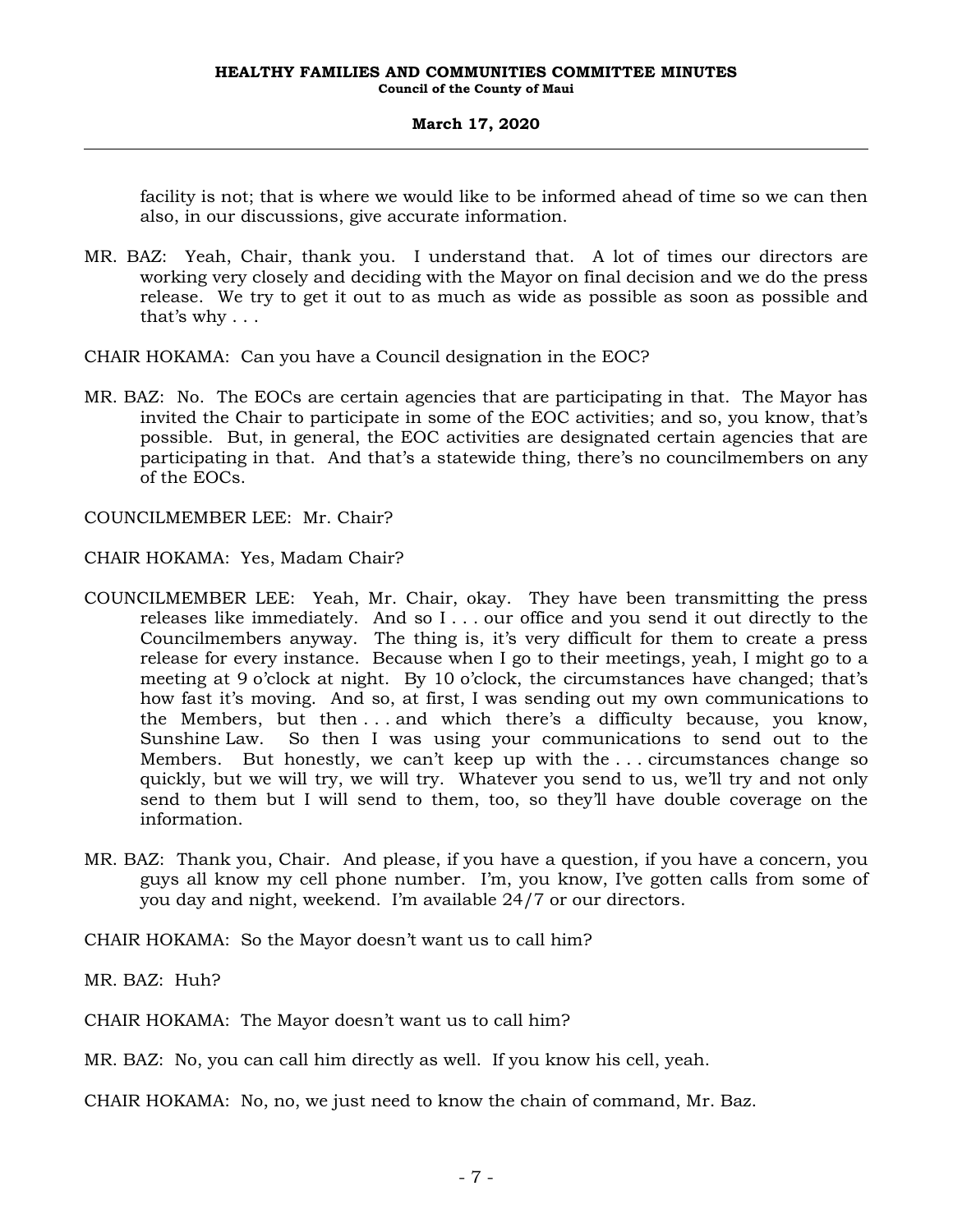MR. BAZ: Oh yeah. No, no, he's the top of the chain of command, right. So he's available to you to call as well.

COUNCILMEMBER KING: Chair?

CHAIR HOKAMA: Okay.

MR. BAZ: But he did appoint me as the lead person for this.

CHAIR HOKAMA: Yeah. Mr. Baz?

MR. BAZ: Yes?

CHAIR HOKAMA: I'm going to let the Members start asking questions, but I need one of my other two key people to give some comment. So I'm going to ask Police, come down. Lieutenant, come down. Give us some comments regarding your Department and the role you're helping the community in this unique situation.

MS. SELLERS: Yes, sir.

COUNCILMEMBER KING: Will we have a chance to ask?

CHAIR HOKAMA: Yeah, yeah, yeah.

MS. SELLERS: Hello, sir.

CHAIR HOKAMA: Welcome. Thank you for being here.

MS. SELLERS: Thank you, sir, for having me, Chair. So police are being proactive with the coronavirus. Not only for the public, as well as our people and our personnel. Making sure that—this is, not a sprint, it's going to be a marathon—that we have services for the community in the long run. That being said, we're evaluating our training, we're evaluating our equipment and our assets all the time, attending the meetings. For our personnel, we're making sure that they have the proper personal protective equipment and making sure that those supplies get replenished when they're used. Also, taking steps to limit the exposure that's unneeded. So, for example, if it's a medical-type case that may be a COVID-type of case, we're not sending in all police to go in there to check it. We'll send the medics, we'll send Fire. And have our officers standing by should we need to respond to that; that'll help limit the exposure, unnecessary exposure. We're also taking measures within our receiving desk. We have thermometers that we test people prior to bringing them in our facility to make sure that they don't have a fever. Going back all the way to the beginning, our dispatch is also in a role in this and they are able to ask people over the phone additional questions which helps mitigate future contact with people. Again, it's all about limiting our contact with people. Obviously we're police, we want to be there, we want to be able to respond, and we will respond, but we've got to do it safely --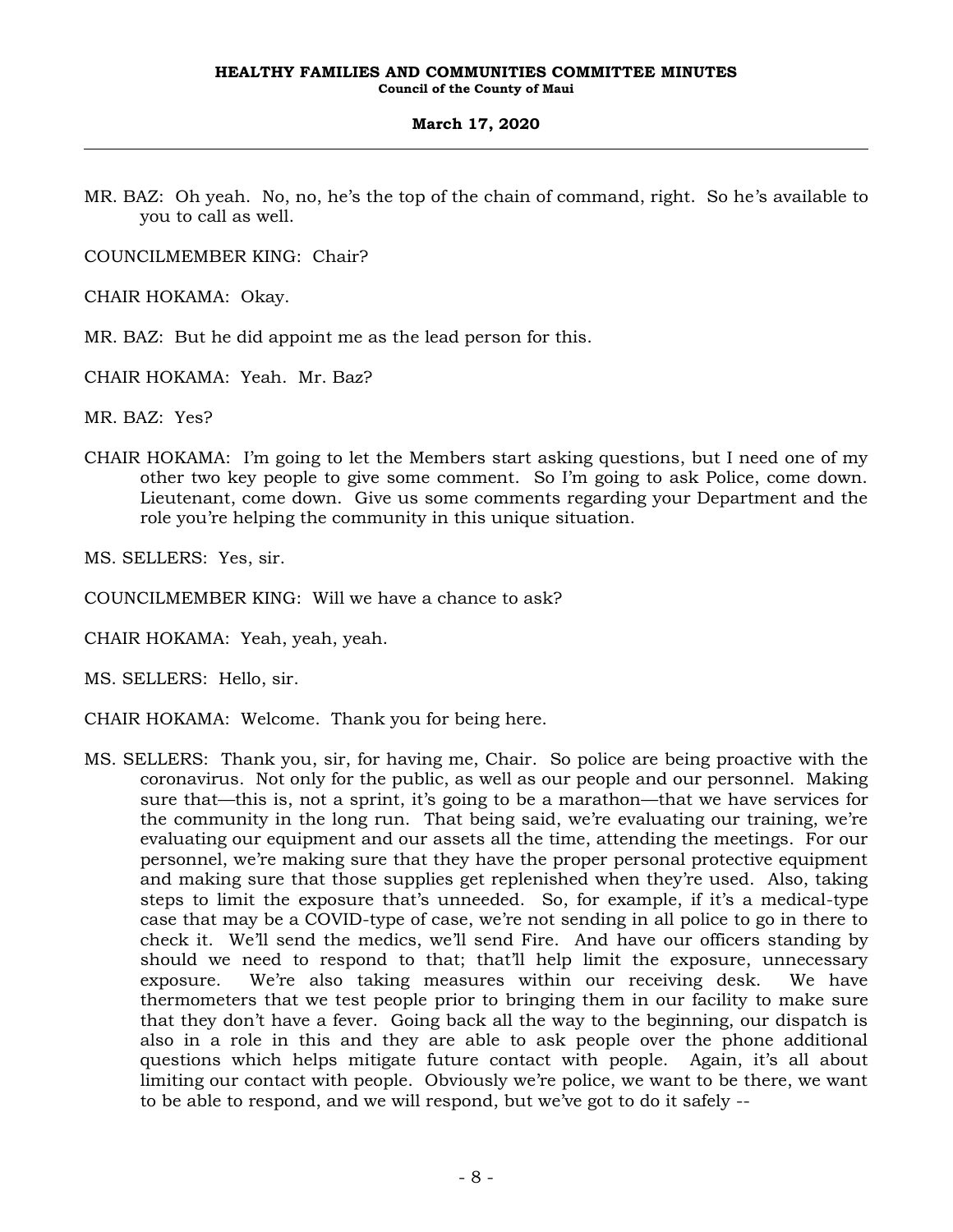CHAIR HOKAMA: Right.

MS. SELLERS: --and that's what we're doing. And like Mr. Baz said, the Director, it's ever changing. And so we're keeping our people up to date, we're communicating, and making sure that the communication is going through all emergency services. So we coordinate with Fire, we coordinate with AMR, we coordinate within our own Department; and that's paramount, is the communication. And with the Mayor's Office. So, and keeping up to date with everything, with the CDC and the Federal Government as well.

CHAIR HOKAMA: Okay. Thank you.

MS. SELLERS: Yes, sir.

- CHAIR HOKAMA: Hang on, yeah. I'm sure you'll have a few questions. So I'll ask Assistant Chief, if you would join us, Werner.
- MS. SELLERS: Thank you.
- CHAIR HOKAMA: Thank you, Lieutenant. Okay. So we have the Assistant Chief joining us this morning for Chief Thyne. Thanks for being here, and we look forward to your comments.
- MR. WERNER: Good morning, Chair, thank you so much. Thank you, Councilmembers. Our number one goal is to maintain services. And our two concerns are getting quarantined ourselves or getting exposed and having people sick. So we're really concentrating on making sure that we limit exposure. And we've been working with Doctor Pang to make sure that we don't get quarantined so we can continue to maintain services, so we're doing that by wearing the proper PPE and deconning our personnel as they come out. Just some of the other things that we've been doing. We are part of the EOC activation. We've been part of all the VTC meetings, so we have the up-to-date information. We've been following the responder guidelines put out there by the CDC, the State Department of Health, as well as our Medical Director, Doctor Char. And being in the EOC, we have access to Doctor Pang; so I've been asking him specific questions as this evolves and changes. We've canceled all of our off-island travel. We're postponing our Hawaii Fire Chiefs' Conference that we had scheduled for November. We're tracking spending. We know we're going to take a big hit with this economically; so we're re-evaluating our budget in preparing for meetings with you folks. As far as operations, these are the guys responding to the calls. You know, we deal with these types of cases as far as . . . not these types of cases, but infectious disease on a regular basis; so we have procedures in place for that. But we've changed them up just a little bit to limit the exposure. So instead we would normally have all four guys go in on a medical case. What we're doing now is just sending two inside there as long as there's not an immediate need for all four to be in there if somebody's having difficulty breathing. In that case, we're going. But otherwise, we'll just send two in there and then when they come out, we're deconning them so that they don't have any exposure. Around the stations, we've upped our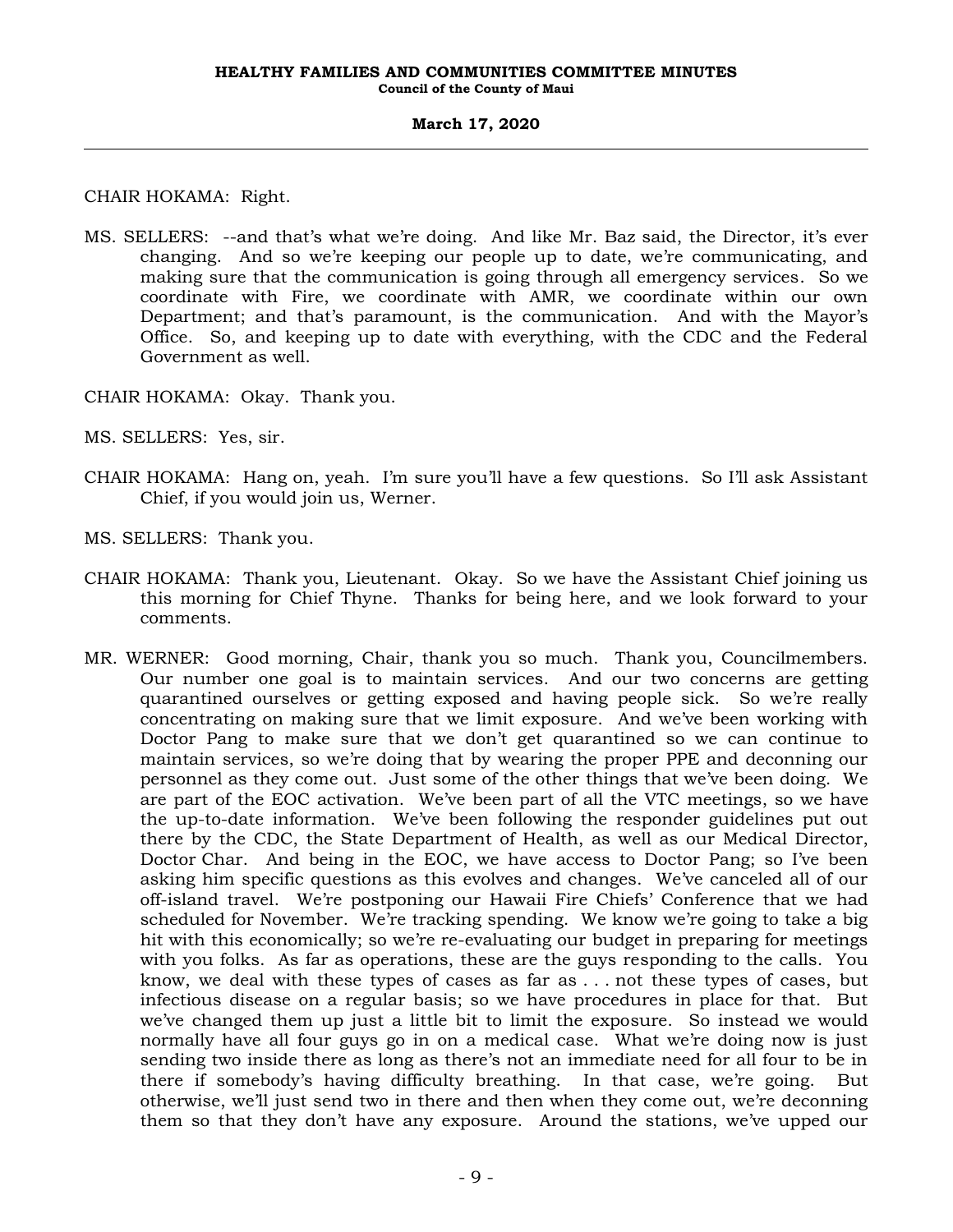# **March 17, 2020**

housekeeping for both the apparatus and the stations. Health and Safety's been working very hard to get supplies to them and provide information and guidance on that. We've canceled all of our school visits and going out and doing any of the extra-curricular stuff like the Kaunoa Senior Center, cooking demonstrations that we do. We're looking at it also long-term. We have PPE in place, the personal protective stuff, but if this turns into something big and we have a very large number of calls, that's going to become an issue; so we're already being proactive as far as how we're going to deal with those types of situations. Our Ocean Safety, luckily they're risk profile is much less. They're out on the beach, they're not being dispatched to medical calls, but they're still in contact. So I spoke with Chief Giesea this morning about what they're doing, and they've been offered, issued other PPE and training on how to deal with any of those types of cases. I think that's an overall of what we're doing. If you have any specific questions, I'd be happy to answer anything.

- CHAIR HOKAMA: Yeah, we're going to have the Members present questions, Chief, but I'm going to allow all the Departments to kind of say –
- MR. WERNER: Yeah.
- CHAIR HOKAMA: --their thing and then allow the questions. 'Cause, knowing our group, once we start questions, it's not going to stop. So this time I'll ask Parks Director to come forward, Ms. Peters. And if you can give us some general comment as it regards to the virus. And if it's impacting your budget let us know, because we are aware. The Admin is going to be requesting Council action shortly for Ms. Lee and Ms. Rawlins-Fernandez. Okay. Thank you for being here.
- MS. PETERS: Good morning, Chair. Good morning, Committee. Thank you for having me here. So I wasn't really prepared to speak on behalf of our operational budget. We did prepare a PowerPoint presentation that we will be able to do it at a later date. What I wanted to just discuss is what we're doing right now in regards to the COVID-19. So we did, prior to the closure of our parks, we upped the restroom cleaning three times a day. Servicing and sanitizing of our portable toilets have increased. We're messaging with the DOH and CDC flyers to provide added information at all of our public and office spaces. And we reviewed our current inventory of safety and janitorial supplies. So we're having all of our staff ensure that we can have a three to four month supply. It's very difficult and challenging to get these safety and janitorial supplies, but we are doing our best to make sure that all of our employees, similar to Police and Fire and all the other departments, have their PPEs, personal protective equipment. So safety of our employees and the public is first and foremost. Once the community centers, our fields, parks, tennis courts, pools, have shut down, we are having staff go in and do major, deep cleaning. So right now they're in to all of the restrooms and making sure that when we are ready to open, it'll be clean. Necessary repairs are being made. We are assisting the Department of Management with whatever other activities they need countywide and also working with the Department of Public Works in that. So it's been a great team effort. I think we're all trying our best. Like Sandy said, this is evolving for us. It's by the minute. We are also getting an abundance of phone calls. You folks can also call me directly. I'd be willing to answer any type of questions. You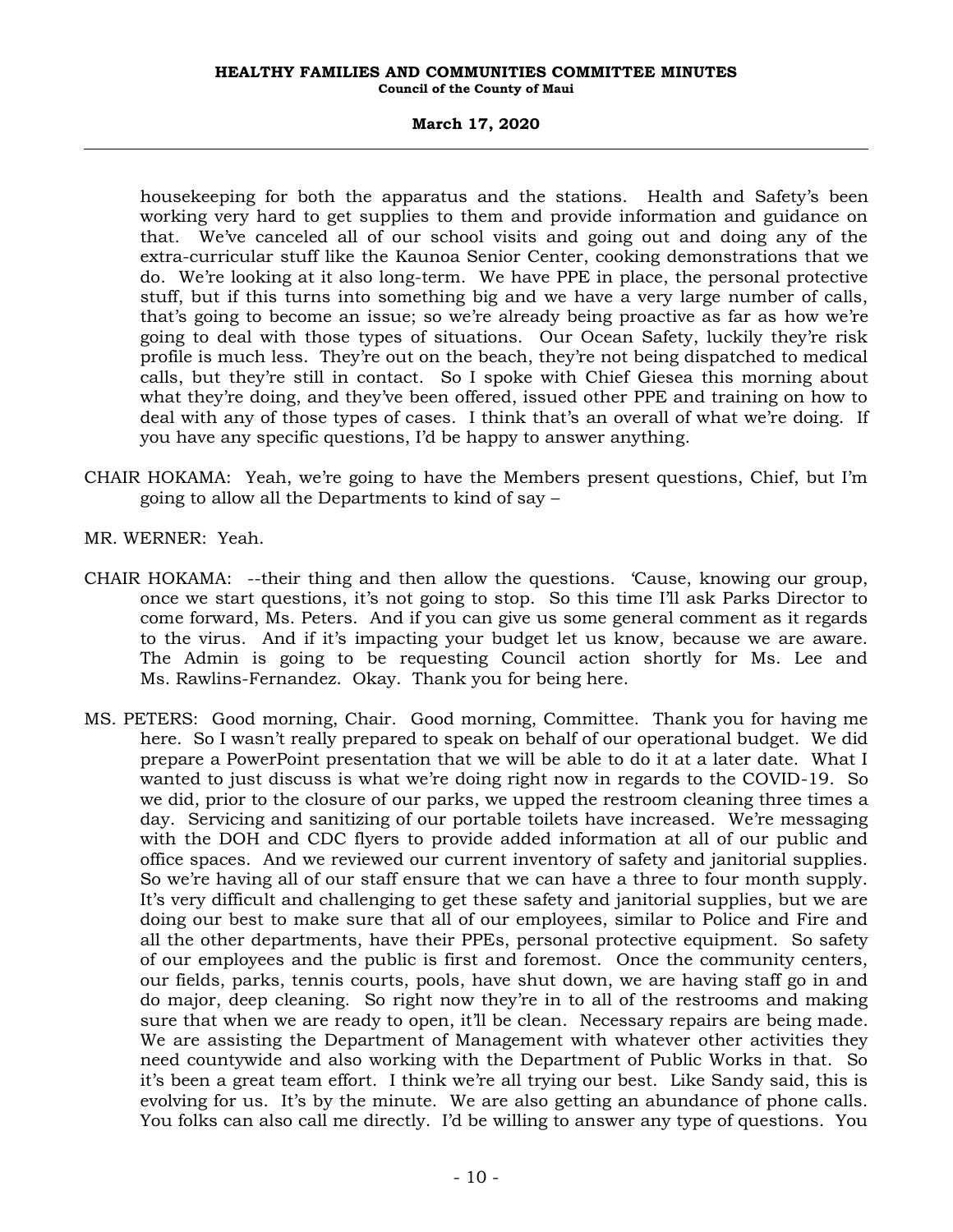know, we've been looking at each district individually 'cause we know they're all unique. And fielding some of the responses and concerns that the community has. So at this time I can answer any other questions. As far as our operational budget right now, we are doing well and Sandy and the Mayor will be discussing that further so, but I can take any type of questions that you have. And look forward to presenting our Fiscal Year '20 update at the next meeting.

- CHAIR HOKAMA: If we have a next meeting. So real quickly, who decides what facilities are closed and what facilities stay open? That is your decision, that is the Health Department's decision, that's the Governor's decision, who makes those decisions for this county?
- MS. PETERS: Thank you, Chair. So that was a decision made by the Mayor based on CDC and the Department of Health.
- CHAIR HOKAMA: So, by following those guidelines was the determination that a golf course could remain open while the tennis court should be considered to be closed?
- MS. PETERS: So . . .
- CHAIR HOKAMA: Because that's the biggest question I had, let me tell you. I cannot tell you how many tennis people call me up, grumbling to me.
- MS. PETERS: Chair, thank you for that question. So what we did look at was places where the social distancing would be challenging. So in a beach park there's a vast area for people to be able to provide that six-feet distance. You typically would go golfing again with one of your either family member or it's not where you would be interacting with people that you don't know. At the tennis courts, we understand that is also something to look at. But if people are there, it's spectator sports; so we're sitting right next to each other on a bleacher not knowing who's there. The keiki in the parks, you know, they go back and stay with the kupuna and then they take it home to them. So it was a very difficult decision to make as far as what we were going to close. You know, it's just being prudent and an abundance of caution we feel we made the right decision in what we're doing. And, you know, hey, in looking in the future, everything's evolving. We may have to say the golf course and beach parks are going to close. But again, we're trying to provide some challenges or possible challenges with the social distancing and in the beach park areas felt that that was able to be accomplished.
- CHAIR HOKAMA: Okay. Well. We're government, so 50 percent going grumble with whatever you decide to do. But I can tell you, that was the main one. I mean I cannot tell you how many people when ask me that same question about tennis court and golf course. The only thing I could tell them was, tennis is more competitive so you sweating a lot and you're charging the net and whatnot. So I don't know if you . . . the proximity thing, what is it?
- MS. PETERS: Yes. So again . . .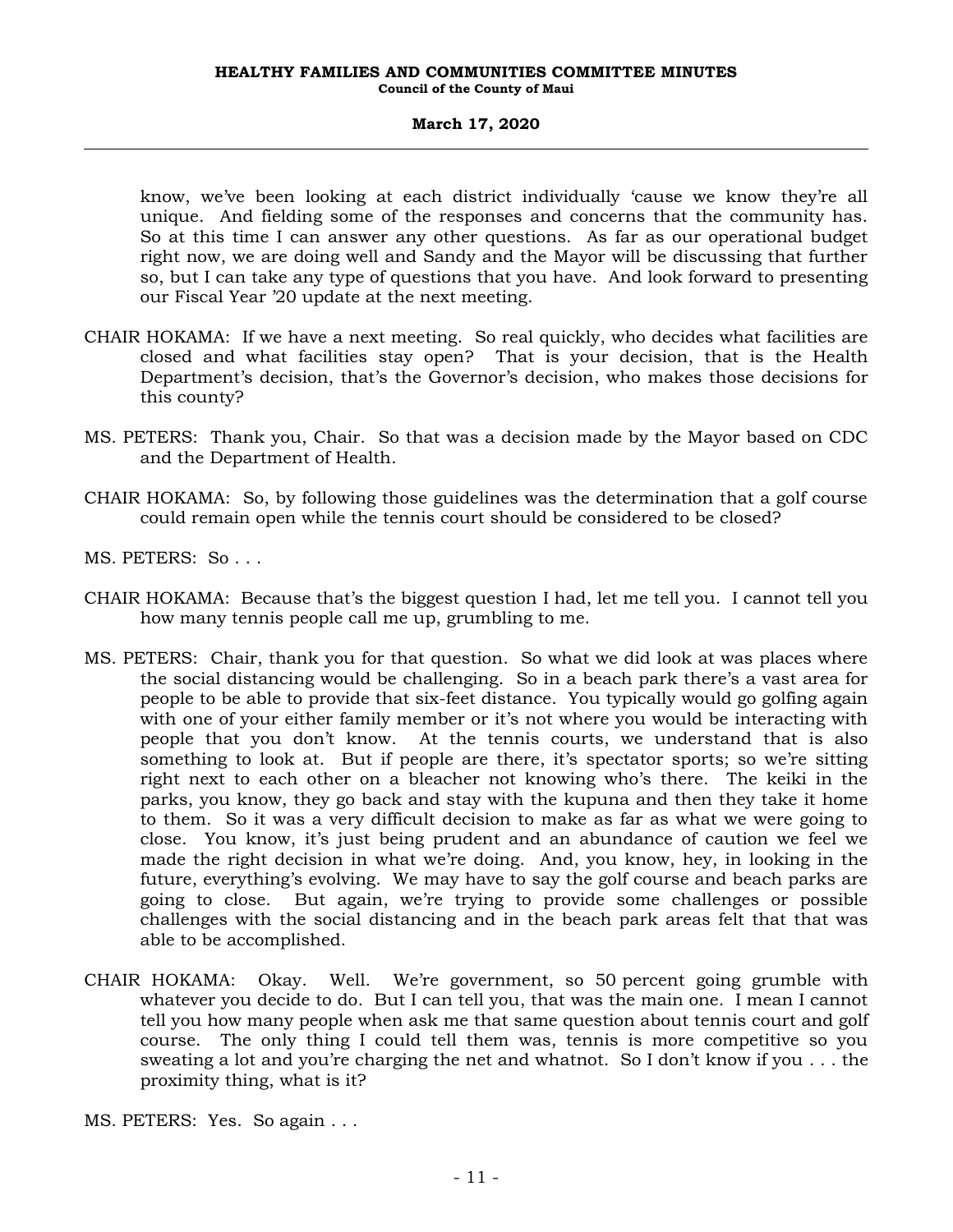- CHAIR HOKAMA: But then again in the golf cart you next to somebody for four hours in the golf cart.
- MS. PETERS: Was more the spectator sports where we were trying to curb that type of activity because then people would come to watch, again, and sit next to each other and not knowing what was going on at that point in time. We just felt that that was the most cautious thing to do.
- CHAIR HOKAMA: No, I have no problem with you being cautious than sorry. So we'll start . . . one question, one follow-up, and then we'll do as many appropriate rounds as required. Mr. Molina?
- COUNCILMEMBER MOLINA: Yeah, thank you, Chairman. And all of us, we got a ton of questions.
- CHAIR HOKAMA: And Fire and Police is also here too, Mr. Molina, yeah.
- COUNCILMEMBER MOLINA: Okay. So will you just take the first round, just go by director and then come around for the next director and then kind of . . .
- CHAIR HOKAMA: My thing is just ask your questions.
- COUNCILMEMBER MOLINA: Okay.
- CHAIR HOKAMA: Yeah. All I can say is that as all of us that has been kind of more indoors, the cable news channels have been doing a lot of question and answering from the people.
- COUNCILMEMBER MOLINA: Okay.
- CHAIR HOKAMA: So I would say that's one way where we getting information, but ask your questions to any of the resources we have.
- COUNCILMEMBER MOLINA: Okay.
- COUNCILMEMBER RAWLINS-FERNANDEZ: Chair?
- COUNCILMEMBER MOLINA: Alright, thank you.
- CHAIR HOKAMA: Yes, Ms. Rawlins-Fernandez?
- COUNCILMEMBER RAWLINS-FERNANDEZ: I think it makes more sense for whatever department is up for everyone to just ask their questions and then that way we're not waiting for department directors to switch places, just an idea.

CHAIR HOKAMA: That's fine.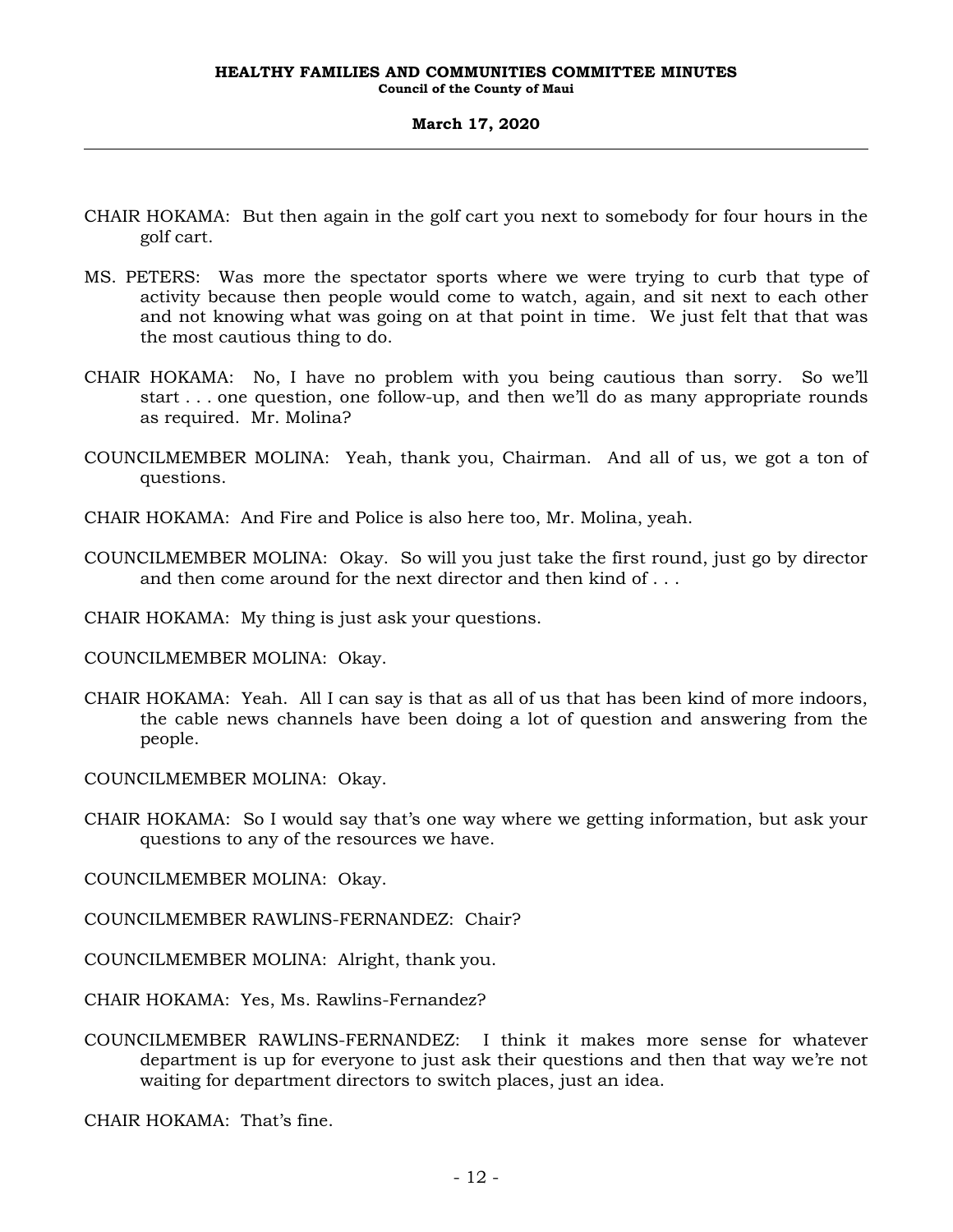COUNCILMEMBER RAWLINS-FERNANDEZ: Mahalo, Chair.

CHAIR HOKAMA: So, Ms. Peters wants no questions. Mr. Molina?

COUNCILMEMBER MOLINA: Thank you, Chair. Good morning, Ms. Peters.

MS. PETERS: Good morning.

- COUNCILMEMBER MOLINA: You know, I've had people ask me, with the closures of the parks and people who want to go do their walking or whatever. And obviously you cannot take your car in there. Can you still go in . . . if you were to park elsewhere, walk over and just walk through say, Keopuolani Park, is that considered trespassing or can the public still do that? I know the bathrooms are closed and everything, but it's . . . and I know we have Police, so is that considered trespassing?
- MS. PETERS: So, no, it wouldn't be considered trespassing. And we don't have adequate staff to enforce. So what we're saying is, we're not permitting anything within our parks, so we're not issuing any type of permits. Although, we're encouraging, again, for people to stay at home, maybe do walking around in your yards. You know, we've got a lot of our elderly who do appreciate going out and doing their walks in the morning. And so they've been calling us and well, you know, we just say, maybe change up your routine a little bit for now because we want to keep you safe and just if we can utilize our own personal spaces for that type of activity.
- COUNCILMEMBER MOLINA: Good. Yeah, it was brought up to me, because you have parents who may not have big yards , they live in apartments, and their kids are home for spring . . . cooped up in that apartment. It may, you know, got to let them run around, that energy. So that's why they're asking me about the use of the parks. So they can use it but just obviously you cannot park there, you can find somewhere else to park and . . .
- MS. PETERS: And we would discourage use, so maybe go to the beach parks.

COUNCILMEMBER MOLINA: Okay.

- MS. PETERS: Again, where there's more area. Our internal parks are more confined, too. Although there are, you know, they're a large acreage but yet people along the walking paths, that's where they're going to be. And so we'd rather people go out to the beach parks and utilize those areas for now.
- COUNCILMEMBER MOLINA: Okay, thank you. And, Chair, one more last question on regards to liability. With our parks closed, if a family or whomever uses the park where it says, closed, they get hurt in the park and they try and turn around and sue the County or whatever, even the park was closed. Can I ask a legal question, Mr. Kushi, on that, if he can answer that?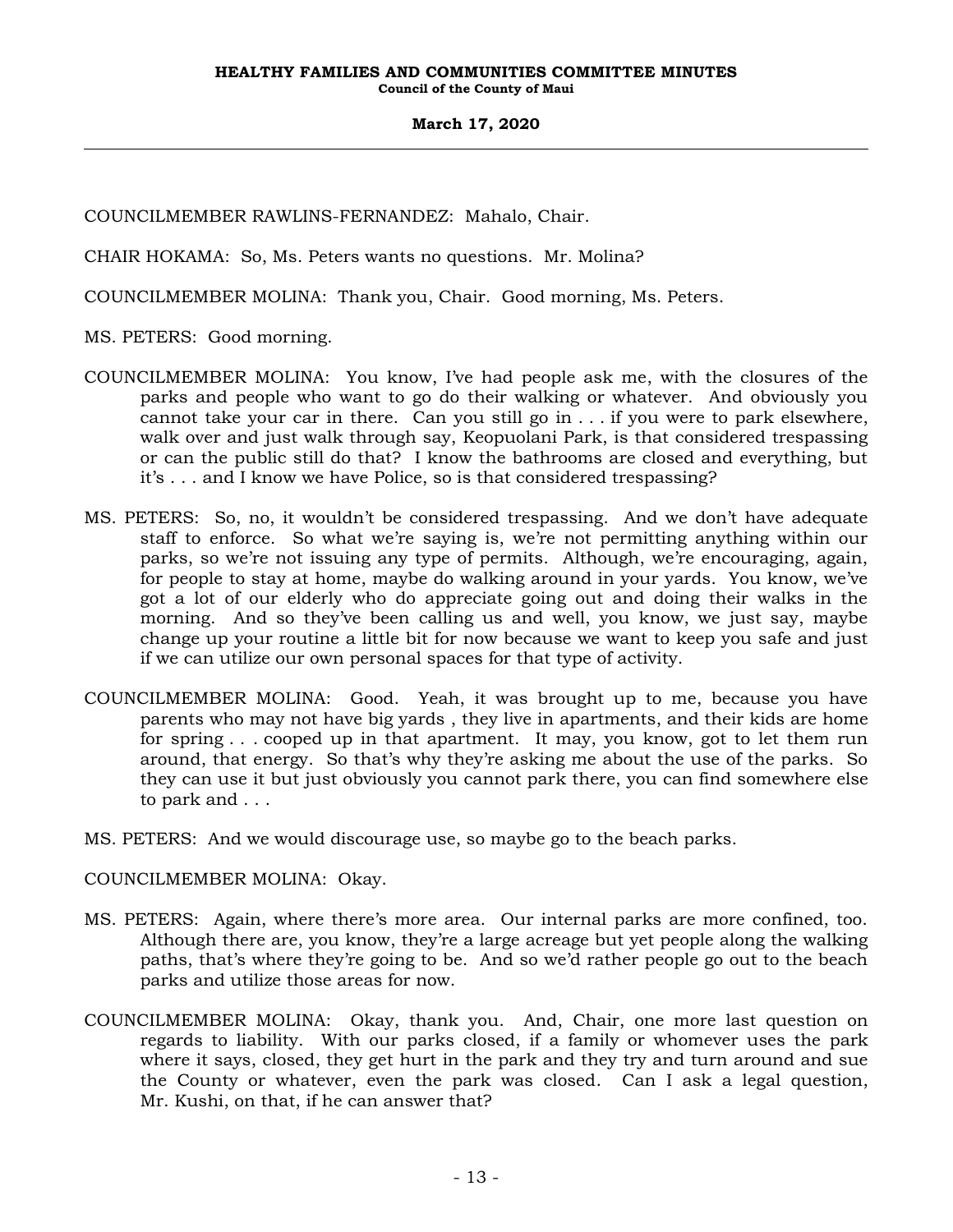CHAIR HOKAMA: Mr. Kushi, are you able to respond at this time?

MR. KUSHI: To your hypothetical?

CHAIR HOKAMA: Yes, hypothetical question.

MR. KUSHI: If the park is closed and there's people in the park, I would suspect that the park rangers would then tell them, get out. And if they don't acknowledge that they can call the police. Aside from that, if they congregate and they get hurt on their own, I think the County would have a good defense. But again, if the park is closed, you know, the Department should enforce the closure. Now I'm not sure about Keopuolani or whatever, but you know.

COUNCILMEMBER MOLINA: Okay.

MR. KUSHI: Again, you know, it should be proper notice, signage, et cetera.

COUNCILMEMBER MOLINA: Okay. Thank you. Thank you, Chair.

CHAIR HOKAMA: Thank you for those questions.

MS. PETERS: Chair, I have a clarification as well.

CHAIR HOKAMA: Yes?

MS. PETERS: So we did put up, I don't know if you folks have been driving around, we locked all of our gates, we have caution tape, we put out signs that the park is closed. So all of that messaging went out Friday afternoon as well as all day Saturday. So all of our parks that are closed should be adequately locked with proper signage.

CHAIR HOKAMA: Okay. Thank you for that. Ms. King?

COUNCILMEMBER KING: Thank you, Chair. Yeah, now I'm confused, 'cause I thought you said the parks weren't closed, you just weren't permitting them. So my, you know, my . . . I've been getting a lot of calls about what happens when the restroom facilities are closed with the homeless folks. You know, is that going to be a health hazard? Because now they're going to have to go in the bushes or, you know, in public areas. What are we doing about that? And then can you just reiterate the difference between the park actually being closed and it just, you know, to people and it just being locked from the cars and if all the restaurants are . . . restrooms are locked.

MS. PETERS: Okay.

COUNCILMEMBER KING: What are you going to do about that? Because I have two issues and they're contradictory because on one hand if you're going to keep some activities open like the golf course and all those people are using the restroom, they're going to be sharing germs. And like the Chair said, they're going to be sitting next to each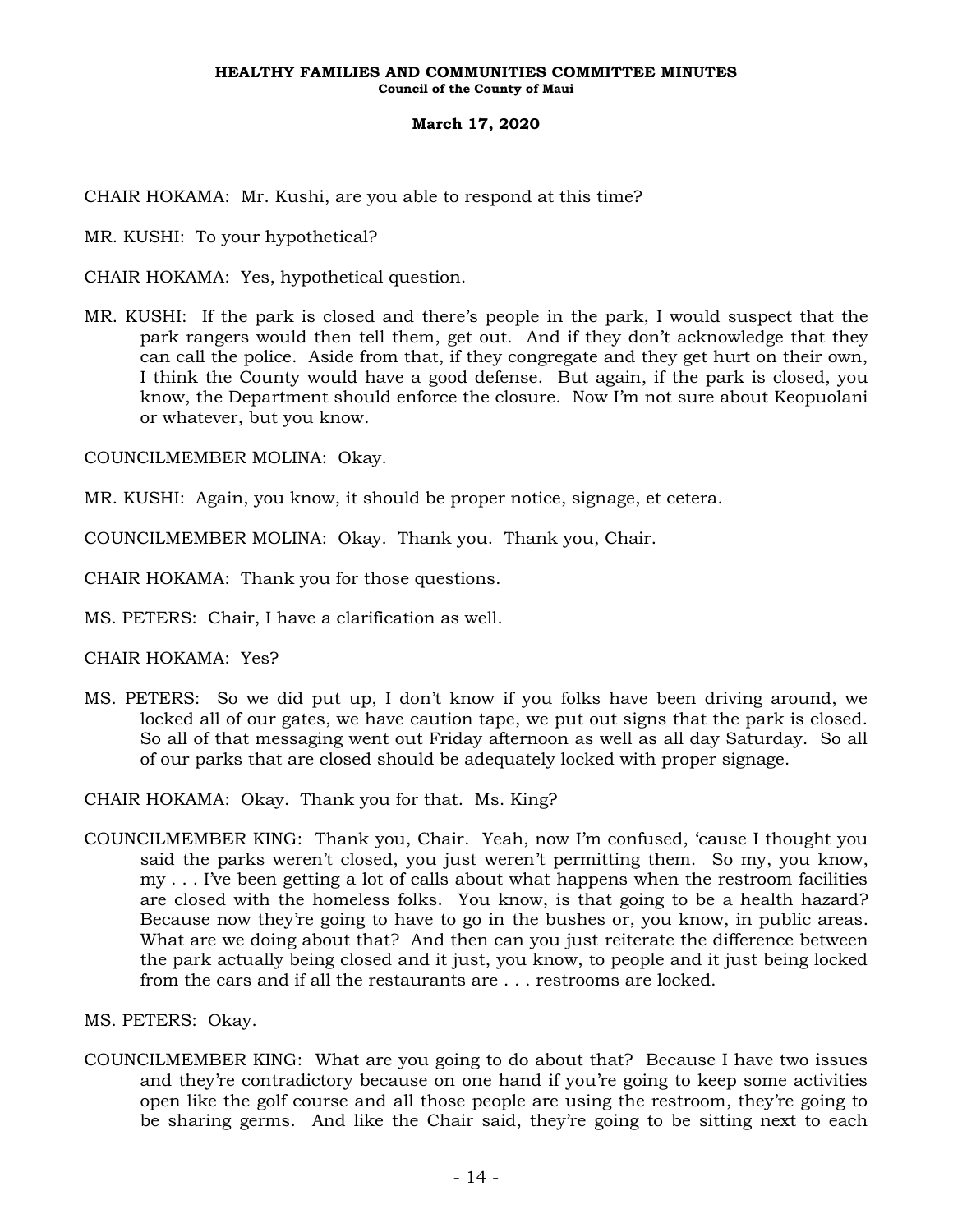other in a golf cart for four hours. So when you're making those decisions, you have to think about the common areas that they're using even if they're not . . . if it's not a spectator sport. So can you just address the issue of the public restrooms and the park facilities?

MS. PETERS: So if the park is closed, the restrooms are closed. Our beach parks are open, those restrooms are open. They're being cleaned three times a day, cleaned and sanitized. We also have portable toilets over a vast majority of our parks whether they be parks that are closed or beach parks, those remain open.

COUNCILMEMBER KING: Okay.

- MS. PETERS: So those are . . . we have a vendor who does our servicing and sanitizing. And they . . . we upped that, so our larger areas, more utilized parks, beach parks, they go seven days a week. And then, based on Doctor Pang's recommendation of everything, do it good, do it three times more. We've done three times more to the other areas.
- COUNCILMEMBER KING: Okay. That's great. And then I have one follow-up question, Chair. So, you know, when we first thought the restrooms were going to be closed in the beach parks, some . . . I got calls from people in South Maui and one of our frustrations has been the mobile hygiene unit that, you know, was blessed back, you know, several months ago and hasn't been able to be used because of ADA compliance issues. And I'm just hoping that we can get passed that in an emergency, because I know they're . . . they ordered a separate unit that's ADA compliant, won't be here till June, but there's a bank of three showers and restrooms and other facilities that we should be employing in this time for, you know, for those that can take advantage. So maybe the Director can speak to that.
- MS. PETERS: Yes, Sandy will address that.
- CHAIR HOKAMA: Mr. Baz?
- MR. BAZ: Okay. Yeah, so thank you for the question. The mobile hygiene unit, we've been—mobile hygiene unit—we've been in constant communication with them. They've offered their services. Yeah, this is an emergency and so we can, you know, bend the rules with the ADA kind of stuff --

COUNCILMEMBER KING: Okay.

MR. BAZ: --as much as we can. They have offered to help us with like quarantine issues if we have and as well as you going out to the community as needed. As far as the homeless issue, we do have a statewide conference call this morning at 11:30 with homeless providers, so that they can get kind of a unified effort of how we're going to be able to address homelessness and issues. CDC has provided guidelines for dealing with homeless as well as our guidelines for faith- and community-based organizations and their assistance in that. And then this afternoon, we have a video conference with all of the nonprofit organizations of the County. And we had a in-person conference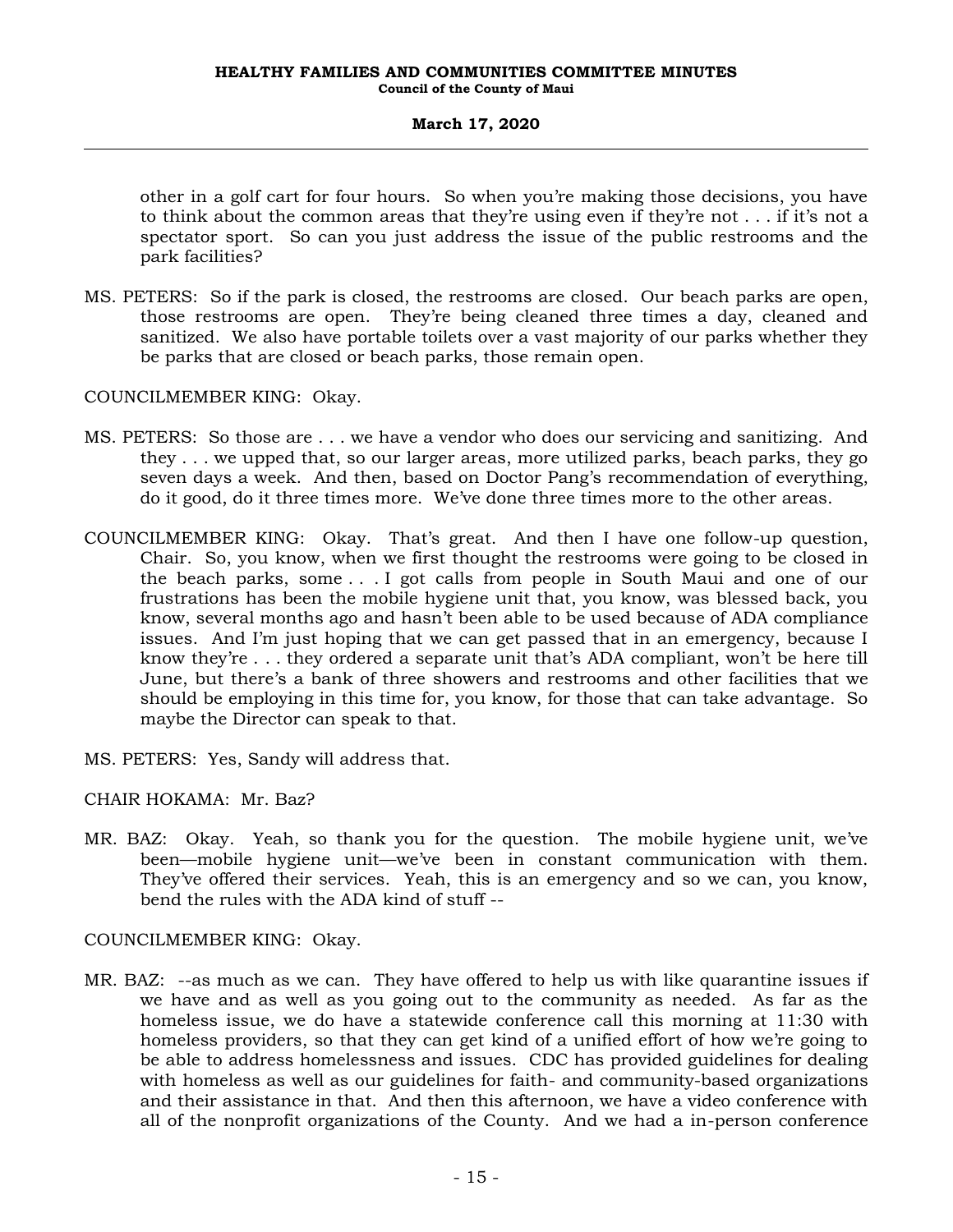last week, we had about 100 people, so I'm expecting quite a bit to be on the phone this afternoon as well --

COUNCILMEMBER KING: Okay.

- MR. BAZ: --discussing these kind of issues, how we're going to address this, especially the most vulnerable in our community.
- COUNCILMEMBER KING: Okay. No, I appreciate that because I just talked to, you know, Ka Hale A Ke Ola yesterday and they hadn't heard from you guys on that, so if we're moving forward on that that's really great. That's a resource we shouldn't be . . . it shouldn't be sitting on the sidelines.
- MR. BAZ: Things are changing daily. That announcement came out this morning, so yeah, thank you.
- COUNCILMEMBER KING: I know, daily and hourly, I know, so thank you. Thank you, Chair.
- CHAIR HOKAMA: Okay. Ms. Rawlins-Fernandez?
- COUNCILMEMBER RAWLINS-FERNANDEZ: Mahalo, Chair. Aloha, Ms. Peters. Mahalo for your comments.

MS. PETERS: Aloha.

- COUNCILMEMBER RAWLINS-FERNANDEZ: Okay. So would you mind explaining one more time why inland parks are closed and beach parks are not.
- MS. PETERS: So our inland parks were closed due to the social distancing would be a challenge there with the spectator sports. So most of our inland parks are utilized for their ball fields, soccer fields, tennis courts, our pools. There are a lot of spectator sports that happen there. So we decided at that point that that was a need to close those parks where social distancing is not quite a challenge at our vast beach parks. You know, we have the Kamaole I, II, and IIIs, they're pretty much connected. You can . . . it can be better achieved at those . . . within those areas. Also, when we looked at the need to be able to provide safety for, again, our kupuna and keiki, it was that interaction with keiki coming home to the kupuna and then possibly, you know, having the virus spread that way. So it was just trying to look at what we could do to best start the process, and then eventually we may need to close our beach parks. But, you know, at this point, everything's ever evolving and we just hope that we can remain diligent in our cleaning, in our messaging. Our staff is out there. We have our park rangers out there advising people that the parks are closed, encouraging them to then utilize the beach parks if need be.
- COUNCILMEMBER RAWLINS-FERNANDEZ: Mahalo for that explanation. One more time for the public. It looks like Mr. Baz wants to say something.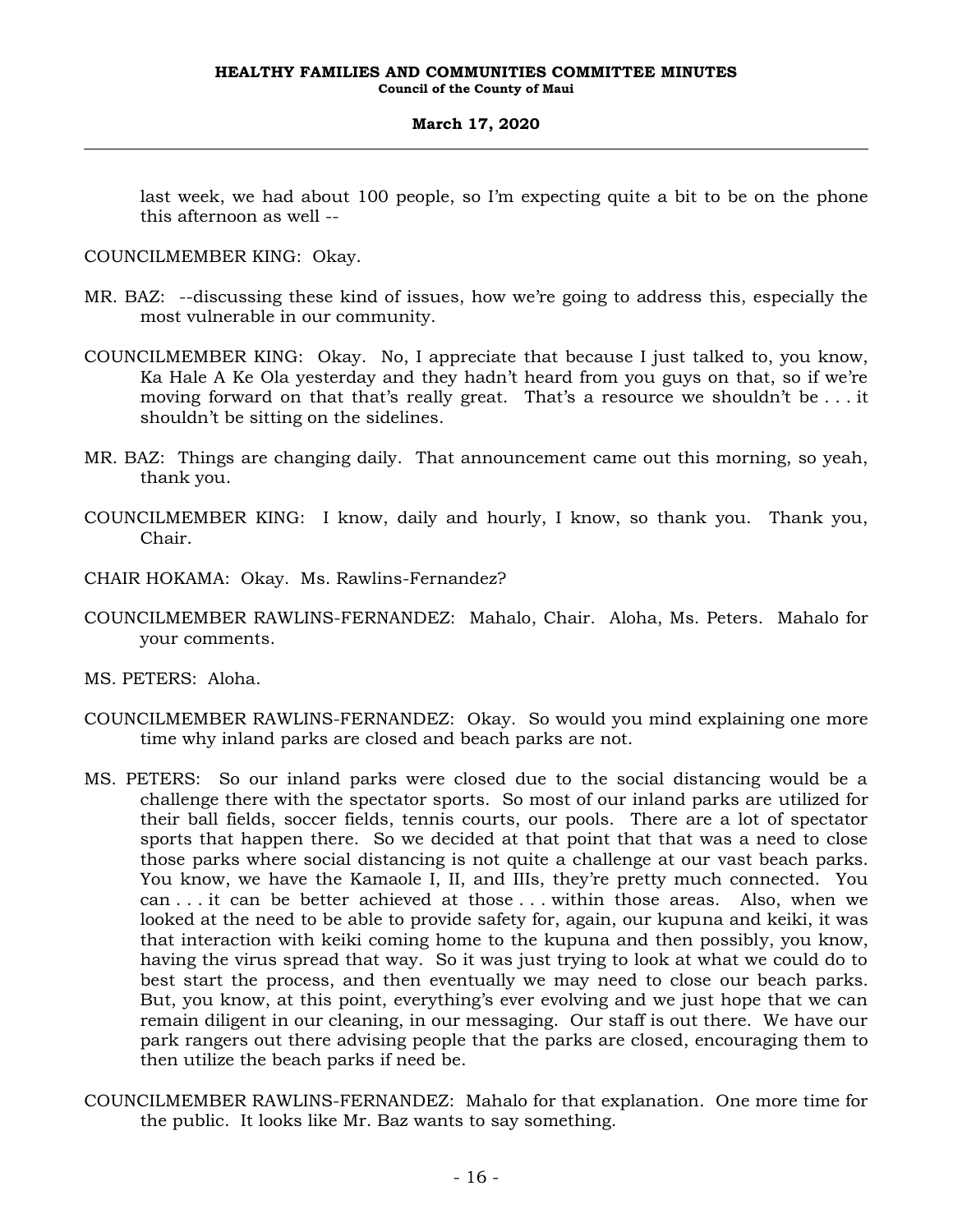- MR. BAZ: Just to add, real quick. So before we closed the parks, we were in communication with most of the leagues, and they were already contemplating shutting down or shutting down themselves. So it was kind of a help to them if we were going to say, yeah. You know, that way they can, you know, get refunds back and it makes it a little bit easier for them to decide if the government agency is saying, okay, you know, we're going to stop.
- MS. PETERS: And I can expound a little bit more on that, too. As soon as we announced the closure, then we got the HHSAA notification that MIL was closing and ending seasons and so we looked at that too. As far as our permit and process, we are offering refunds or rescheduling. So we are asking everyone who has a permit that has been canceled within this 30-day window to contact the respective district office and our staff will be working on those refunds. So what will happen is we'll be sending in refunds daily to the Department of Finance and we'll be getting a 2-3 week turnaround to get those back, because we know people put that a year in advance. You know, and then this time of financial need we want to ensure that we can get people back their deposits and permit fees.
- COUNCILMEMBER RAWLINS-FERNANDEZ: Awesome, mahalo. And then mahalo, Managing Director Baz for answering my questions over the weekend, I really appreciate you being accessible. And the question that I had asked was regarding the Molokai's growing population of individuals without houses, and, you know, if there was a . . . I guess it would be good if there was like a list of what restrooms are open and what restrooms are closed. And in Kaunakakai, there's a lot of individuals without houses that kind of hang out in the town and my concern was similar to Member King's concern in that there's really nowhere else for them to go. So if there would be some consideration for places that have extra constraints like Molokai. And I don't know if Lanai has a similar situation, but that's the only public restroom in Kaunakakai.

CHAIR HOKAMA: Okay. Thank you for that request. Ms. Kama?

MS. PETERS: Chair? So at Mitchell Pauole . . .

CHAIR HOKAMA: It's Ms. Kama's turn.

MS. PETERS: Oh, I'm sorry.

CHAIR HOKAMA: Yeah, yeah. You know what, for Ms. Rawlins-Fernandez, send her the list. This time is going to go real fast 'cause everybody has important questions. So let's speed it up, yeah, Director. So cc . . . send it to her and cc me, and I'll make sure other Members have the same information.

MS. PETERS: Thank you, Chair.

CHAIR HOKAMA: Thank you. Ms. Kama?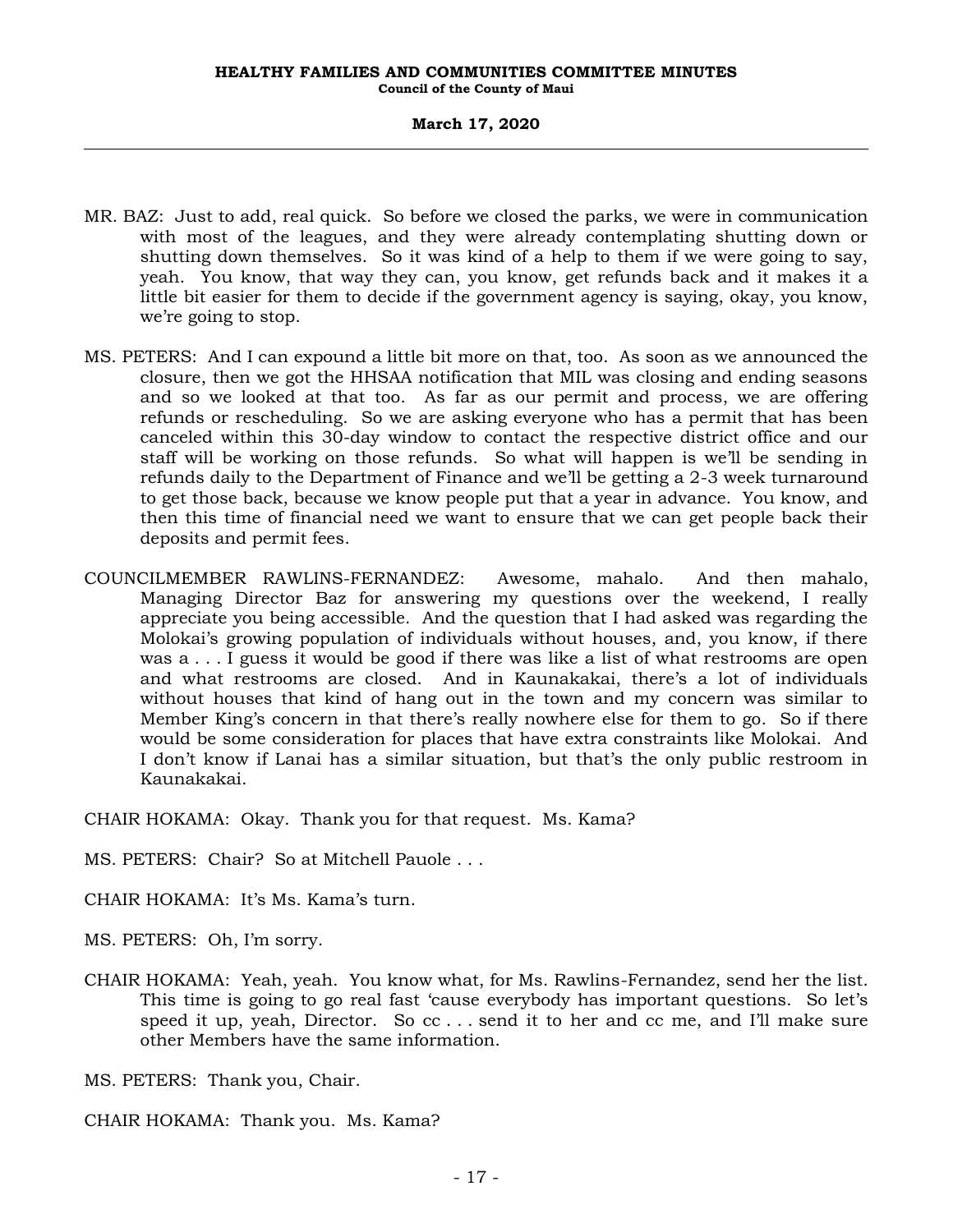COUNCILMEMBER KAMA: Thank you, Chair. So earlier you had mentioned that your Department is trying to secure supplies for at least three to four months. So should people be looking at maintaining supplies in terms of food and in terms of things of that nature for three or four months?

MR. BAZ: Mr. Chair?

CHAIR HOKAMA: Mr. Baz?

- MR. BAZ: So the current recommendation is 14 days, and that's based on the self-quarantine requirements. We, as our County, is providing public service and making sure that we're trying to keep everything open that we can and provide the best service we can. I have instructed our departments to get as much supplies as possible so that we can still service them. And if supply chains do slow down, we can at least continue to operate.
- COUNCILMEMBER KAMA: So this one is actually for you, Mr. Baz. You know, there is a list of pastors who have been doing work with the unsheltered for quite some time yet and I'm not sure if anybody has tapped into that resource, but they seem to be wanting and willing and able to do something and they're just waiting for somebody to tell them, okay, come on let's go and do whatever. But they seem to be an untapped resource.
- MR. BAZ: Thank you, Ms. Kama. Actually, I was on a call with the Mayor this morning and I told him, we . . . he actually told me, we need to reach out to them and to the faith-based community and so I was going to call you for that list.

COUNCILMEMBER KAMA: Okay.

- MR. BAZ: I know your EA has been working on that and we really appreciate your efforts already with working with the faith-based community with the homeless I think is, or unsheltered, is going to be real key to tap into that. So, yes, I will talk to you right after this meeting about that.
- COUNCILMEMBER KAMA: Thank you. Thank you, Chair.
- CHAIR HOKAMA: Great idea, Ms. Kama, especially on cleanliness and social distancing. I think they can be a big advocacy for us. Ms. Paltin?
- COUNCILMEMBER PALTIN: Thank you, Chair. My question, you know, Lahaina is like ground zero right now. A lot of people being sent home from work and like spas shutting down. And, you know, I've been to the parks and the beaches, and it's full with tourists. This is spring break. I wouldn't be recommending our people to go to the beaches because it's full with tourists that just get up in your face, you know. We went fishing. My daughter was holding some fish, tourists came right up within her six feet to take pictures of her holding fish. So I wouldn't be . . . I really wouldn't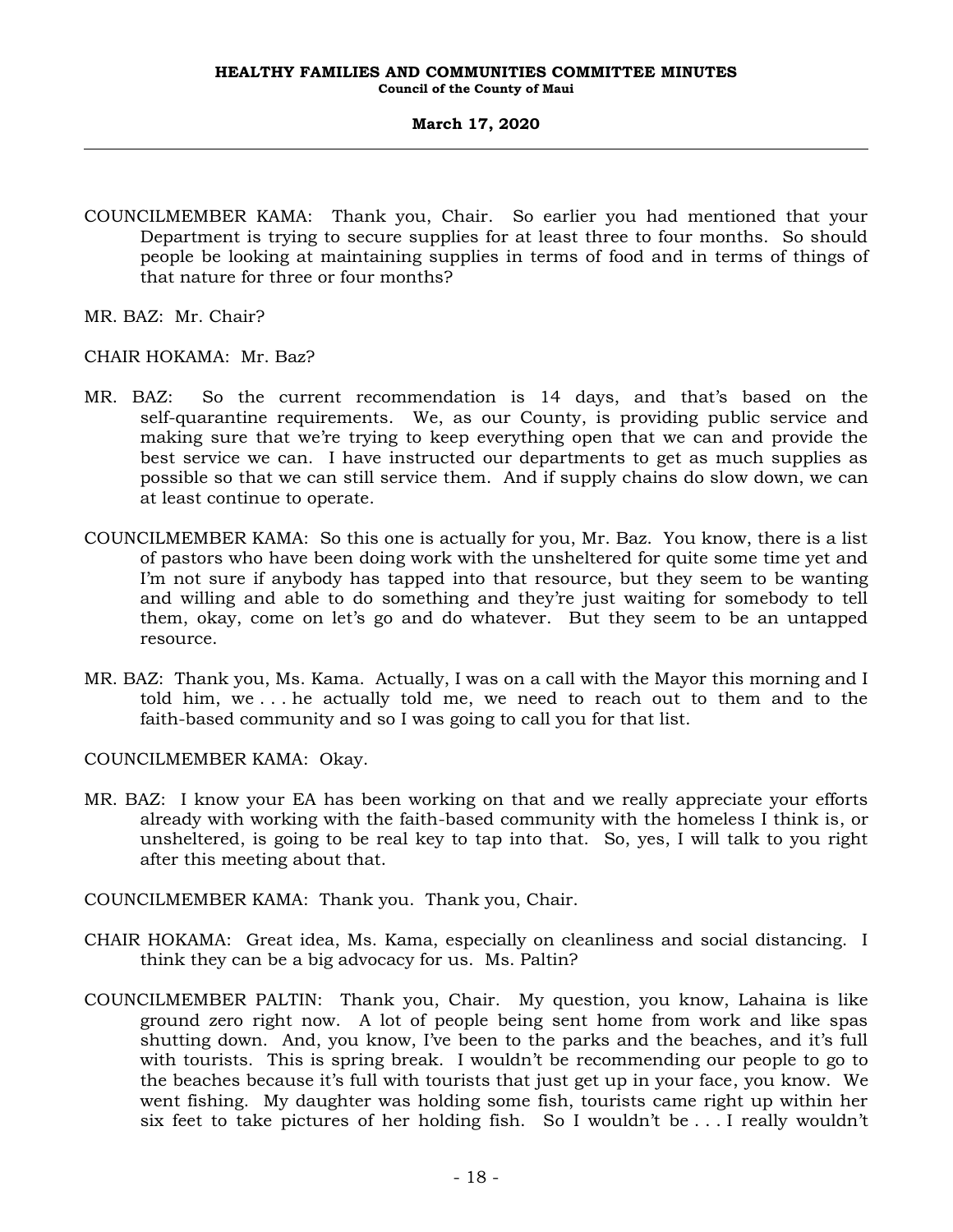# **March 17, 2020**

recommend for our residents to go to the beaches where there's a lot of tourists right now. Similar calls about the bathroom situation, but I'm thankful for the actions that the County is doing, but every day people are in closer than six feet on the plane coming in. What is being done at the TSA to keep these people when they check in in West Maui, they check in to one hotel, they're sick, they check in to another hotel, they're sick, the luaus are still going on. Like what is the plan for screening the inbound people? Everybody that's been sick is in West Maui and my community, it's going to spread like wildfire. Is there plans for the parks to open up as quarantine stations? How fast can that happen? And if everybody is secluded in their hotel rooms, where is the residents going to go to that don't have houses? Are the civic centers prepared to open up as quarantine stations?

- CHAIR HOKAMA: Okay. Mr. Baz, why don't you make an attempt to answer those multiple questions.
- MR. BAZ: Sure. And thank you, Ms. Paltin. They're all kind of related, actually. So we've been working with the State. You know, the State airports over has done a great job in messaging when people get off the plane. They have signs all over the place. They have, you know, stations where you can get your hands sanitized, all that kind of stuff. The Federal Government is in charge of all of our airports and ports as far as, you know, closing them or restriction access to those. So, you know, as you've seen, there's been requests for curtailment of cruise ships as well as airplanes from public officials as well. We haven't got responses for that yet, but these requests have been made. As far as the screening goes, they've found that to be ineffective. When people come through, they may not have a fever, they may not have coughs, but they're coming through anyway, right; so the likelihood of us catching somebody just from a screening process is very, very slim and so the CDC actually doesn't recommend screening like that. They have specific screenings from ... if you're coming from a level-three country or you're coming from an area that is, you know, coming into the United States. They do have screening, not just thermal screening, but also communication and asking questions, things like that; so that is ongoing from certain areas. Unfortunately, you know, we're part—oh not, I don't want to say, unfortunately—we're part of the United States and so unless the President says that there's going to be something in between the states, right now we don't have that capabilities. We do have the capabilities of providing quarantine sites, and which we're doing. I didn't mention that in my opening comments, but we've been working with the State Department of Health and Doctor Pang on opening quarantine sites, and we have some effective yesterday. We have actual quarantine sites available so that we can have our people . . . or, you know, whether they're visitors . . . most of the time it's, up to this point, it's been visitors that are at the hotels. Either the hotels want to get them out or we want to get them out of the hotels to prevent spread. So we want to get them into a quarantine facility. We do have those available now. We've been working all weekend on that and we have a solution for those things. Of course, if there's mass outbreak, then that's going to be a different situation. But the individuals that we have now, we're taking care of them. Doctor Pang's staff is diligently supporting those efforts with wraparound services for anybody who's in quarantine, whether they're self-quarantined at their home or they're at a quarantine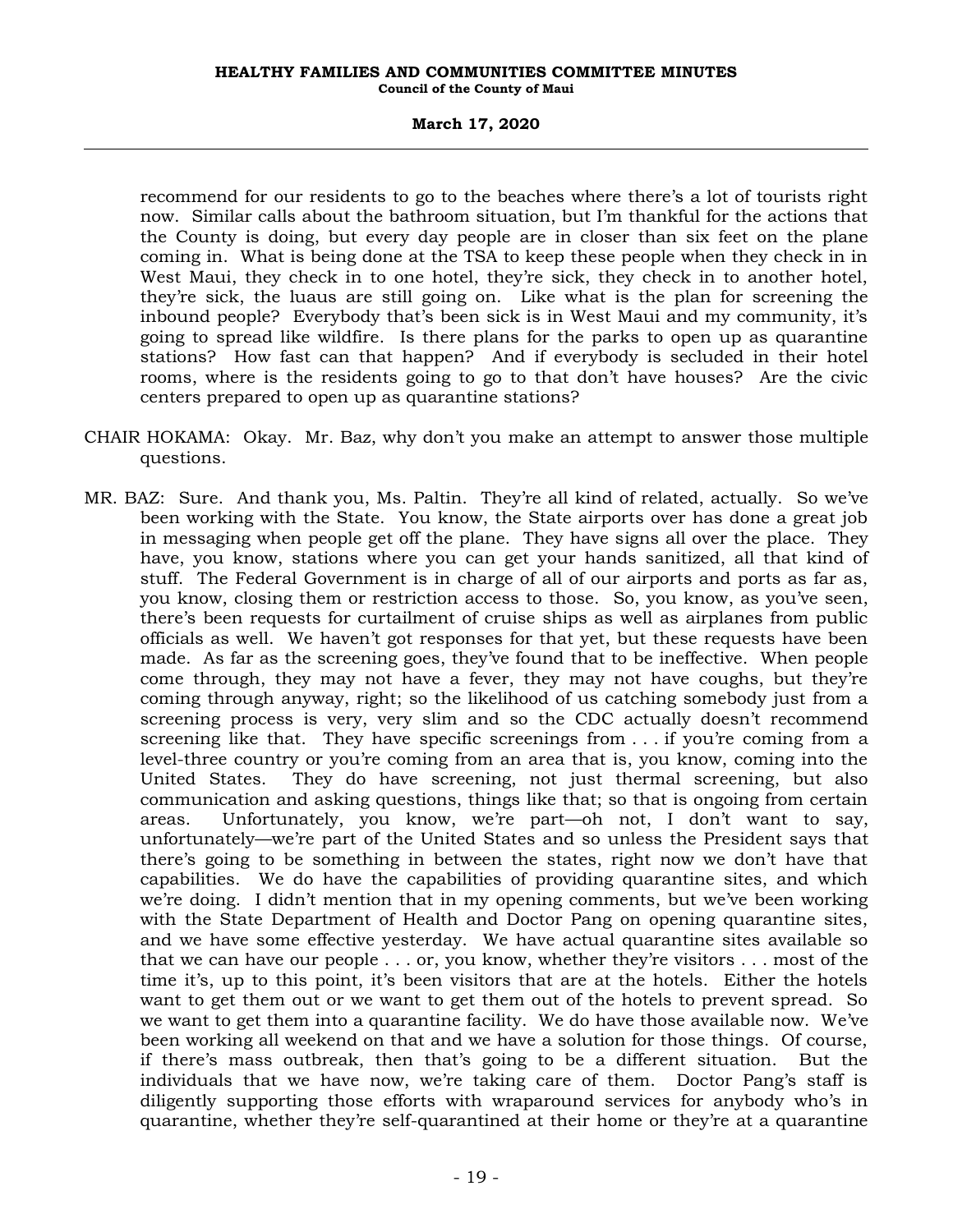site. For residents, unless they have a elderly or a person with an underlying condition in their household, they're actually asked to quarantine in their own house. And rather than taking them from where they're, you know, comfortable and into some other facility. Best thing that they can do is quarantine at home. So if there is instances where there's elderly in the household or somebody with an underlying condition, than the State of . . . Department of Health will evaluate that and the capabilities that they have.

COUNCILMEMBER PALTIN: One follow-up?

CHAIR HOKAMA: Ms. Paltin?

MR. BAZ: Yeah, sure.

COUNCILMEMBER PALTIN: You know, Hurricane Lane was a fire and a storm. Are we prepared for, you know, just this morning Kauai had tornado watch. If there's a emergency shelter while the quarantine situation is going on, are we prepared for like some sort of double incidents like that?

CHAIR HOKAMA: Mr. Baz?

- MR. BAZ: Thank you. So in normal—well, I won't say normal—in natural disasters and our normal response to those, yes, those are ready to go. All of our activities, you know, it'd be of course additional stress on the infrastructure that we have, but we can handle those type of situations. That instance between the fire and the hurricane that night was just, I think, the perfect storm, if you want to call it that. But we really learn from that and we're working on that. One big challenge we have is if we do have to do mass sheltering, keeping that social distance, apart; that's going to be a big problem if we're going to have to shelter a significant amount of people. So we have a limited amount of shelter sites. We would be working with State DOE as far as having them open all their facilities, all of our County facilities as much as possible. One of the big limiting factors, and not just the building, but also the American Red Cross volunteers and other volunteers and agency support for those shelters. If they're all in one place, it makes it easy. If they're not, then it's very, very challenging to make sure that the support is there for the people that are sheltering. But we have thought about that and are working with that as well.
- COUNCILMEMBER PALTIN: Anything about the luaus? Does the County have any . . . I mean a luau is way more than ten people.

CHAIR HOKAMA: Okay. Last question. Answer this.

MR. BAZ: Okay. The Mayor is contemplating addressing that. He hasn't made a final decision yet, but he does have the power to control that; so we're looking at that factor and we'll probably provide a recommendation shortly.

CHAIR HOKAMA: Okay.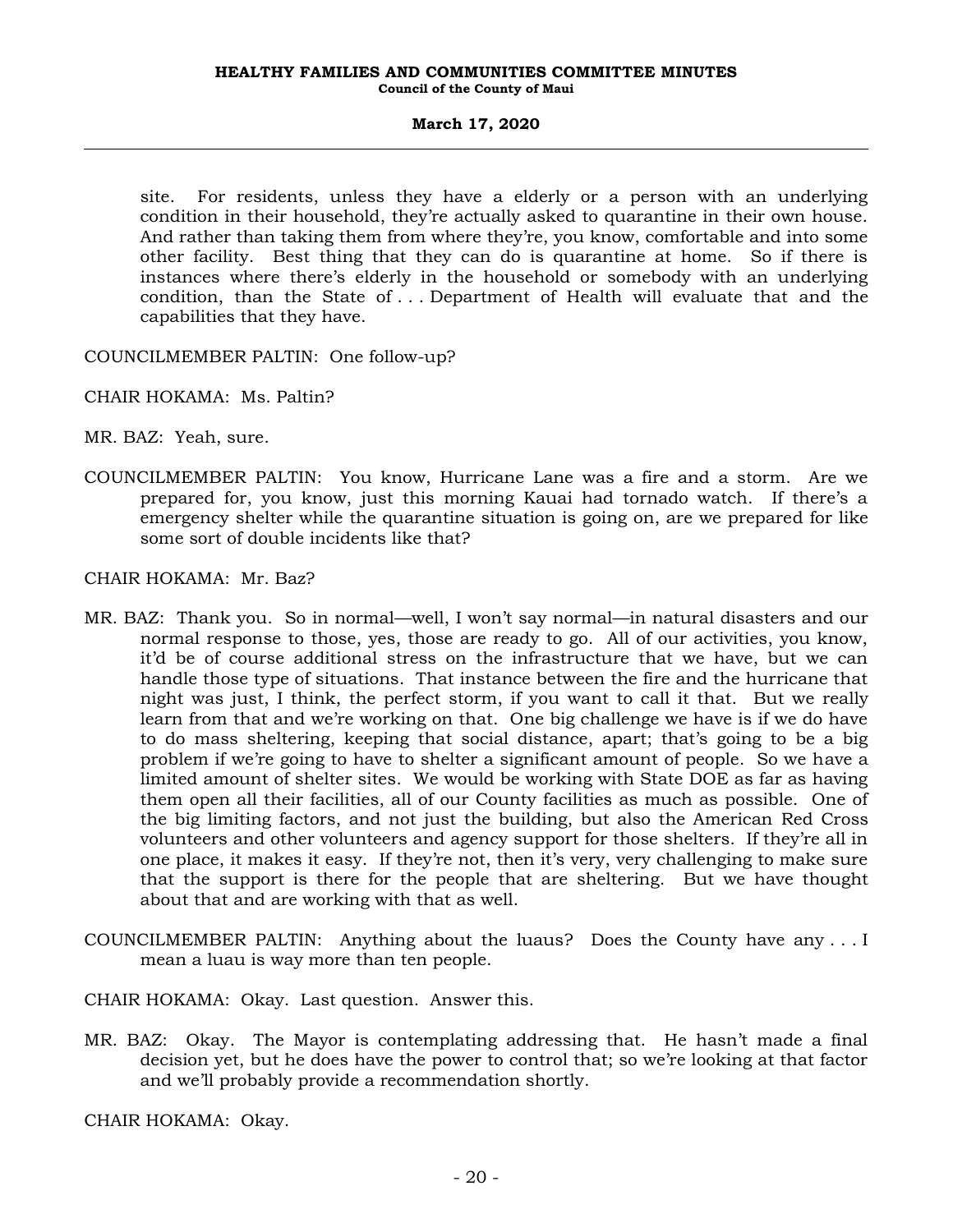COUNCILMEMBER PALTIN: Thank you. Thank you, Chair.

CHAIR HOKAMA: Thank you. Ms. Lee?

- COUNCILMEMBER LEE: Thank you, Mr. Chair. Good morning, Karla and Sandy. I know you, Sandy, you will be giving us way more information on Friday when you deal with the budget. Everybody, we have a Council meeting on Friday at 1:30. And so, Karla, I understand there is a drive-through test site at the gym area.
- MR. BAZ: Yeah.

# CHAIR HOKAMA: Mr. Baz?

MR. BAZ: If you don't mind, let me answer that. So that's the other announcement I didn't get in my opening comments. One was about the quarantine sites, the other is about a test site. So Maui is . . . we had to work on our own, basically, to create a test site. And I appreciate all of the support that we've gotten. Lieutenant Governor helped us a lot as well as different resources. Doctor Pang's been working diligently. Parks Department has really been, you know, basically we need to identify our own site. And the reason why we're doing this is because there are six, theoretically six, testing sites in Maui County already, but those are the hospitals and clinics, right. And so if they're handling sick people, regular sick people, then having them have a burden of a lot of people who are actually doing testing there, too. We want to try to relieve that and prevent that mix of patients as well. So the other counties, as you've probably seen in Honolulu, and other counties have provided drive-up or drive-through testing. And so we've developed a protocol for that. We have put up tents. So if you've driven by War Memorial, we have drive-through tents over there. They've coned off certain areas so, you know, the traffic flow can come in and be queued within the parking lot so not impacting traffic, things like that. Messaging will be coming out as soon as we're ready to open, and that will be messaging that they have to be prescreened. So whether it's on the phone or from their own doctor. If they have a doctor recommendation already to be tested or we can do screening on the phone. We'll have some limited screening abilities on site as well, but that's going to be very, very limited. So we're going to be redirecting everybody to either get screened . . . a doctor's recommendation or call in and get that advice before they come. And then they can make an appointment and we can get scheduled and have a controlled testing versus just mass. We don't want a whole, huge crowd there as well. We're trying to, again, keep crowds limited. So the more that we can do . . . people to call ahead of time, make appointments. So that messaging, we're hoping to come out this afternoon. I will tell you, we've had one big, big challenge with that, and it's statewide, and that's actually nationwide. The swabs that they used to test are very, very limited. And so that seems to be the limiting factor on most of the testing that's going on. So we're trying to source swabs. We've asked the Department of Defense who is . . . I don't know if you were aware but the Incident Commander prior to yesterday was the State Department of Health; now the Incident Commander has become the Adjunct General . . . or Major General Ken Hara, and he is in charge of that as well as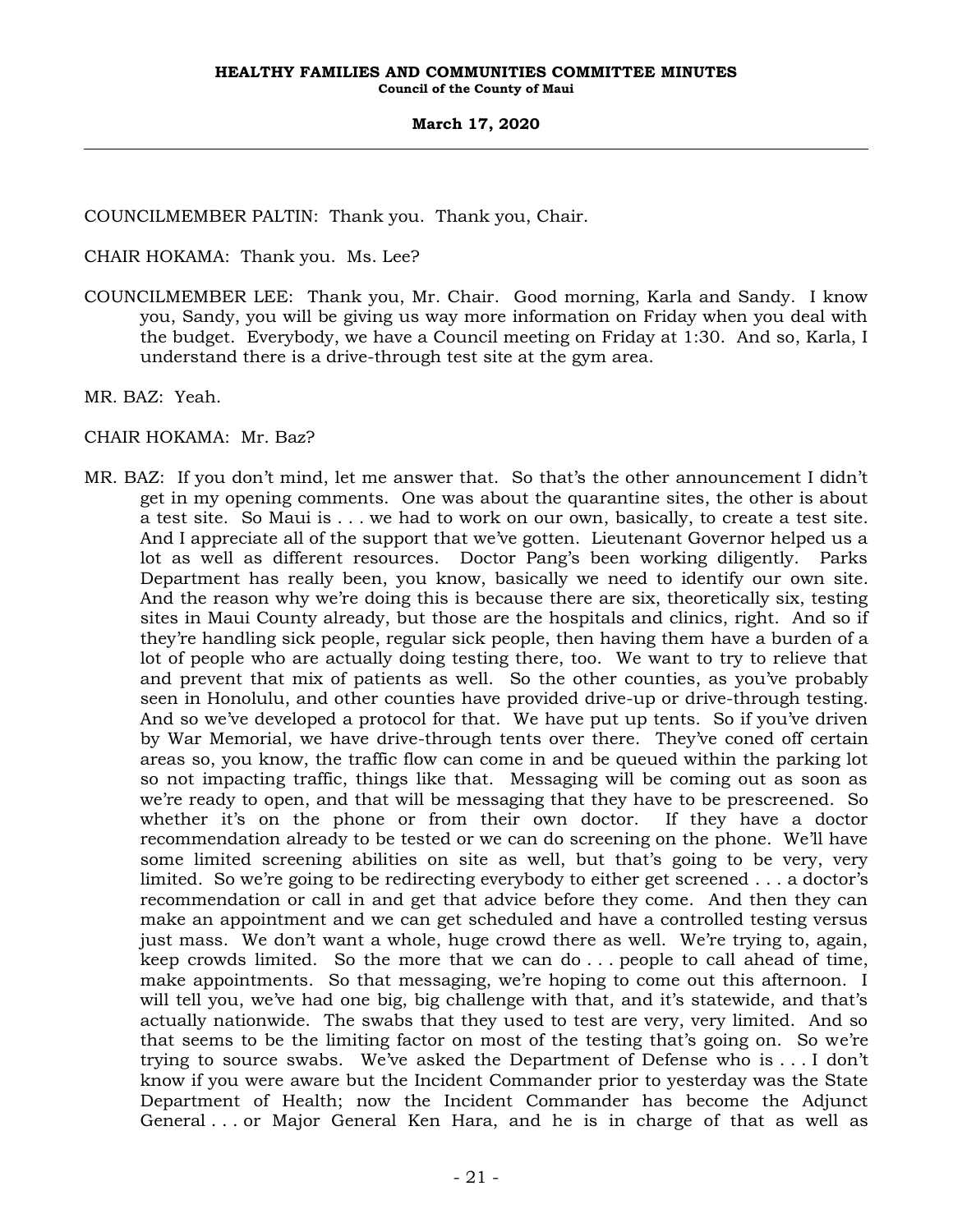supporting us with resources. So we've put in our request for assistance for that and some other things as well: try to get as much federal support as we can, PPEs, and swabs kind of a thing. But that's, right now, why we're not open yet is because we don't have enough swabs to actually open, but we're working on it very diligently. And again, Lieutenant Governor has been very, very supportive in trying to pull every string that he can to make sure that we can get opened as well.

COUNCILMEMBER LEE: Thank you, Mr. Baz. Thank you, Mr. Chair.

CHAIR HOKAMA: So is the National Guard activated?

MR. BAZ: So, no, they're not activated in the sense that we're in a military state or anything like that. What the Governor did in the supplemental proclamation yesterday was to basically just change the incident structure so that he is the incident commander as far as the emergency operation goes. In a normal instance, usually the incident commander is the major general or somebody related to Department of Defense anyway. So this was . . . because it was a health-related issue when it first came out, they had assigned the Department of Health to be the Incident Commander; they're just shifting it back to its normal structure, which actually is going to enhance communication, understanding. Everybody has their own protocols that they're very used to. And so I think things will be a lot smoother from this point forward.

CHAIR HOKAMA: Okay. Thank you. Mr. Sinenci?

COUNCILMEMBER SINENCI: Thank you, Chair, for this opportunity. For Director Peters, mahalo for opening up some additional bathrooms in East Maui. You know, we've got a unique situation in East Maui. We don't have a lot of public bathrooms. The State has a couple outside of Hana as you drive into Hana, but within Hana, we just have a few public bathrooms and again, you know, we have a . . . we're inundated by spring breakers and visitors. So they don't have any areas to stop and use the restroom, let alone wash their hands. So thank you for opening up those bathrooms. So that was just my comment. For Mr. Baz, I guess we've been getting . . . my office has been getting . . . we've seen some of the Maui Senators put out some Facebook posts, some blasts, and we're receiving letters from some State Representatives asking that visitors don't come to Lanai, Molokai, or East Maui just because of the rural, remote nature and having the potential for this virus to spread in our remote community. So has yet, they're still coming—so has the Administration worked with the hotel/accommodations industry about educating visitors about, you know, social distancing and, you know, airlines are asking about . . . they're collecting data of passengers and where they're coming from. MVB is . . . we're seeing more ads to Hawaii in Seattle. People are calling us and saying, hey, there's ads about coming to Maui that are being played in Seattle. So my question is, what is the Maui Visitors Bureau or just the HTA doing, instead of just promoting us, trying to protect us from those people that are potentially, still coming, and potentially bringing this virus to Hawaii?

CHAIR HOKAMA: Mr. Baz, you have a response?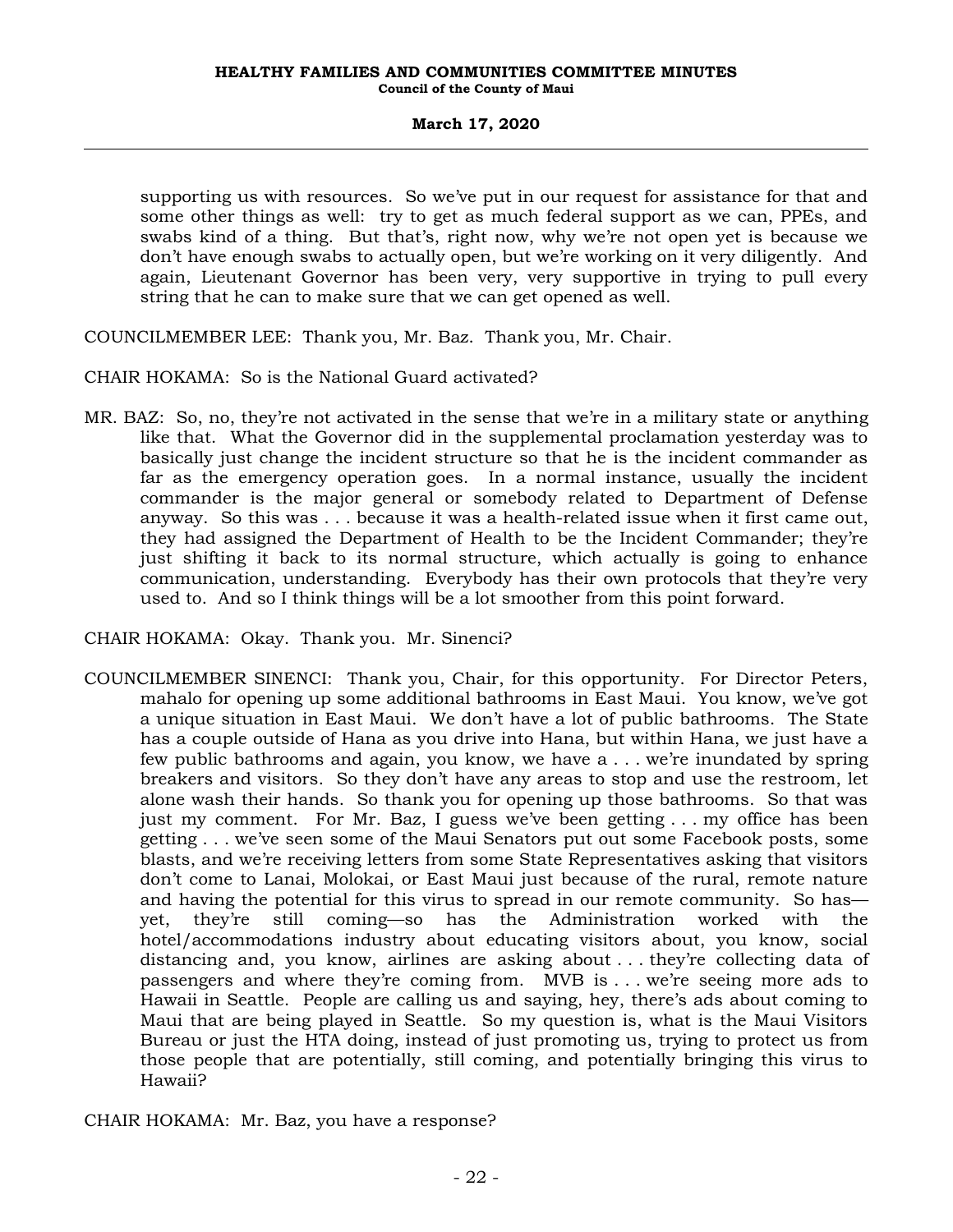# **March 17, 2020**

MR. BAZ: I can't speak for HTA or MVB, but I will address this with them. If they are the ones doing the advertising, I will request immediately that they stop advertising. I have noticed Expedia and some of the other travel groups are advertising. The airlines are trying to fill seats because the airlines are empty, so they're advertising cheap rates; but we don't have control over that private industry right now. The Mayor has discussed with the hotels this idea of, you know, either educating the tourists when they come . . . or don't come if you're sick. You know, stay in your hotel if you're sick. You know, try not to interact too much. You know, there was a tour guide operator yesterday that was the community spread person at Kualoa Ranch, right. So this is affecting our local people directly from, you know, the visitors that are coming. So, you know, while we are trying to maintain, you know, our economic stability, we are still wanting to make sure that we're doing it in the safest way possible for our community. Now, there are, you know, I have seen Facebook posts from elected officials, other officials that may or may not be accurate. So, you know, before you post, if you have a post on something that . . . as the County, we'd ask that you, you know, talk to us first to make sure . . . or share the official announcements. And if you have questions, always available, you know, e-mail, phone, whatever, to be able to answer your questions. So 'cause we want to really, really want to get the correct information out there. The advocacy for, you know, I've heard from a complete shutdown of flights and, you know, everything coming to, you know, limited resources, things like that, especially in remote areas; and I can understand their requests from Senator and Representative. But I did see those for that specific issue. The Mayor's going to be, again, you know, addressing this idea of preventing congregation of people and making sure that if there is businesses open that they're maintaining social distance measures. And so that will come out here very soon.

COUNCILMEMBER SINENCI: Okay. Thank you, Director. Thank you, Chair.

CHAIR HOKAMA: Okay. Thank you. Very good questions, Members. Now, I'll . . .

COUNCILMEMBER RAWLINS-FERNANDEZ: Chair?

CHAIR HOKAMA: Second round . . .

COUNCILMEMBER RAWLINS-FERNANDEZ: Chair?

CHAIR HOKAMA: Yes, Ms. Rawlins-Fernandez?

COUNCILMEMBER RAWLINS-FERNANDEZ: Mahalo, Chair. I don't have any questions for Police or Fire.

CHAIR HOKAMA: Yeah.

COUNCILMEMBER RAWLINS-FERNANDEZ: But I was being very considerate in asking my one question and one follow-up, and you stopped Director Peters from answering my second question and then allowed Member Paltin to ask seven questions. So I would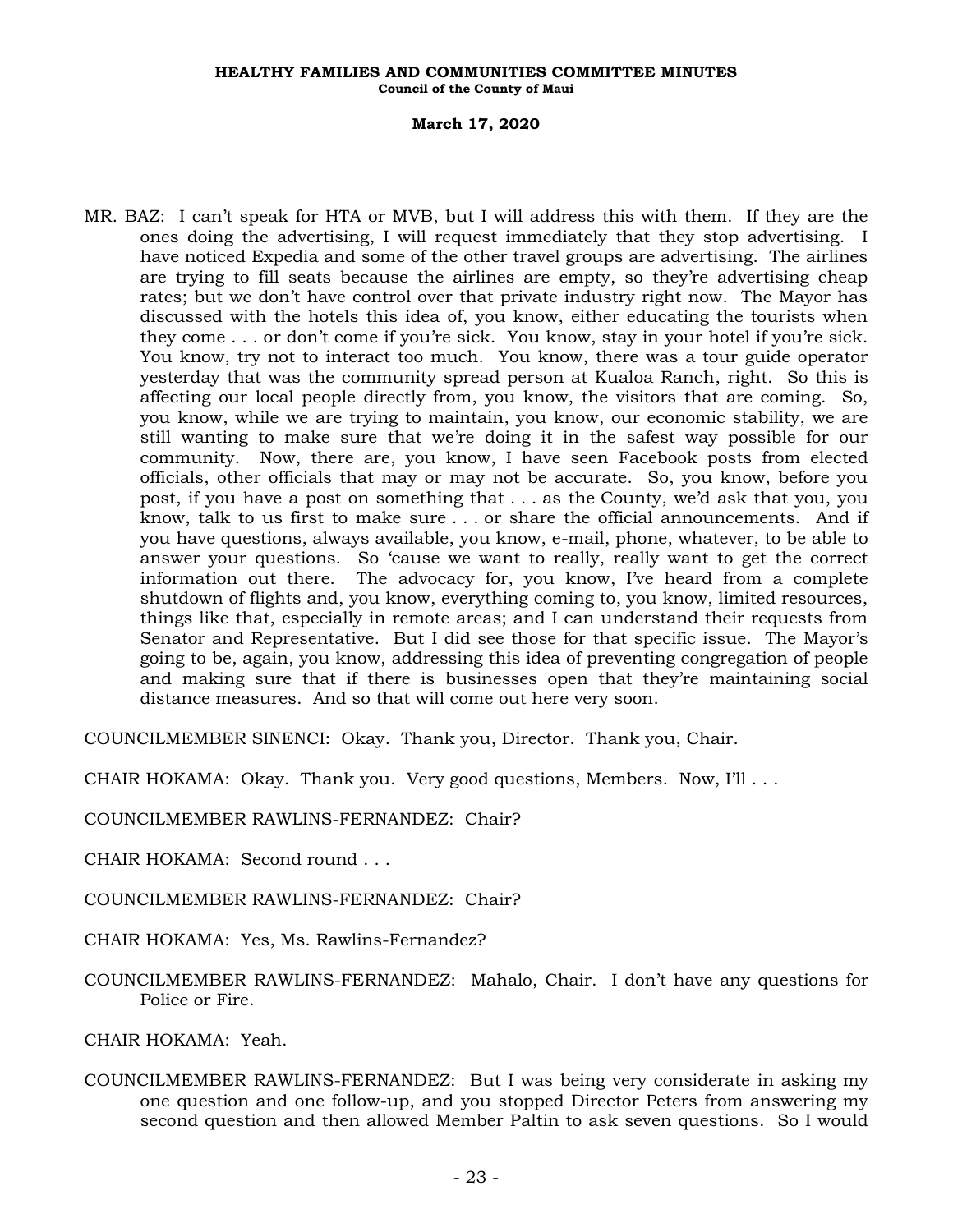really like to hear what Director Peters was going to say to my follow-up question in the first round.

- CHAIR HOKAMA: Locations on Molokai, bathrooms?
- COUNCILMEMBER RAWLINS-FERNANDEZ: Yeah, whatever it was that she was going to say. And my request for the list of bathrooms that were going to be open, my request wasn't for it to just be sent to me, it was for it to be on the County website.
- CHAIR HOKAMA: Okay.
- COUNCILMEMBER RAWLINS-FERNANDEZ: Mahalo, Chair.
- CHAIR HOKAMA: Director?
- MS. PETERS: Chair, thank you. So what I was going to say is that Mitchell Pauole complex is open still yet, because all County offices were still operating and so those restrooms would be open during the work hours of 7:45 to 4:30.
- COUNCILMEMBER RAWLINS-FERNANDEZ: Mahalo, Director.
- CHAIR HOKAMA: Okay. Police, Fire, come down. So, Members, you can ask questions within this area of responsibility.
- COUNCILMEMBER KING: Chair?
- CHAIR HOKAMA: Yes, Ms. King?
- COUNCILMEMBER KING: Will we have . . . I mean I have more questions for the Managing Director.
- CHAIR HOKAMA: Yeah, I will take up . . .
- COUNCILMEMBER KING: Okay.
- CHAIR HOKAMA: He'll be around. So we can take him up with additional questions after we get through with Police and Fire. So you guys been hearing the questions from the Members as it may or may not relate to your area of responsibility and jurisdiction. And so for the community's sake, I can tell you that we did invite the State Health Director; and again, his travel is restricted by the Governor, so he told us he wouldn't be available. Doctor Pang said he would be available today, and I think yesterday he got some direction, not to come forward. I think it's too fluid for him to give comments at this time. And we also notified our county visitors association. They were told or they told me that they waiting for direction from HTA and the State Department of Business and Economic Development. It's just kind of interesting, I don't know why they wouldn't for us what we facing. So all I can tell you is, we are in a world recession. If you guys never figure that out, we are. The world is trying to stand still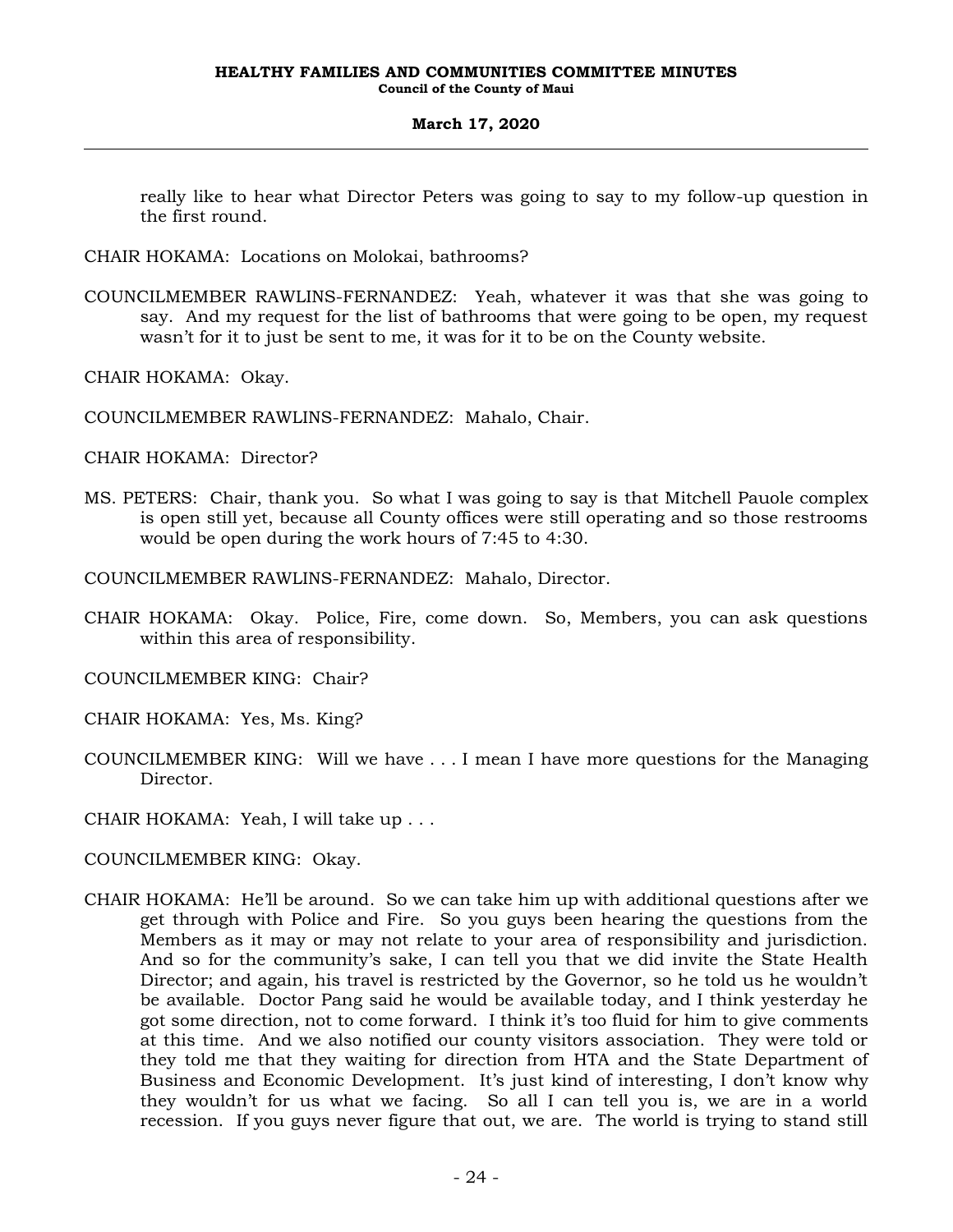## **March 17, 2020**

when it's hard to do, okay. My forecast was, again, you know that the State is going to get about \$223 million less by the time it comes June  $30<sup>th</sup>$ , 23 million a month of less revenues for the State. The economists projected zero growth for the upcoming Fiscal Year July 1. Last week, with the Senate President, my number was minus 5 percent growth. This week, I'm looking at minus 12 percent growth, okay, minus, minus. So my thing to our community is be smart. Hope the Mayor takes into account various types of appropriate proclamation to stop hoarding and other activities so that you buy but you cannot return and get refund or you pay a ridiculous restocking fee. Because, to me, this is not an issue of the supply chain. This is about us lasting out this issue, potentially months to the year. We're not talking days and weeks no more, people, we talking months to years to get through this crisis. So stating that, what do we do with our economic engines and how do we provide for healthy families within a healthy county that has healthy communities. It's a challenge nine of us will take from the Council with the Mayor. And people are going to watch because they're going to make choices. Ohio has postponed their primary election that was to be done today. They postponed it because of the Governor's edict, yeah, impact of close proximity. So if that happens in November, what is this country without a general election? Okay. So it seems we got to think about . . . I know that I just also share . . . City and County has, through Chairman Anderson, has passed . . . amending the rules for interactive conferencing. And they're using the guidelines of the HRS 92-3.5 as their guidelines for City and County to operate. Marin County's different, okay. So for those of you that have sister counties sending you things, I have something from Marin County. They operate differently. They have a county health director. We don't. We follow the State Health Director's directives not the county directives when it comes to it. But Marin County is having the whole county self-contain themselves within their own homes. Again, I have no idea what their engines are or where they get their revenues, but it's something we . . . I would say, we would definitely try and be resistant to shutting down completely. I appreciate the comment of Lanai from my colleague, Mr. Sinenci; but no tourists means nobody works on that island, okay. They're hourly employees. How they pay their bills, their rent, their mortgages, food bills, school bill, health bills; it's something that we've got to think about. So Congress is already pushing for it that federal subsidy, \$1,000 per American or something. Before we allow the questions, I'm just going to share with you couple things that we are already working on at national for you. So I'm here to tell you that we are happy to take any comments from you, Members, regarding the third supplemental budget request, okay. We already have the first two. The first has been enacted, second pending regarding the Congressional support. We working on a third one. Again, the key for this is from National, is how they're having us be able to exchange peer materials and peer support and innovations throughout the 3,069 counties. The key currently on the third package is deployment of testing equipment, okay. Our counties, your sister counties, nationally is inundated by requests for tests and our country cannot have sufficient test kits, swabs, okay. It's very different from Ebola and SARS, but we got through that, also, Ebola and SARS. Also, the third package we're looking at is access and distribution of PP . . . personal equipment for essential County service providers. And finally, the key thing that we are working on nationally for all counties is the instructions and clarifications on how counties will access document-eligible costs for FEMA Disaster Relief Fund, okay. That is what Congress is setting up. This will be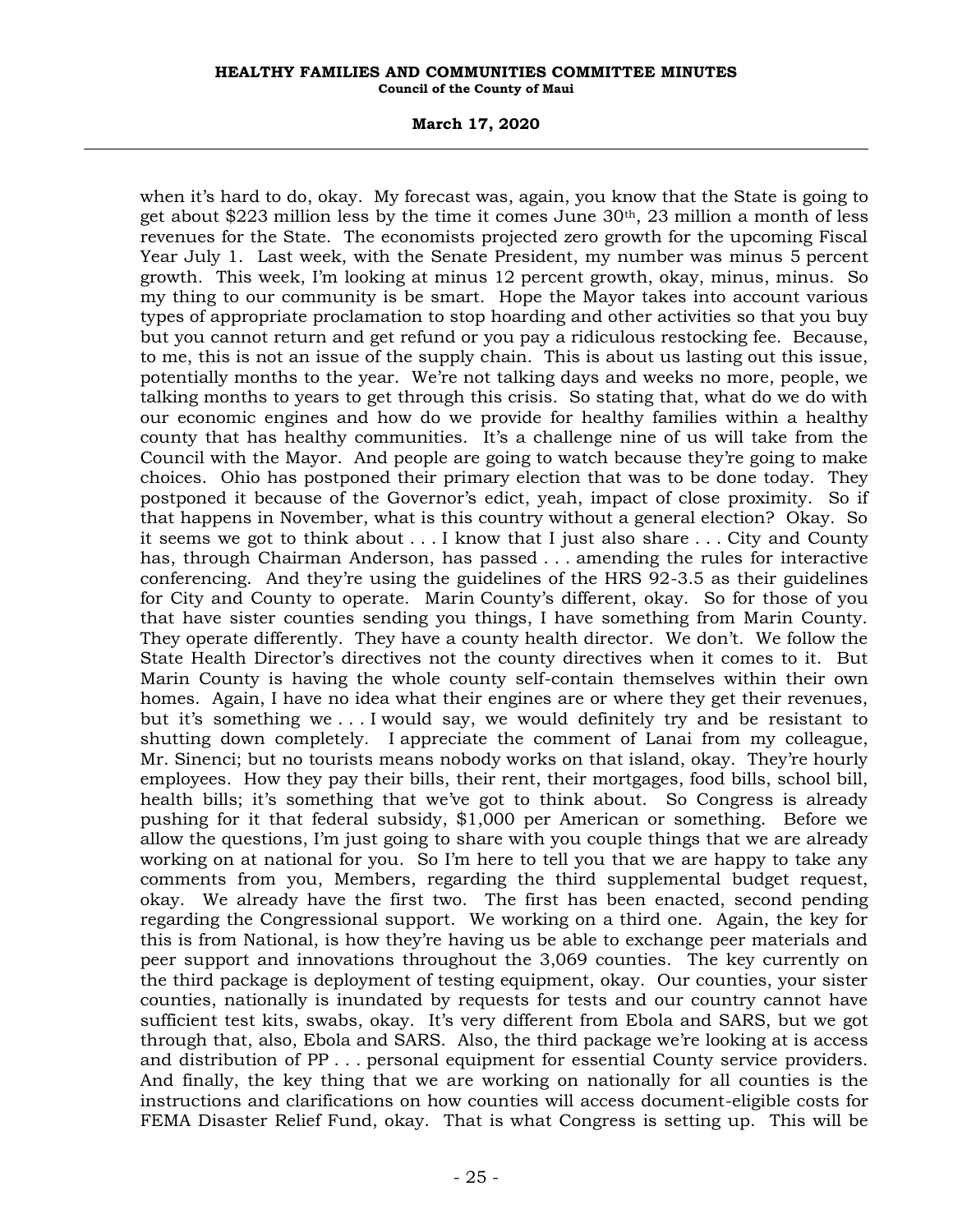# **March 17, 2020**

the primary federal assistant fund for local governments. And I shared that with the Managing Director because we already set up nationally how all the counties can go and get support for reimbursements. And then we're also looking at, for Hawaii, how do get our share from the first batch of about a billion dollars to get for Hawaii public health purposes. Yeah, let's see, anything else I can share with you. Oh, so your national organization has now expanded it to children and other support systems besides the seniors, because we've been finding out that young people's impact is more than just a medical, it's the childcare component. Parents not being able to work, not having healthcare coverages. So this morning, I think there's over 150 national U.S. chains that have shut down completely: your Macy's, your Bloombergs [*sic*], your Under Armours, your Olive Gardens, they all . . . chains nationally are shutting down, which means you're going to see unemployment up, requests for nonprofit services up, and it is proposed to go through the end of the calendar year, exponential in places. Okay. So that is what's happening at national. The Feds is going to through billions at this. Mr. Molina, any questions for Police or Fire?

COUNCILMEMBER MOLINA: Yes, sir. Thank you, Mr. Chair. You know, after hearing that, Mr. Chairman, I getting depressed, you know; but it's a reality. And which kind of dovetails into my line of questions for our Police and Fire Department, the issue of mental health. You got people that are going to be experiencing, maybe already have, paranoia, fear, misinformation going out that I think is sometimes more dangerous than the disease itself. So with regards to handling issues with citizens, you know, it's always stressful situations you're dealing with. Has the Departments, both your Departments, stepped up doing outreach with the mental health professionals as well on how to deal with people who are going to be really stressed out if this thing escalates, which we anticipate it will. Because when 911 happened, people were more supportive of each other, but this was a whole different game. The issue of hoarding that Mr. Hokama brought up. People are getting . . . they're not caring, seemed to be caring as much for each other. And it can certainly fall upon the first responders in dealing with potential increase in domestic issues, fighting with neighbors and so forth. Can you elaborate on this?

MR. WERNER: Go ahead.

MS. SELLERS: I can tell you. That's a good question, thank you for asking that. The Maui Police Department has a peer-support team as well as a crisis intervention team, if you guys are familiar with that. Is anybody familiar with that? So what we do is we get specialized training in dealing with critical incidents and things. So we help internally our people and we recognize signs of distress and stress. We also, our Department, Chief Tivoli Faaumu implemented the Cordico app, which is an app that is available to our officers as well as their family members where they could get resources and information when they're stressed, you know, at night when they're thinking all alone, whatever. They can go online. Who doesn't have a phone? They go online and they could get information. As well, it lists your support people on there so if you need to contact with somebody at any time, you know where to reach out to. And that being said, our Chief has been progressive in going out to the communities and providing that service to them with that training, recognizing the signs, working with the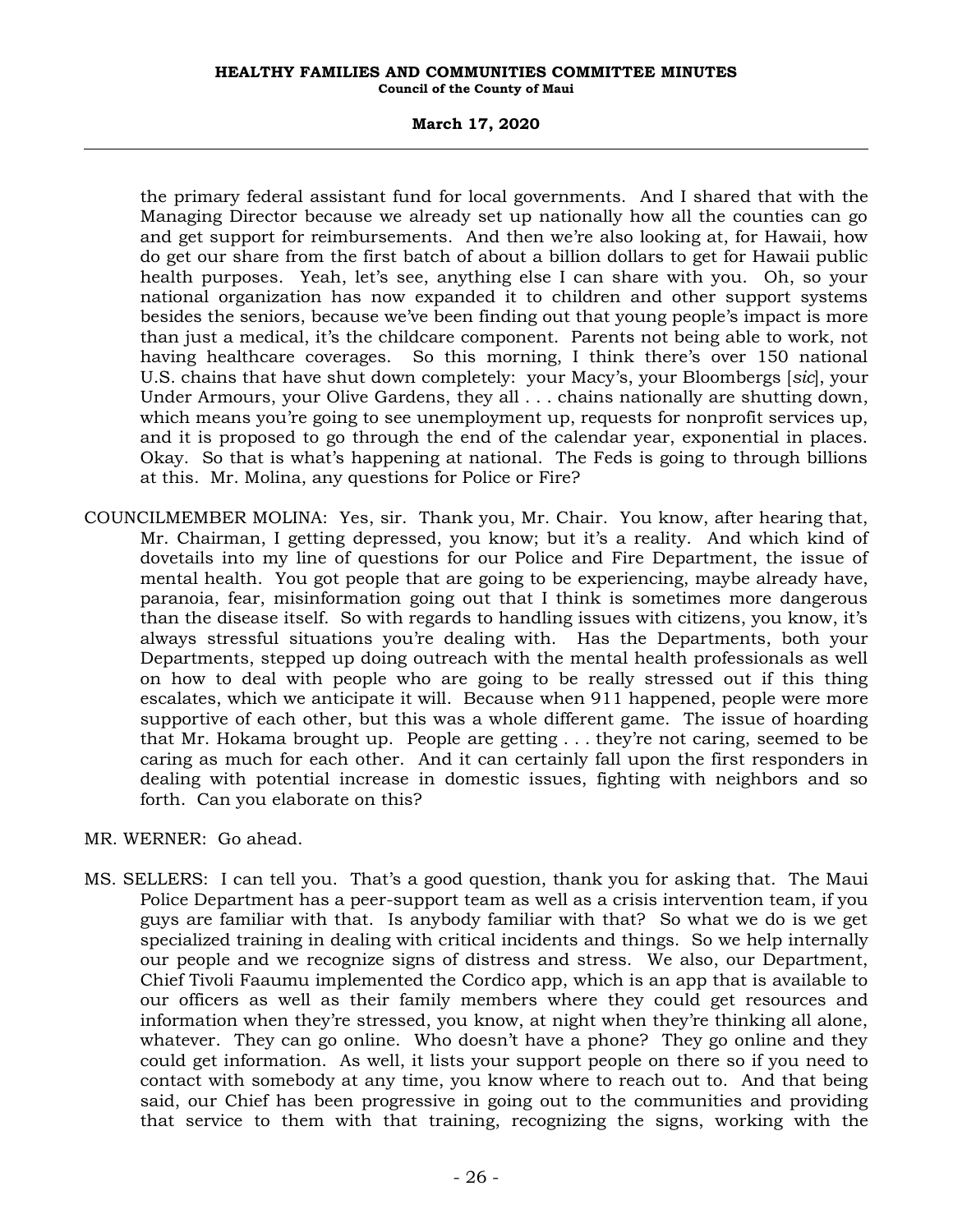# **March 17, 2020**

houselessness, making sure that we work with our mental health professionals and getting people the help that they need. So it is something that we are addressing and we continue to address. The other thing is is that we have a Facebook site, we have social media, we continually update it and put information out there. Today, in fact, we're reminding people to share. If you have extra or even if you have one roll of toilet paper, we're doing a drive, bring one roll. If one person brought one roll or everybody brought one roll in here, how many rolls do we have that we can share with the people that don't have? And so we're implementing that and it'll be on our Facebook and you'll see that. So we've gotten a good response for that, but we're doing constant messaging out there to remind people to try and stay calm. Our first responders are out there talking to people, taking the extra time to let them know, you know, and dispel any rumors. That's the biggest thing is the misinformation. Can we get the information out there that is correct and correct people, and that's what we're doing.

COUNCILMEMBER MOLINA: Thank you.

MS. SELLERS: Thank you, sir.

COUNCILMEMBER MOLINA: Okay.

- MR. WERNER: Our Department also has a peer-support and we have the County provided ones as well. As far as the public goes, firemen are generally very compassionate people and when they're out dealing with people, you know, they'll talk to them and give them the facts. As far as providing them resources, that's not something that's in our scope.
- COUNCILMEMBER MOLINA: Okay. Thank you. Chair, one follow-up question. I got a call from a prominent, well-known physician on Maui. I guess, they're looking ahead as a worst-case scenario with regards to protective equipment for our first responders and our healthcare professionals. Do you have at this time sufficient protective equipment for either of your Departments?
- MR. WERNER: So we do right now and we are looking at this to become a long-term situation, so we've already, when this first started, we put out . . . we tried to get additional equipment and everybody was already starting that. So it's very difficult to get that, especially like the N95 masks, the gowns, those types of things. So we put a RFA in with the EOC and they're working on that right now. But we're not going to just rely on that so we're looking at alternatives to that. And I'll just give you an example of one. We have self-contained breathing apparatus, which is what we wear into fires that fully encapsulates our face, and then we're on our own air. Right now we're going to . . . we've already ordered some devices that clip on that and they have an N95 filter, and we've ordered that in a large number. And then if this goes on for much, much longer, we can always go on air. Right now, our big concern is the gowns. Central Dispatch has been doing an excellent job of screening the callers for us. So we can base how we're going to suit up based on what they . . . the information that they've given us and we can conserve PPE that is not going to be necessary so that it doesn't get used unnecessarily. So that's where we're at right now.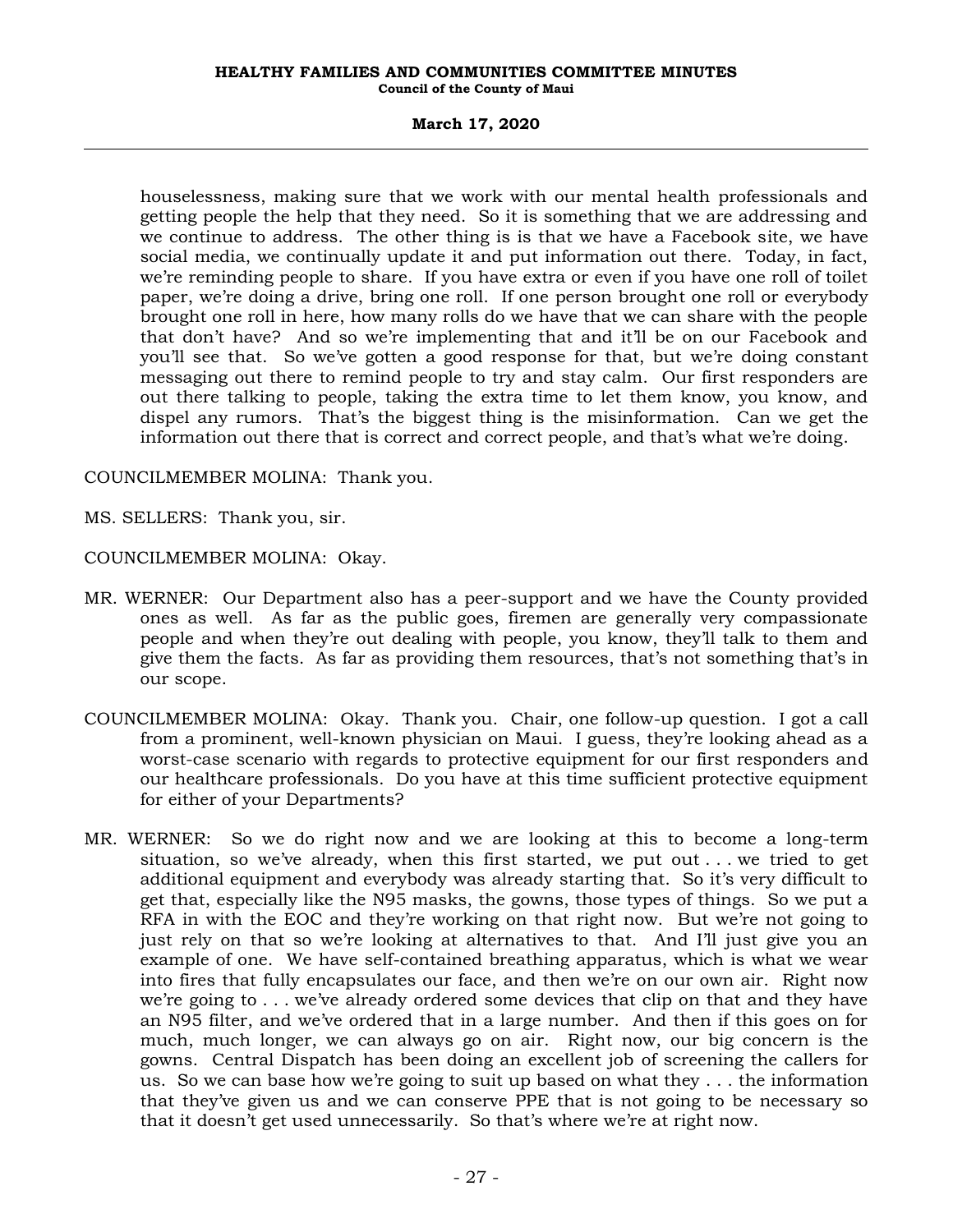- COUNCILMEMBER MOLINA: Okay. Thank you. And then, Chair, thank you for letting me ask that question because with regards to the first responders and healthcare professionals, if we don't protect these brave men and women, then we're in trouble if this escalates. And I would ask the Administration if they haven't reached out already to see what can be worked out with the retailers like the Costcos. If they could set aside a pallet specifically to supply our first responders and health professionals. And I know it's, you know, you want to make sure . . . give the public every chance to get some supplies, but this is the concern that I got from the physician was that, you know, they're worried that if there's not enough protective equipment for the healthcare providers and the first responders, we're in big trouble. So, Mr. Baz, if that's something, if you guys haven't done so already, work with the private sectors as far as providing ample supply for our care providers.
- CHAIR HOKAMA: So that's why we ask, when is the National Guard going to be realized? They have the capacity and capability to make sure resources is directed and delivered to the appropriate group.
- MR. BAZ: Right. So thank you. Thank you, Member Molina, for the question. So, yes, we have been trying to work with supply chain vendors on different things and trying to get expedited items, you know, especially PPE, things like that. There's a shortage across the world, right.

# CHAIR HOKAMA: Yes.

MR. BAZ: So no matter how much we try even . . . so the only relief that we can expect immediately is . . . or within a short period of time is relief from the national stockpile, and they have released about 25 percent of what we'll be expecting to us. It's on its way. We have put in those. So, Chair, yes, National Guards, you know, without being activated like that, they are providing that support, as we are working on that. As far as the question for private providers, I asked that question yesterday actually in our VTC and unfortunately, the State doesn't have enough to support themselves let alone that private provider. So they're asking private providers to, you know, ration and reuse. They have protocol that they follow. The Costcos and Maui Chemicals and all that don't sell the PPEs, so even if we asked them to put that aside. We could get toilet paper and things like that, but not necessarily the real protective equipment that's going to keep us active. I think I answered your questions, yeah, okay.

COUNCILMEMBER MOLINA: Okay. Thank you, Mr. Baz. Thank you, Chair.

# CHAIR HOKAMA: Okay. Thank you. Ms. King?

COUNCILMEMBER KING: Thank you, Chair. It's just always amazing to me how focused people are on toilet paper. I mean I hope we're having this conversation about food and real essentials soon. But, you know, my thought was first I have two essential questions that are related and one is, can you ask first responders to talk about how you're going to be patrolling areas that are closed? Like we're going to have a lot of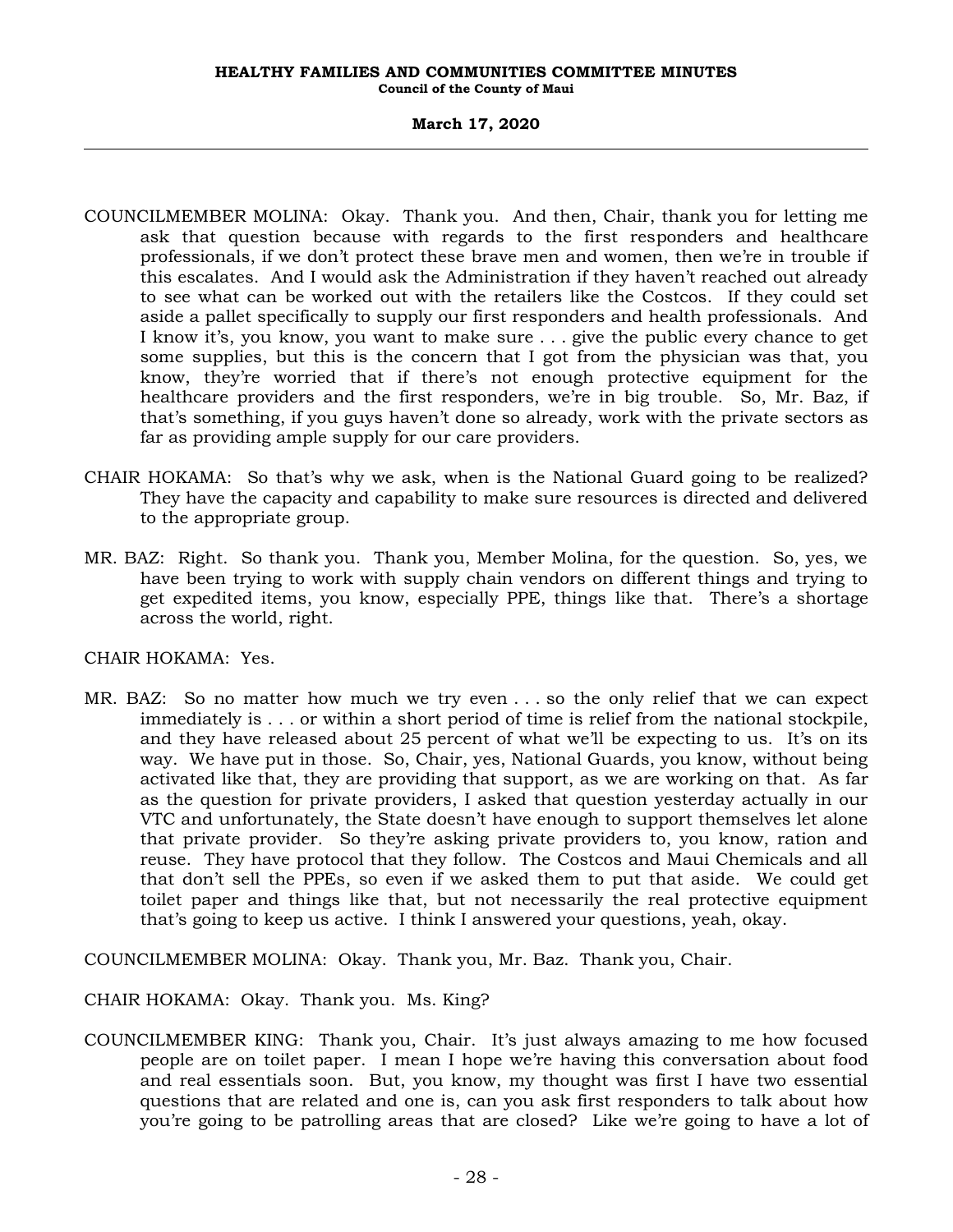# **March 17, 2020**

businesses that are closed and we don't want looting. We're going to have parks that are closed, we don't want people going in there and doing drugs and things like that. And then just talking about the neighborhoods. I mean I don't really see people fighting with each other because we're not even supposed to touch each other. But, you know, my neighborhood, my cul-de-sac is pretty close, we're not going to be able to get in close proximity, but those areas, maybe we need to create more of these neighborhood watches. Is there a way to do that interactively where we can still meet and talk to each other, and check on each other? Because that's coming out as one of the top ways we're going to survive any crisis is by people knowing their neighbors and having these strong connections with their neighborhoods. And if there's some way we can, during this COVID-19 issue, create an interactive way of doing that and then training people on how to do that, we can still keep close to our neighbors and check on them and share things with them if necessary. So those are kind of two interrelated issues.

- MR. BAZ: I can address a little about the communication piece. A lot of neighborhoods have actually gotten together already, more so Crime Watch, stuff like that. I had created private Facebook groups for the neighborhood; so I'd encourage that. And maybe we can include some of that in our messaging as well; that way, you know, we can electronically check on our neighbors and, you know, notice, hey, there's something going on. Police will be doing their normal patrols. They're going to be doing their normal activities and so, you know, that's the situation. Businesses, hopefully they have alarm systems and those are connected, then, you know, if they do get vandalized or at least broken into that those will be activated. But I appreciate the discussion about communication. It's kind of interesting because just in our own little, you know, administration government operations, we have moved a lot of stuff to electronic communications and, you know, I have like my . . . or Mayor's Executive team here. We have a text group that we, you know, constantly going back and forth on with all these different issues and things. And the better communication we have unfortunately, I don't know if you guys are still restricted from communication with each other—but at least more communication with the community. We're really wanting to try that. And again, I can't repeat the message enough, correct information, yeah, accurate information that's been sourced and identified and made sure is correct for our community.
- COUNCILMEMBER KING: Yeah, I appreciate that, because there've been a lot of rumors that started on Facebook, and so Facebook's not, you know, don't believe everything you read on Facebook. I mean someone thought there was a tent that was doing testing in front of Kaahumanu on the parking lot, and someone else drove by and said, no, they're trying to sell hot tubs under that tent. So these are like constant, you know, the scare about Young Brothers being closed down on Friday; that's not happening. But if you could provide a way for neighborhoods to create, you know, communications, with the neighbors, that are closed. Because if we're talking to our neighbors and I want to say, you know, I'm leaving for three days or something like that to go, you know, make sure my daughter's okay, I don't want everyone else knowing that. So the neighborhood watch system used to be a way for neighborhoods to get together and talk to each other and, you know, kind of take care of each other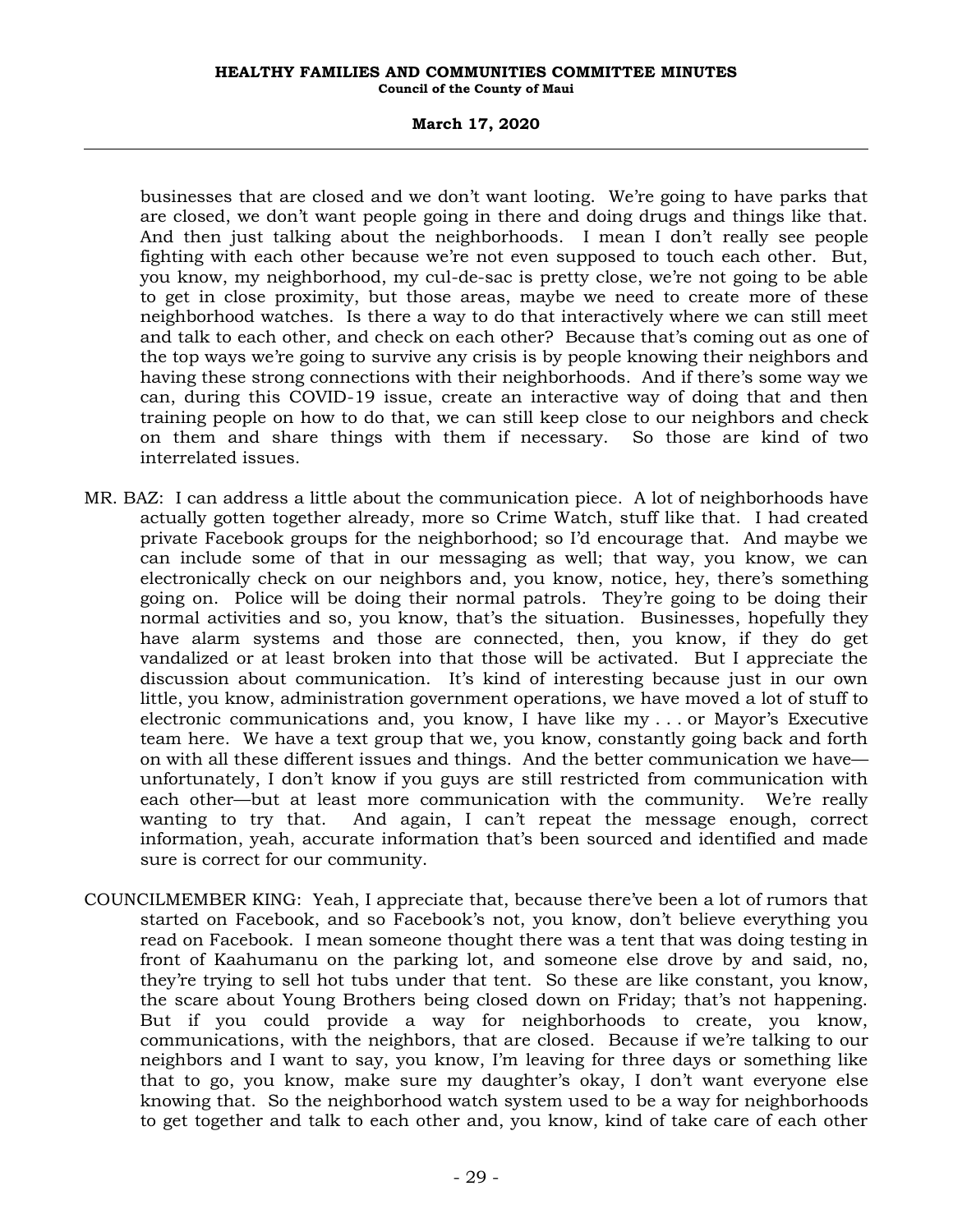and keep us all safe and we can't do that person-to-person. So if there's a way that we can create those kinds of closed conversations where we're not telling the world what's going on in our neighborhood.

MS. SELLERS: I can tell you from experience. I work in the community relations section. Part of our group is to do the neighborhood watch crime –

COUNCILMEMBER KING: Okay.

- MS. SELLERS: --and create those groups. So I can tell you the groups that do have those areas, those neighborhoods, that do have that. They have a phone tree. And in that phone tree, they communicate with each other. A lot of them also belong to like different social media sites that are locked that only their community sees. So there is communication going on between those neighborhoods. And I understand that you're saying to give that to all the neighborhoods; that would be something that we could reach out.
- COUNCILMEMBER KING: Well, at least put the information out there so we can, you know, so you can walk people through, you know, if you can put it out there one time and walk us through it step by step because a lot of people aren't, you know, IT savvy. And so, you know, you need that kind of step-by-step in getting everybody onboard. I think the first key is to get a champion in each neighborhood that, you know, gets somebody to come forward to do that training and start the group.
- MR. BAZ: Yeah, Ms. King, yeah, thank you. We'll work with the Police Department on messaging. There is an app called Nextdoor, which is a widely used in Maui County already . . .
- COUNCILMEMBER KING: Yeah, but that's not neighborhoods. I mean I got on . . . someone put me on Nextdoor from Maui Meadows and I live on the opposite end of Kihei, so it's not the same thing.
- MR. BAZ: I mean it's supposed to be that. And we'll look at other opportunities for that.

COUNCILMEMBER KING: Yeah.

MR. BAZ: I did ask our IT Department to look at some kind of forum-based item --

COUNCILMEMBER KING: Okay.

MR. BAZ: --especially for, you know, when we were communicating with businesses and things like that in our different advisory groups to make sure, you know, Q&A nonprofits and all that so Q&As can be done. They are looking at that as well. I don't know if we're going to have a robust-enough system for our whole community, but, you know, we can look at it, see what's available –

COUNCILMEMBER KING: Okay.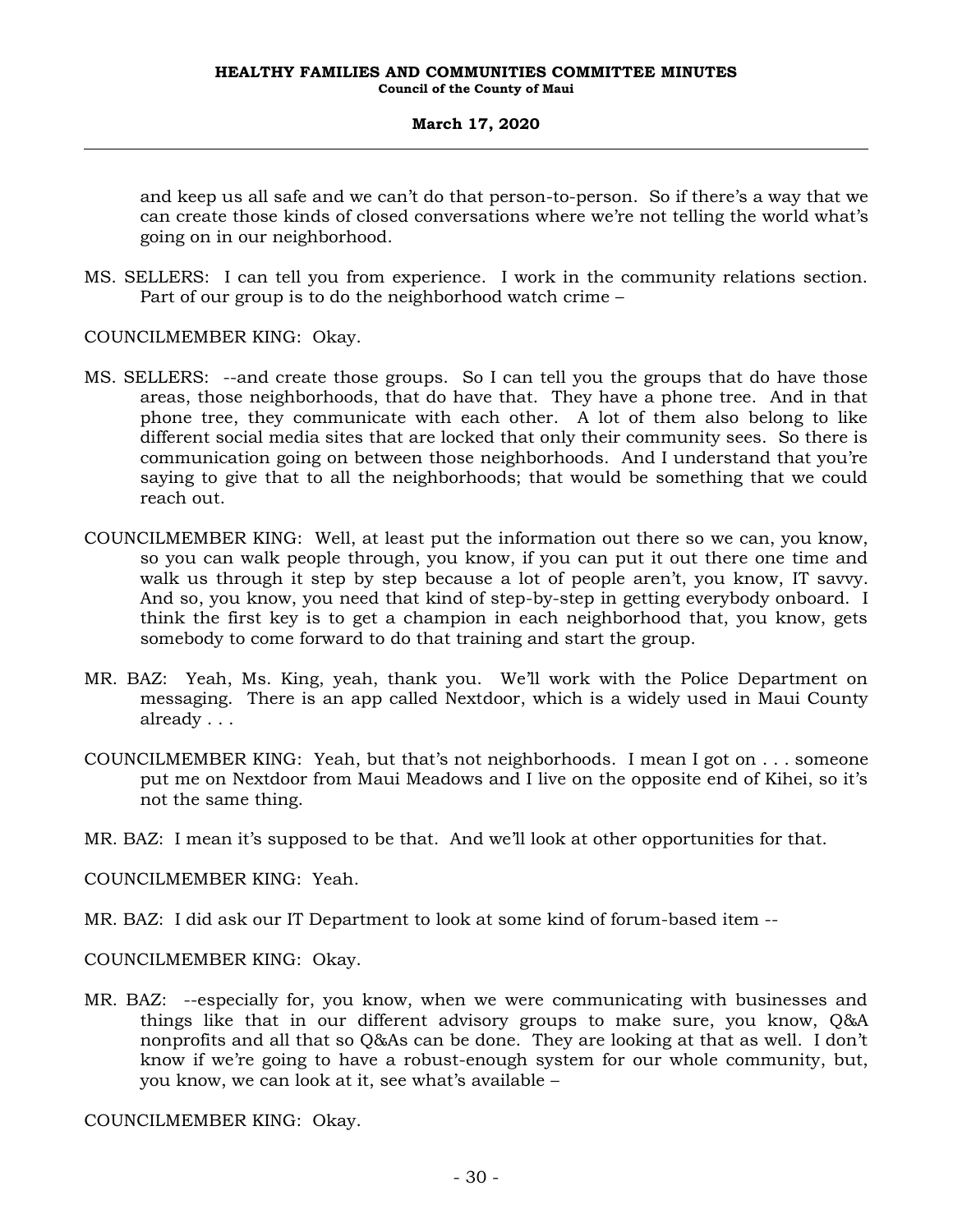- MR. BAZ: -what's, you know, a lot of it is if the administrator or somebody else allows that person to be connected to it, then they're going to be connected to it. There's no way to keep it completely controlled unless there's one main, you know, administrator; and I don't think we're at that point yet that we're going to be providing that kind of a service.
- MS. SELLERS: And I just wanted to add one thing, we want to proceed with caution because of the scams and things that are going on out there. People that you yourself say are not tech savvy, we would worry that they might give information that they shouldn't be giving.

COUNCILMEMBER KING: Right, okay, that's a good point.

- MS. SELLERS: So again, that's something about the messaging and about technology, it's great; however, that being said, there's people that are always trying to use the system.
- COUNCILMEMBER KING: Right. Good point.
- MS. SELLERS: And so I would be, you know, careful on that. And again, the good thing is checking on your neighbors. But again, if they're elderly, staying the distance and taking the precautions that you need to take. So there's nothing like saying hi to your neighbor from the proper distance in checking on them rather than using electronics.
- CHAIR HOKAMA: Okay. Thank you. Staff, see if you can put up the website on our screen so in case Akaku can show it for our community's information, we would appreciate that. Thank you.
- COUNCILMEMBER KING: Thank you, Chair.
- CHAIR HOKAMA: Ms. Rawlins-Fernandez?
- COUNCILMEMBER RAWLINS-FERNANDEZ: Mahalo, Chair. I really like the idea of a neighborhood phone tree and having, you know, you can create a private group where you restrict only, you know, ten people to without other people having the ability to join without permission. So I just wanted to thank the Police Department for doing the resource drive. I went on quickly to your Facebook page to see what the details were. Do you have the details on like what day, what time, and the location?
- MS. SELLERS: Again, thank you for that question. And again, we just started that this morning. And basically what we're asking people to do is drop it off at the Wailuku station at this point, and then we'll probably open it up to the other stations where they can bring items where they could just drop it off, they don't need to have interaction with a person. And then we're monitoring that and we can go again grab those items. 'Cause again, we're trying to limit the amount of contact that you have with people. So we appreciate everybody that does support that. More information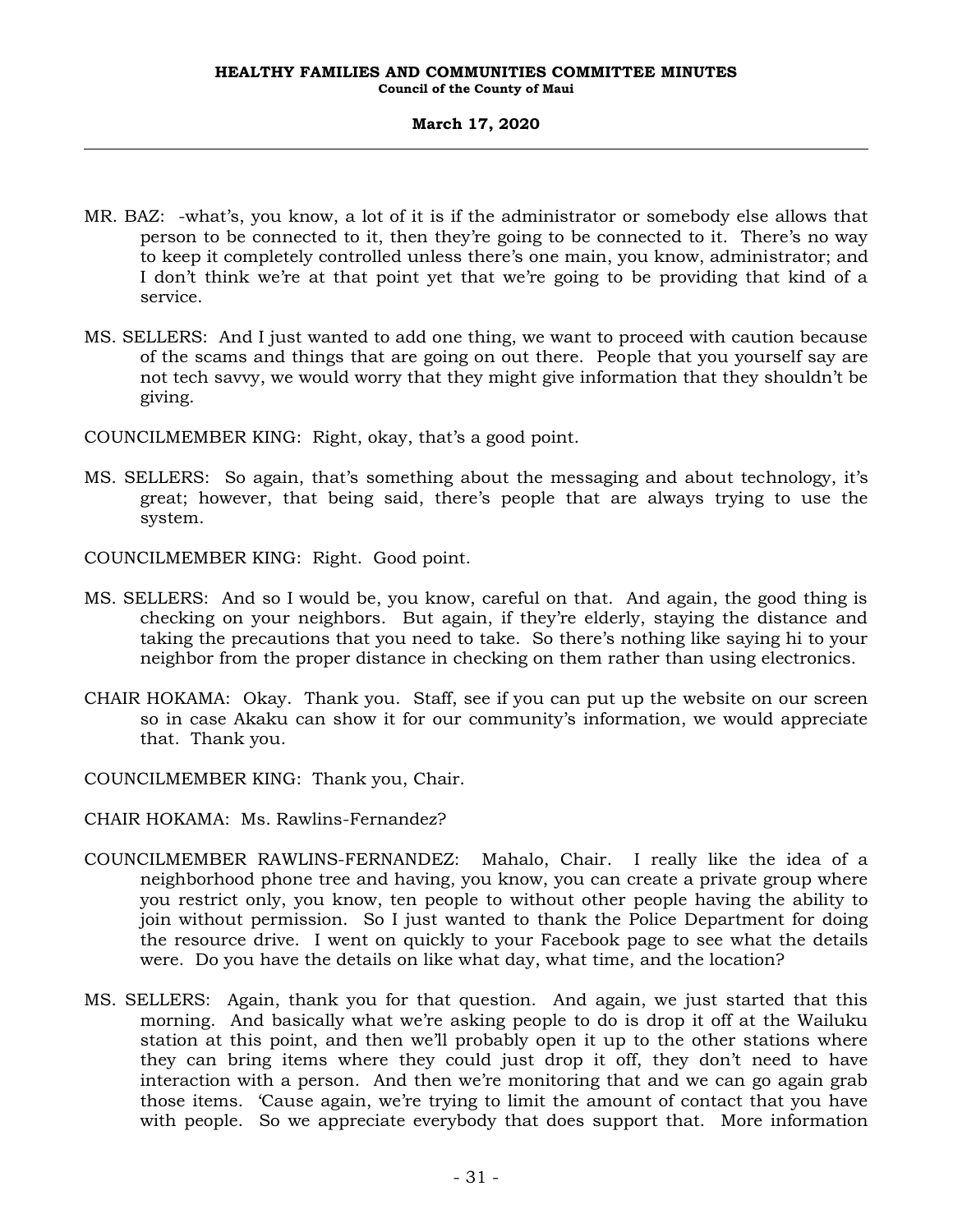will be coming out online for that on our Facebook. And so I know at Wailuku they're putting the box out this morning, and there's already stuff inside, so.

- COUNCILMEMBER RAWLINS-FERNANDEZ: Awesome. So it'll be available like 24 hours or is there a . . .
- MS. SELLERS: Right now it's going to be inside the lobby where it's controlled by the Records Division. So if you're familiar with the Police station, it's only open until 4:30 today. We're looking at moving it over to by the Receiving. But again, we don't want people coming in and out, so we're just trying to control that.

COUNCILMEMBER RAWLINS-FERNANDEZ: So . . .

- MS. SELLERS: So we'll leave information, too, as it expands.
- COUNCILMEMBER RAWLINS-FERNANDEZ: Oh, okay, yeah. So like 8:00 to 4:30?
- MS. SELLERS: 7:45 to 4:30. And you could always e-mail me if anybody wants to donate, [audra.sellers@mpd.net](mailto:audra.sellers@mpd.net) and we'll be more than happy to make arrangements to even come pick it up.
- COUNCILMEMBER RAWLINS-FERNANDEZ: Oh, great. Okay.

MS. SELLERS: Okay.

COUNCILMEMBER RAWLINS-FERNANDEZ: And then that's the Maui Police Department Facebook page?

MS. SELLERS: Yes.

COUNCILMEMBER RAWLINS-FERNANDEZ: There will be a flyer or something?

MS. SELLERS: Yes.

CHAIR HOKAMA: Great.

MS. SELLERS: It'll be a post on there.

COUNCILMEMBER RAWLINS-FERNANDEZ: Okay. Thank you so much.

MS. SELLERS: Thank you for the question.

COUNCILMEMBER RAWLINS-FERNANDEZ: Thank you, Chair.

CHAIR HOKAMA: Yeah, we would appreciate any way we can assist in getting communication out. So any web addresses, e-mail contacts, fax numbers, we are happy to be a conduit to share accurate information. Ms. Kama, you have a question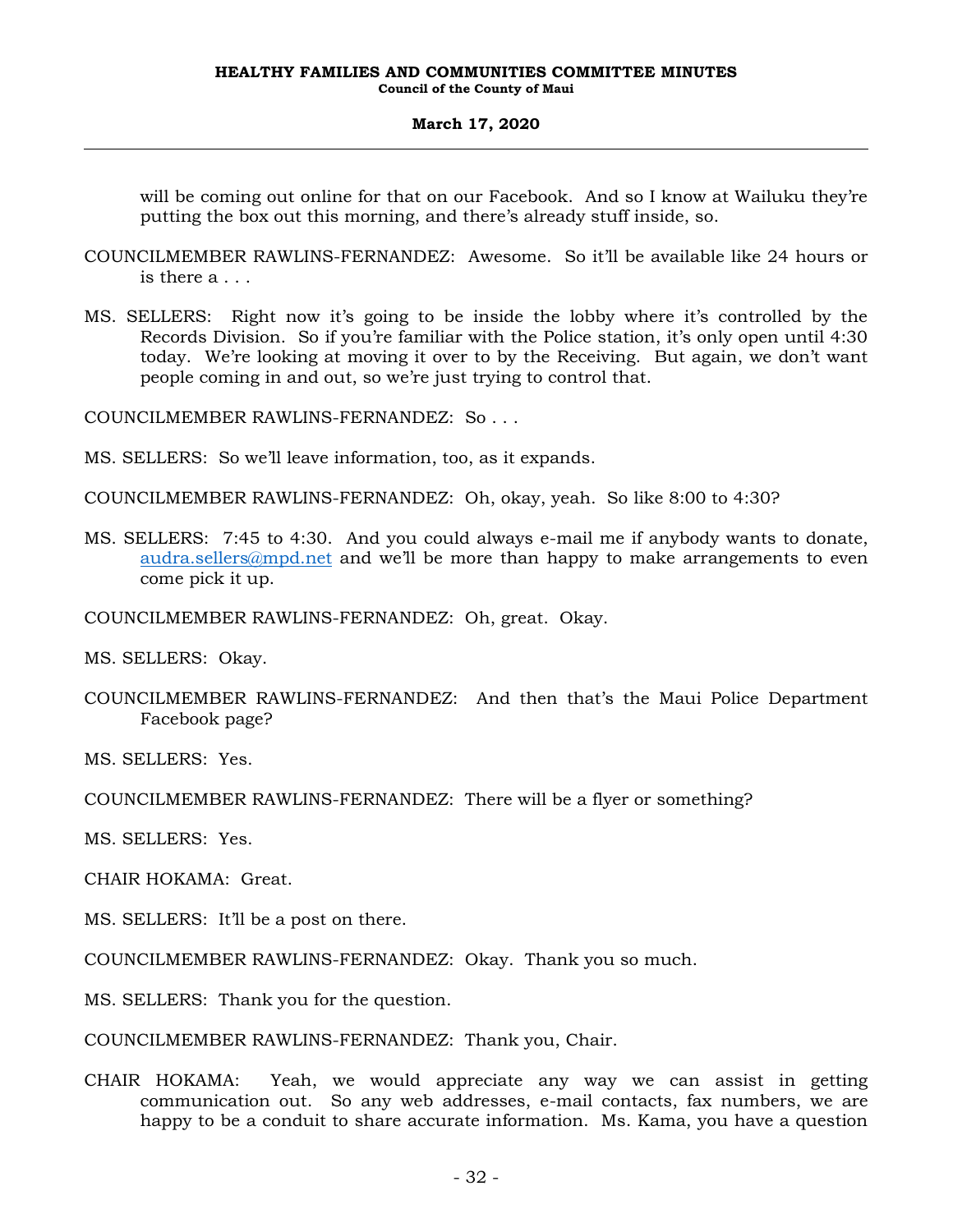for our departments at this time?

COUNCILMEMBER KAMA: No, Chair, no questions. Thank you.

CHAIR HOKAMA: Okay. Ms. Paltin, you have a question?

COUNCILMEMBER PALTIN: Yeah. Based on like how you're saying before about you want to make sure that accurate information gets released. You know, the absence of information makes people panic and it creates inaccurate information. Like, for example, the two patients that tested positive and were on Kauai when they tested positive, they were on Maui first. Why not let the people on Maui know where they stayed, the places that they've been. I understand the Department of Health tries to track back, but if they miss someone and you just put out the communication of where all the people are that are currently testing positive, it is a piece of mind. It is communication. But trying to keep it quite and telling people, this is confidential, that creates panic, that creates fear, and that's a lack of communication that leads people to make their own speculation. So my question, first question is that, and my follow-up question is, what are the standard operating procedures and guidelines if, you know, tourists, they don't have maybe their grandparents here or their elderly here. And I'm not sure if you heard of patient 31 in South Korea. Like what are the Police's standard operating procedures and guidelines for people who refuse to quarantine themselves?

CHAIR HOKAMA: Mr. Baz?

MR. BAZ: Chair, I can address both of those questions.

CHAIR HOKAMA: Okay.

MR. BAZ: Thank you. So yeah, as you mentioned, the State Department of Health is in charge of communication of test results and any itinerary or anything like that. They are producing those as quick as possible. They've changed their structure as well, and they're going to be . . . it's going to be fluid as well. As more and more cases get positive, sometimes that detailed information isn't as necessarily as relevant and we need to move more towards this idea that we're trying to flatten the curve by limiting social interaction, which is really sad. But, sorry, I mean it's just . . . on a personal note, I mean we should be here for each other during this time and to be able to not have to be able to interact with each other is hard. But, you know, just like with Member Molina mentioned about 911, we could. It was, you know, everybody could come together and really help. So, first of all, that communication, I understand your concern. We did share it with the Department of Health. We asked them. They produced a . . . so they created a . . . as a result of that, they created a joint information center that is updated frequently. At least once a day they send out a newsletter. You can go to the State Department of Health's website and sign up for that and they provide the accurate information, like I said, at least on a daily basis and they provide other information as it becomes available. They are trying hard to do that kind of item. The second question—sorry—Ms. Paltin?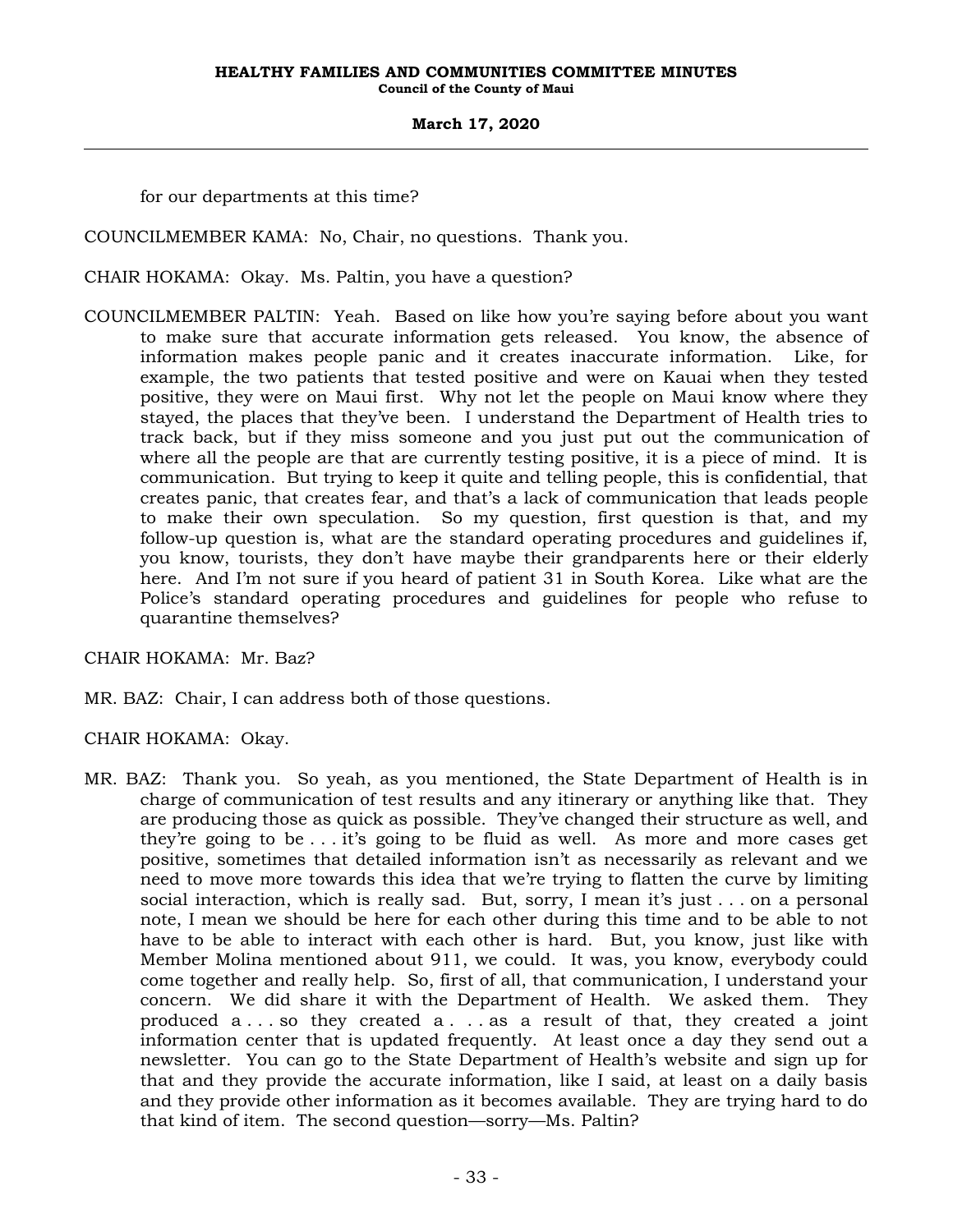- COUNCILMEMBER PALTIN: The standard operating procedures and guidelines for folks that refuse to quarantine themselves and either have tested positive or are exhibiting symptoms and have risk factors.
- MR. BAZ: So the Police Department doesn't have the ability to—what do you call that when you like keep them restricted?--
- MS. SELLERS: Detained.
- MR. BAZ: --detained—thank you—individuals. The Department of Health can mandate a quarantine. It's a misdemeanor if they don't follow that. The Department of Health does monitor everybody that's quarantined. They call them frequently to make sure that they're in their own units. The Police Department can encourage, can try to; but at this point, we don't have the authority to detain people that do not want to be quarantined. Yeah, and there already has been an incident here in Hawaii with that.

COUNCILMEMBER PALTIN: We're basically relying on the best behavior of visitors?

MR. BAZ: Of everybody that is required to be quarantined, yes.

- CHAIR HOKAMA: Okay. That's until such time as a appropriate, governmental edict or order is given, right? 'Cause once an order is given, like our sister counties in California, their county health official has, with the Governor's authority, invoked and created orders for certain districts like Marin County where social distancing and all that is a requirement. Failure to comply with the order, those residents or visitors shall be cited as a imminent threat to public health and will be arrested and processed accordingly as a threat to public health. So government has that authority if required to impose.
- MR. BAZ: Yeah. So we are looking at those sister jurisdictions. I've been, you know, a member of ICMA so I get all of those existing items. City of San Francisco has a pretty comprehensive one that we're looking at that their health officer has dictated. So similarly, our health office is the one that would make that kind of mandate --

CHAIR HOKAMA: Correct.

- MR. BAZ: --along with the Mayor. They have different powers for different things. And once that happens then, yes, that I think the . . . maybe Ms. Sellers can go into a little more detail, but they do have a little bit more power at that point.
- MS. SELLERS: So there is a statute, a Hawaii Revised Statute, that once DOH does claim that or they have the powers and they bring that information down that there's a policy that they can get an ex parte and then we can enforce the ex parte, and that's what we're working on right now is, what is the procedure for the ex parte to come down in our jurisdiction so that we can have the arrest powers to detain . . . well, not arrest powers, to detain somebody under the direction of the Department of Health.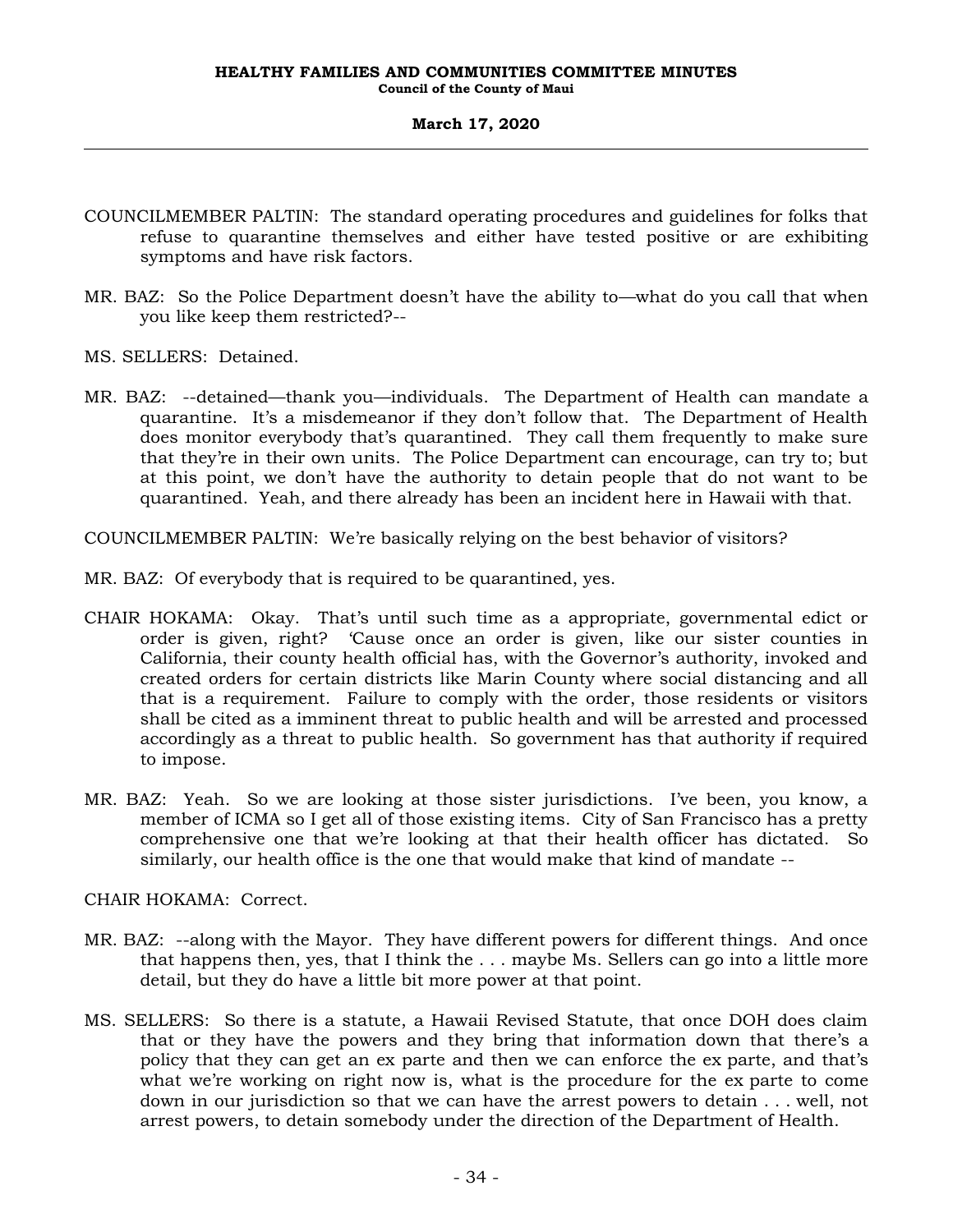- COUNCILMEMBER PALTIN: And so you're already working on quarantine facilities within the jails?
- MS. SELLERS: I can't speak for the jails, so . . .
- COUNCILMEMBER PALTIN: Where are you going to hold these people that are infected, that are not following directives?
- MS. SELLERS: So again, that is something that we're going to have to determine. And there's a lot of factors that you have to determine in that. What are they arrested for; are they going to go to court; and, again, what is the level of the crime that they committed; and are we going to quarantine them? So, again, the issue would be, if we quarantine them in our jail, then our jail is no longer operable to put other people in there. So those are things that we're looking at.
- COUNCILMEMBER PALTIN: Right. I understand that; that's why I was asking what the plan was. But there's no plan at this time, yet, still forming?
- MS. SELLERS: Again, it's ever fluid, so it's changing moment to moment. And so we're continuing to make sure that we have the best plan in place for this to happen. So we're thinking of all the different factors that can happen. So again, it's ever evolving, so the plan keeps changing, the plan keeps getting formed. It's an ongoing conversation.

CHAIR HOKAMA: Yeah, understood. Thank you. Ms. Lee, any questions?

COUNCILMEMBER LEE: No.

CHAIR HOKAMA: Thank you. Mr. Sinenci, any questions at this time?

- COUNCILMEMBER SINENCI: Just, thank you again to our emergency personnel for being on the front lines and for public safety. I guess, just a general question, Chair, about, you know, now that families are at home and we're all going home, what can families do within their home? We've seen all the public PAs, but looking further down the road, you know, everybody's getting their . . . stocking up on supplies, and if this lasts for, you know, longer than expected, what should we be inventorying at home? How do we protect our elderly, our kupuna, and to make sure that they have the services, food, sustenance, additional medical supplies, their medications? So, just looking further down the road, what are some of the things that our families can do to prepare themselves for the long haul?
- CHAIR HOKAMA: We'll be working with Human Concerns Department as for best practices within the nuclear family. I would say, what you grew up with is still the best from your grandma and your own mother, wash your hands, wash your feet, use soap and water. As long as we have power, you can boil water, right. You can boil . . . you can use one capful of Clorox per five gallons for a sanitation, cleansing solution for your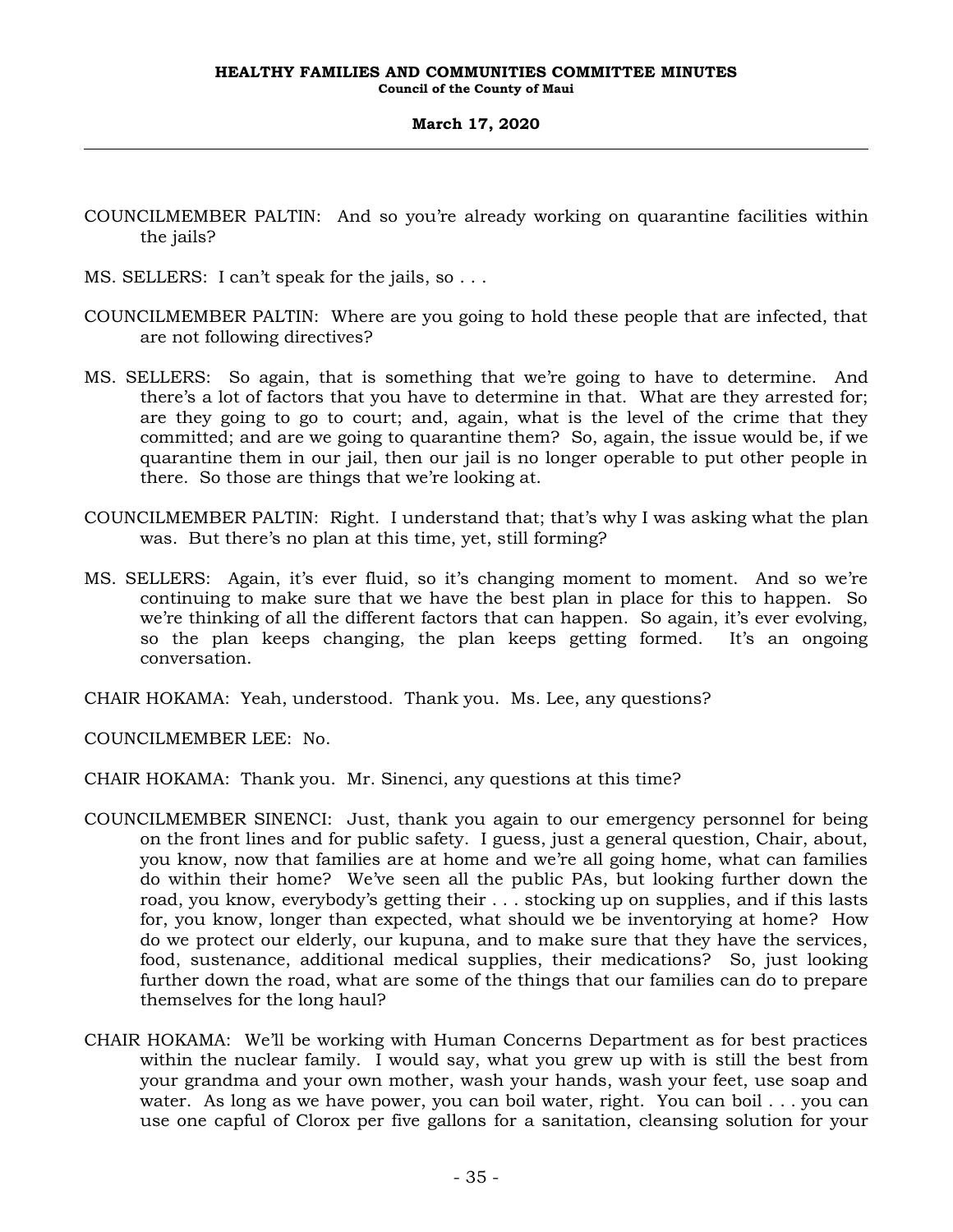### **March 17, 2020**

countertops and whatnot. I would say that's the best thing we can have our people do is, wash your hands, brush your teeth, keep your feet clean, clean your house. There's no answer to the virus currently, right. There's no vaccination, there's no actual cure. You've got to depend on your body with rest and proper food and fluids to fight it off with. It's antibodies, so I would say that's the best thing we can recommend is what Doctor Pang said, triple the amount of good stuff you do and decrease one fold the negative stuffs, and hopefully that formula will work for our people. But I would say, yeah, if you can boil things, that's one way to sanitize. Heat is a cleaner. And again, I learned that at our Ebola centers. Which is kind of interesting, those Ebola centers have specialized suits and we have centers across the country; but to think we don't have enough protective gear for SARS and Ebola when we came through those bacterial disasters. It's kind of interesting that this country is so underprepared. I don't know why we're not asking Korea for assistance and others that have shown that they may have a better way we might want to duplicate. So again, this is not a time for egos at any level of government: local, state, or federal. We just got to survive as a people, as a race, worldwide. So I would say that's the best we can do. For Police, they've got compounded problems with the drug issue, sharing of needles and other types of bad practices because of their addictions and whatnot that impacts response and how we take care of those unique circumstances; so I appreciate given what you need to do. So people like us need to hear from you what you need. If there is . . . if it's money for more equipment, I mean that's what we need to know to ensure you can respond. If it's more positions or adjustments to dispatch because dispatch will take a big hit during these times, and the need of dispatch to function, regardless, we need to know how we can support dispatchers for protection. If Coast Guard needs to be involved, let us know, as it impacts the ports, the harbors of this county. 'Cause lot of people still use boat, besides the plane, okay. We have Expeditions to Lanai, things like that. So, you know, we look forward to your professional advice; and, when need be, directions. All I would say is that you have stations on every district, Police and Fire. And we know your men and women are out there doing their job, they're frontline, they are at risk, they're in harm's way. We understand that. So we need to know what you need from us to do your job even better - you need additional vehicles, you need additional whatever. Again, we have to survive this, so we need to know so that Ms. Lee and Ms. Rawlins-Fernandez can give us the right recommendations for approval of requests. Mr. Baz?

MR. BAZ: Yeah, thank you, Mr. Chair. We appreciate that door opening. As you mentioned, Friday will be the start of that conversation when we present the request to use emergency funds for this event.

CHAIR HOKAMA: Yeah, yeah.

MR. BAZ: So, you know, we're asking that you . . .

CHAIR HOKAMA: So, Mr. Baz –

MR. BAZ: Yes?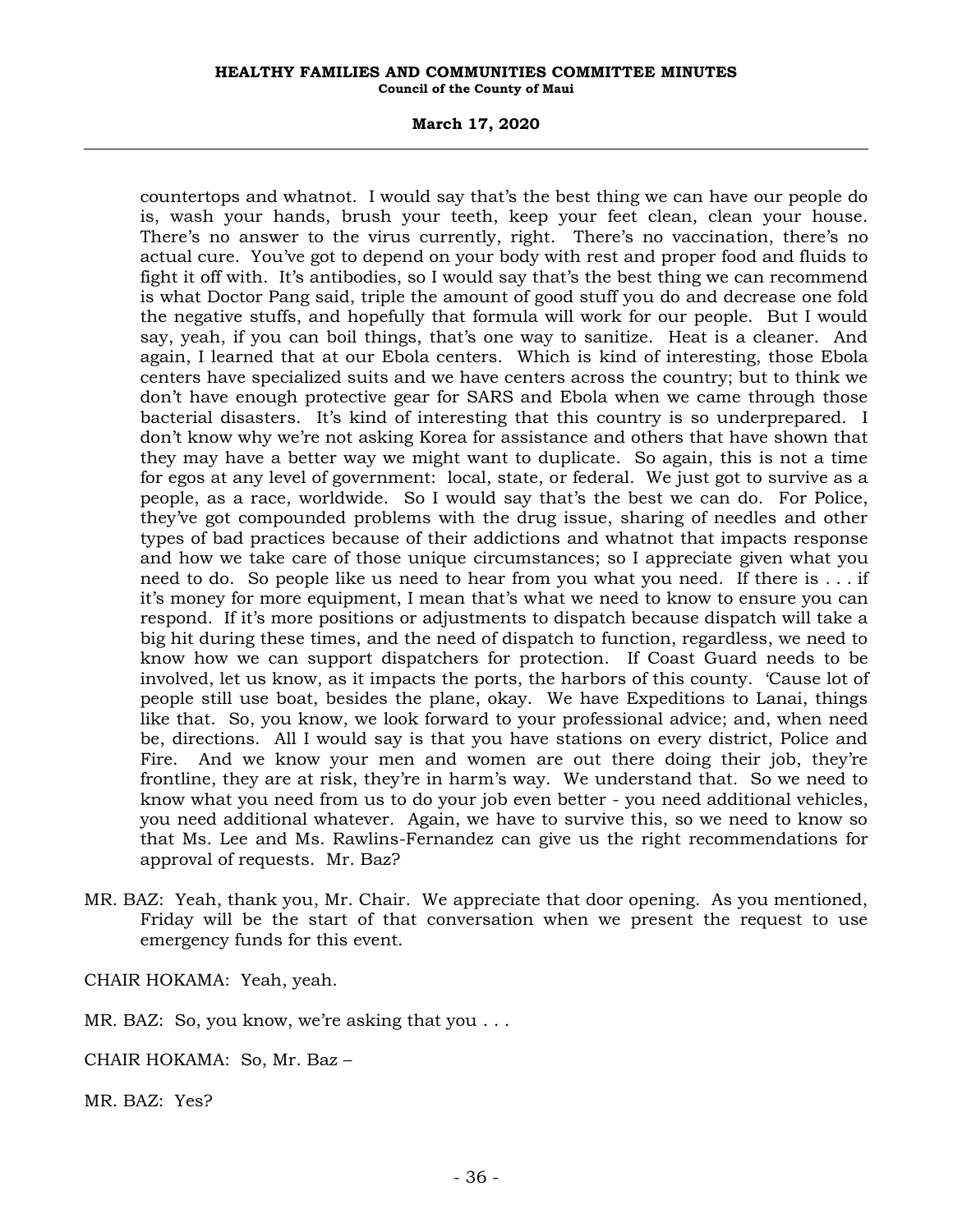- CHAIR HOKAMA: --this is, yeah again, appropriate communication in the appropriate manner that is dispensed, we would ask that be part of the consideration for public health and safety. There's certain things we may not need to share, that we don't want to share; but the Members need to be properly informed of information that would make a difference in decision making.
- MR. BAZ: Sure.
- CHAIR HOKAMA: So you may give us, the world is ending on tourism, but if that's the story or that's the fact, we need to know to make the right adjustment to this County's needs. You know, I don't need to hear from the Feds that everything's going good, we get our researchers, it's not going to be a problem and one day later find it is the problem, okay. We rather you just be upfront with us and say, we've got a problem and we got to deal with it and we need to find multiple answers.
- MR. BAZ: Yeah, thank you, Mr. Chair. Yeah, so our departments have done an analysis of their needs. We'll be presenting that on Friday as much as we can. Again, this is all very fluid, so information we provide to you on Friday may need to change throughout this event itself. So we really appreciate the cooperation and support of the County Council. Thank you for having this meeting today, you know, give us the opportunity to inform you and inform the public of the situation and definitely to help our community. And, on Friday, looking at the idea of support for our departments and their activities in relation to this event. Also on Friday, we are going to be presenting request for support for our community that has been affected by the downturn, whether it's lost hours or jobs. You know, we look to other areas and other examples as you did, and then we also looked back in history to 2001. I was at MEO, Chair Lee was at Department of Housing and Human Concerns. Our Budget Director was actually still Budget Director. I mean different, but in between but she was the Budget Director at the time. And we're really looking to develop a program like HELP that was available for our community. We want to ask your assistance in that, too. We, much as possible, we want to make it as least impactful to our community that we can and make it as quickest recovery that we can as well. Should the recovery slow or not be what we expected, then, you know, we're also looking at other options, too – retraining workforce, you know, different things like that. So, you know, we really want to make sure our community is prepared. We're working with the Federal Workforce Investment [*sic*] Opportunity Act, individuals or dislocated workers, things like that. We're getting resources from State Department of Labor. And so that's a whole 'nother discussion, but we're starting on Friday with the needs of our departments. So thank you.
- CHAIR HOKAMA: Okay. Thank you. Your Chair's going to allow Ms. Lee to give some comment. Again, Members, my intent is to just defer this so that when appropriate, we can have another update status. One advantage that I was told why we have people who appreciate what we doing is that we're on TV. People don't need to be here, but they're getting current, updated information as it impacts our county, and that is appreciated from each of you, I can tell you, from what I've been receiving from the community. 'Cause right now that's who they're looking at, the nine of us and the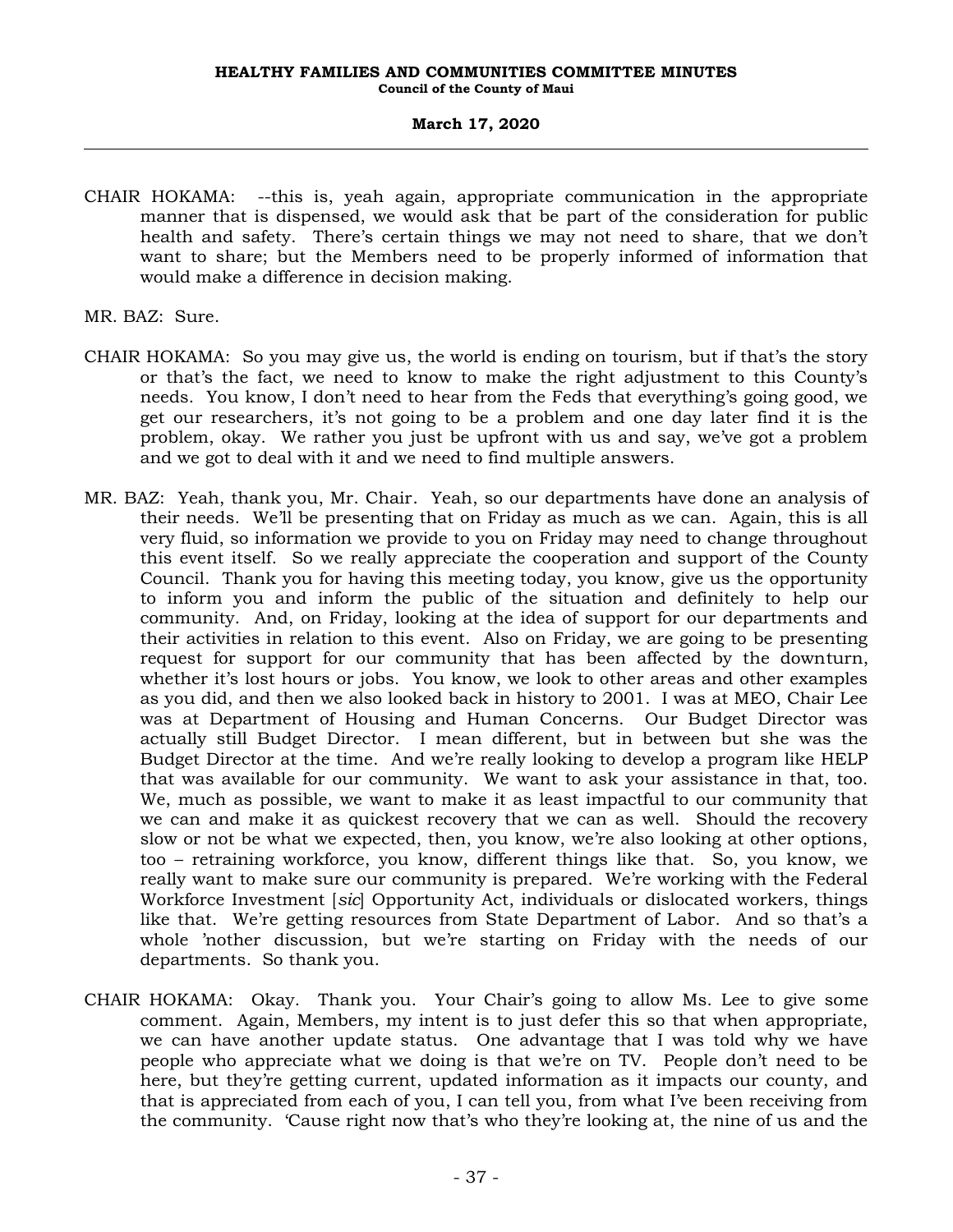Mayor for our leadership, guidance, and appropriate policy adjustments and budget adjustments during these difficult times. So my plan is, whenever possible, to allow the cameras to assist us in messaging accurate information as best we can. Ms. Lee, you have something you'd like to say at this time or share with the Members or community?

- MS. LEE: Thank you, Mr. Chair. It's actually a repetition of what Managing Director Sandy Baz has already said and that is, we are having a special Council meeting on Friday to deal with the proposed amendments to the Budget as provided by the Mayor's Office. The Governor, yesterday, finally allowed us to . . . well, finally relaxed the Sunshine Law so that we can communicate better with each other on an emergency basis. So that's primarily what I wanted to say, and I hope that all the Members will be here. Those members of the public who wish to testify can always send in e-mails or telephone calls or faxes. So that's pretty much my update, Mr. Chair.
- CHAIR HOKAMA: Thank you very much, Chair Lee. Again, Members, with no objections, we did receive and a much appreciated written testimony for today's meeting, particularly on the virus. So with no objections, we'll accept all testimony presented.

COUNCILMEMBERS: No objections.

CHAIR HOKAMA: Thank you very much, so ordered. Any closing comments, Mr. Baz . . .

COUNCILMEMBER KING: Chair?

CHAIR HOKAMA: Yes, Ms. King?

COUNCILMEMBER KING: Can we . . . can I ask another question or two of Mr. Baz before he closes?

CHAIR HOKAMA: Sure.

COUNCILMEMBER KING: Okay. I think other Members might have questions, too.

COUNCILMEMBER RAWLINS-FERNANDEZ: I also have questions. I was saving it for Director Baz.

CHAIR HOKAMA: Okay, okay, that's fine.

COUNCILMEMBER KING: Thank you. One of the questions I had was we, you know, we get these numbers of how many confirmed cases we have and how many pending, how many people have actually been tested on Maui, in Maui County, do we know that number?

CHAIR HOKAMA: Director?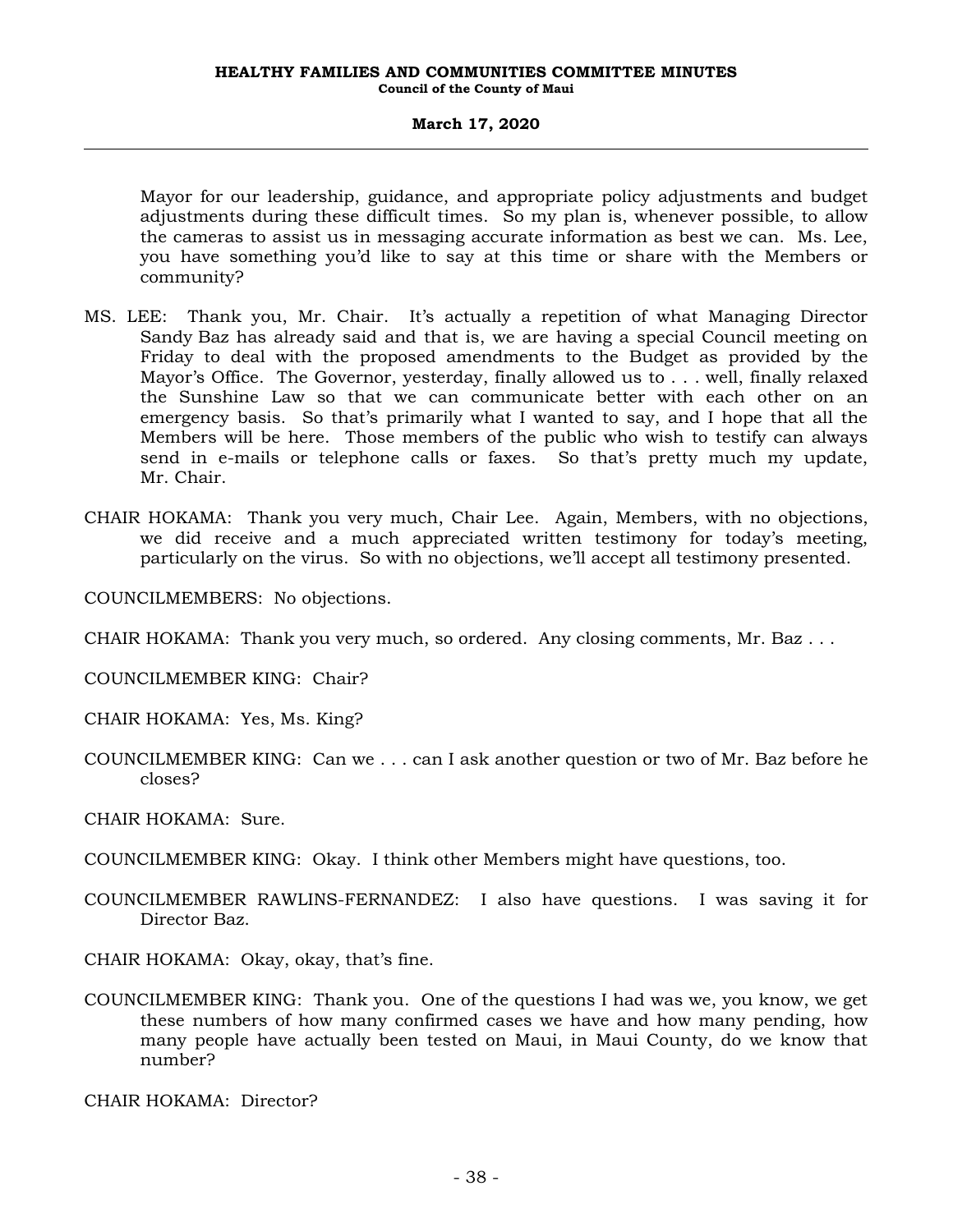MR. BAZ: Not off the top of my head, no, I'd have to do research.

COUNCILMEMBER KING: Okay.

- MR. BAZ: But we do know that number. Department of Health has been . . .
- COUNCILMEMBER KING: Okay. Because we've heard stories about people that try to get tested and were denied.

MR. BAZ: Okay.

- COUNCILMEMBER KING: So my concern is that are we giving people incorrect impression of how many people actually have it when we haven't done widespread testing yet.
- MR. BAZ: And let me correct myself. Actually, we don't know how much tests are being done by the private clinics and the hospital. They take it in themselves, they send it off to the Clinical Labs and the results come back. We get notified about . . . the Department of Health gets notified about the, I think, the positives. I don't think they even get notified about the negatives, so.
- COUNCILMEMBER KING: Okay. Yeah, because the number of positives is only relative within the number of people that were testing.
- MR. BAZ: The State did their sentinel program or their surveillance program. They, I think, issued 200 tests throughout the communities including Maui, Molokai, and Lanai. We made an effort to make sure that they include those communities. They found no community spread in those instances.
- COUNCILMEMBER KING: Okay. So we've done 200 tests of Maui County residents or just in Maui County?
- MR. BAZ: Throughout the state. We still haven't . . .

COUNCILMEMBER KING: Oh, throughout the state.

MR. BAZ: Yeah.

- COUNCILMEMBER KING: Oh, okay . . .
- MR. BAZ: But I did make sure that they were testing on all three of our islands.
- COUNCILMEMBER KING: Okay. And then my other . . . and my other question is, when you first opened up, you said the Mayor had two directives. The first one was no out-of-state travel for 60 days. You never really iterated what that second directive was.
- MR. BAZ: It's a directive of employee health and safety. It discusses leave and instances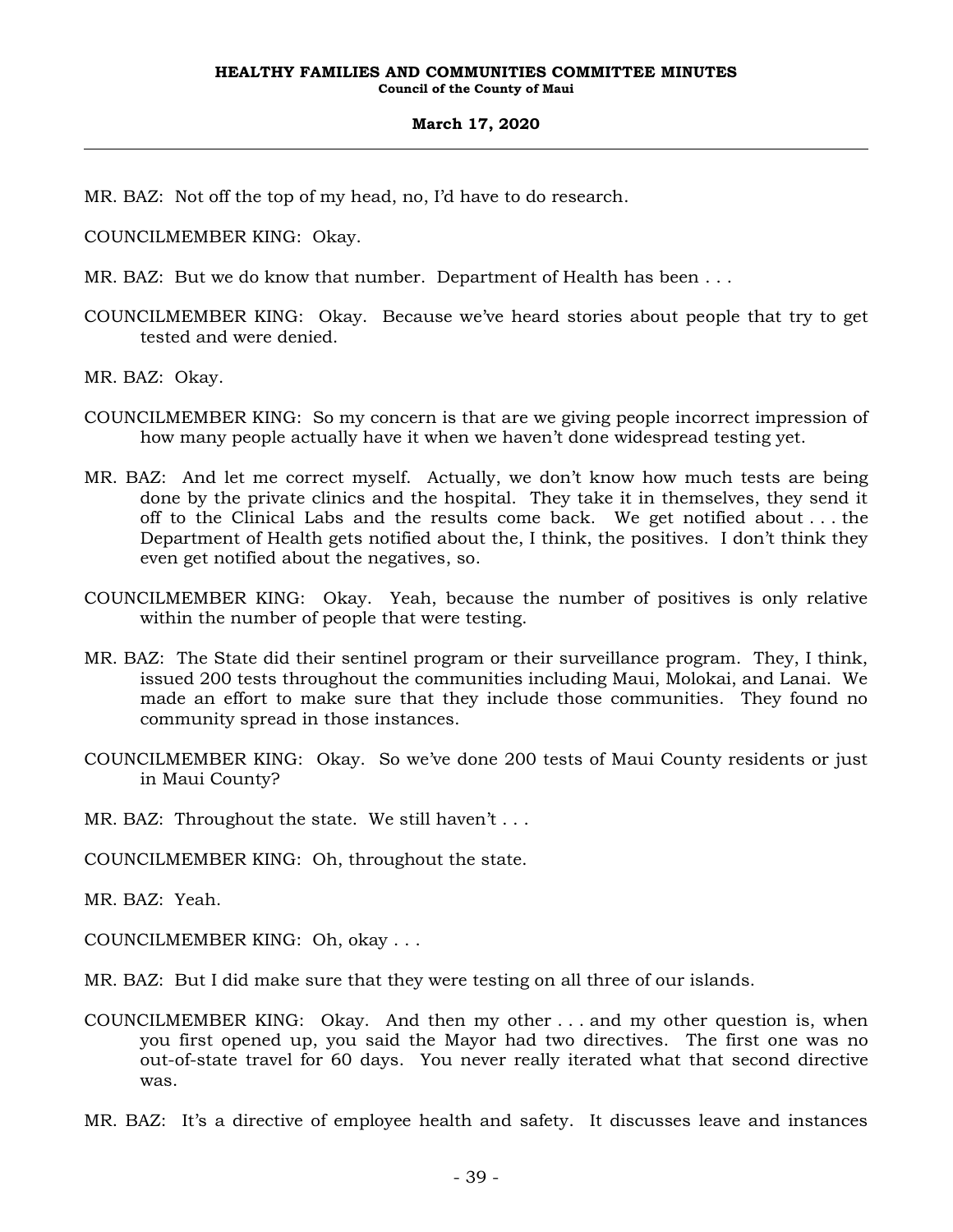where an employee may have a household member that's under quarantine or a household member that travels . . .

COUNCILMEMBER KING: Okay. So it's the directive to the employees.

MR. BAZ: Correct.

COUNCILMEMBER KING: So it's not to the general public.

MR. BAZ: No, no.

COUNCILMEMBER KING: We don't have anything to . . .

- MR. BAZ: So the Mayor's directives right now are employee-based. He is looking at providing some emergency power type of directives as well to the community.
- COUNCILMEMBER KING: And, you know, my last comment is, I wanted to make another plea, because I've talked about this before, to get your community liaisons more involved in their communities. And I say that as a person who has one of the best community liaisons. He's doing a great job, but I think in the other areas across the county, so my colleagues don't even know who their community liaisons are. But this is the time, especially because we've all been getting calls like our Chair with people getting confused on what's Administrative and what's policymaking, so we get calls from people wanting to know why the parks are getting closed; that's an Administrative function. And we really need those community liaisons to start, you know, interacting with the district Councilmembers and the public, being that liaison from the public to the Administration.
- MR. BAZ: I'll share that with the Chief of Staff. Thank you.
- COUNCILMEMBER KING: Okay. And then can you share that list again with us and the general public of those contact numbers?
- MR. BAZ: Yeah, well the main contact number that you should always call is 808-270-7855 and we have a toll-free number from Molokai and Lanai. That should be the main number you call. We can always find them, redirect them, any caller; and that's the main information from County resources.

COUNCILMEMBER KING: Okay. That's 270 . . .

- MR. BAZ: 808-270-7855. And, I'm sorry, I haven't memorized the Molokai and Lanai 800 number. But there is an 800 number available from . . .
- COUNCILMEMBER KING: Okay. So any Administrative function that people have questions about –

MR. BAZ: Yes.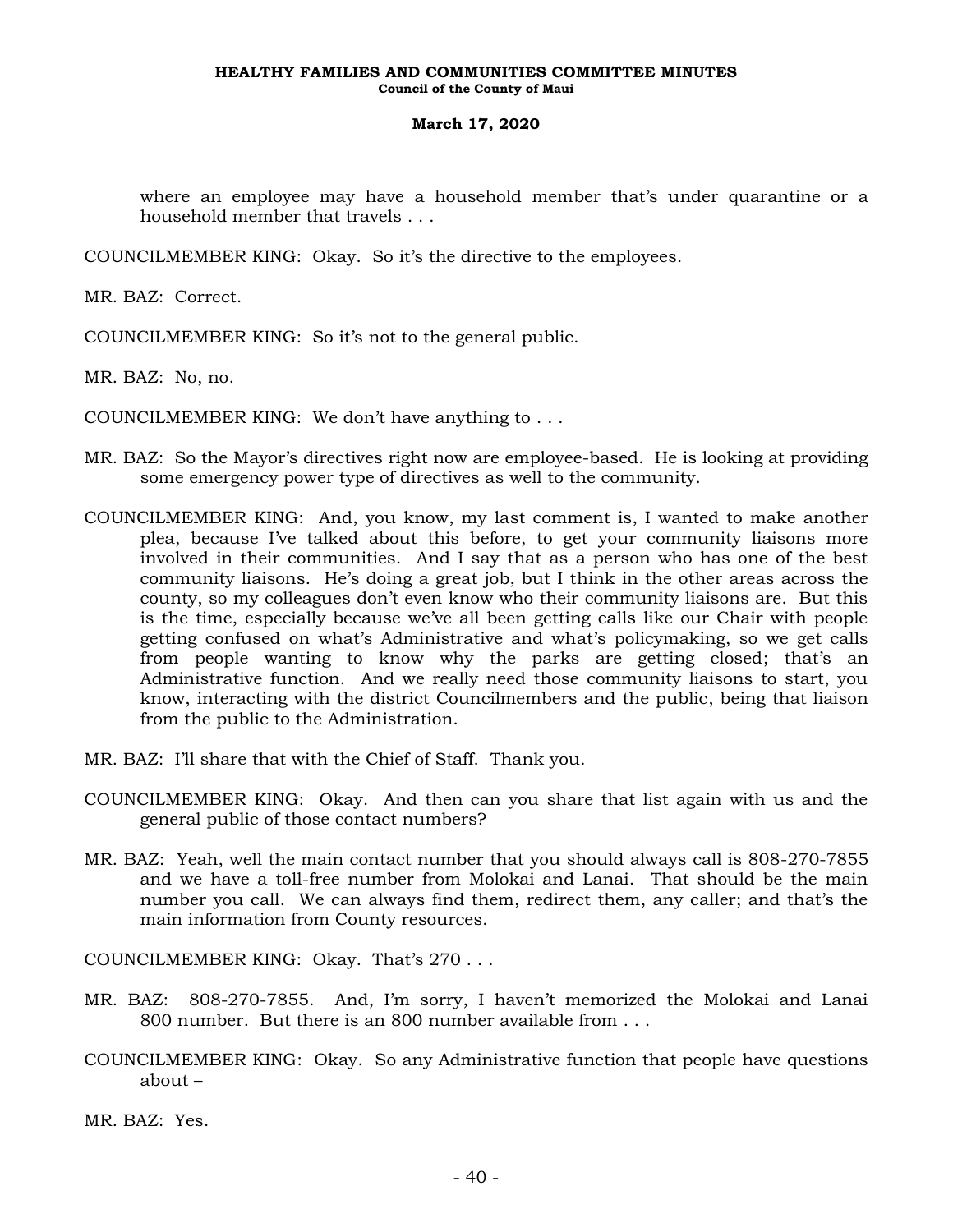COUNCILMEMBER KING: --that the liaison, they can get hooked up? Okay.

MR. BAZ: Yes.

COUNCILMEMBER KING: Thank you. Thank you, Chair.

CHAIR HOKAMA: Okay. Thank you. Ms. Rawlins-Fernandez?

COUNCILMEMBER RAWLINS-FERNANDEZ: Mahalo, Chair. Mahalo, Director Baz. So really quickly, you said that the drive-through testing is up and running at War Memorial.

MR. BAZ: No.

COUNCILMEMBER RAWLINS-FERNANDEZ: Oh, not yet?

MR. BAZ: It's ready.

COUNCILMEMBER RAWLINS-FERNANDEZ: Oh.

MR. BAZ: We're waiting for swabs, yeah.

COUNCILMEMBER RAWLINS-FERNANDEZ: I see. Mahalo for that clarification. And then when we do receive the swabs, what are the requirements for people? Because not just anyone will be able to drive through.

MR. BAZ: Correct.

COUNCILMEMBER RAWLINS-FERNANDEZ: Do they need a doctor's note?

- MR. BAZ: So, yeah, we're working with the Department of Health on that messaging, making sure we get the message very clear out there to people. They have to, you know, have symptoms. There's certain criteria, CDC keeps adjusting that, so we keep adjusting our criteria based on that.
- CHAIR HOKAMA: Tell us, simply, do you need a medical professional's recommendation to get tested as a minimum requirement?

MR. BAZ: Yes, yeah.

CHAIR HOKAMA: Okay. That's the main thing.

MR. BAZ: So no matter what you're going to . . . so whether it's, again, whether it's your own private physician, whether it's, you know, we do prescreening on the phone and then when you get there, you know, a doctor will be able to provide that recommendation. Yeah, you do definitely need a doctor's recommendation to do this. So you can't just do it yourself or just drive up and expect to be tested. And you definitely would need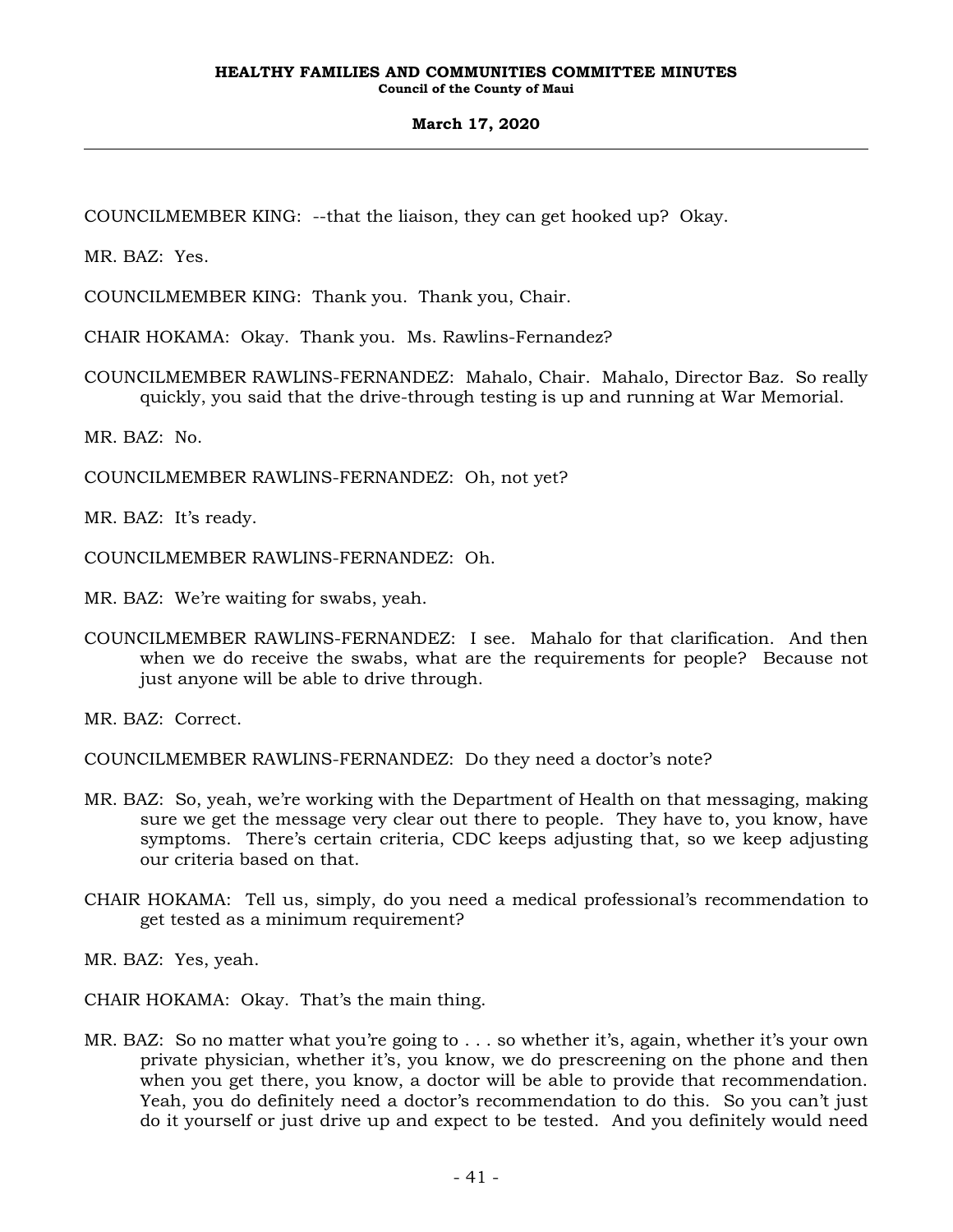to meet certain criteria - symptomatic issues or known contacts. I mean it's a little bit . . . this is private so a little bit more flexible than State Department of Health's testing criteria, but it's still going to be, you know, we have very limited resources so we want to make sure we're testing those that at least, you know, have . . . look like they may be, yeah.

COUNCILMEMBER RAWLINS-FERNANDEZ: Mahalo for that clarification.

MR. BAZ: Sure.

- COUNCILMEMBER RAWLINS-FERNANDEZ: So do you have any idea when the swabs would be coming in and do you know if there will be drive-through sites for Molokai and Lanai?
- MR. BAZ: So I don't know. Doctor Pang actually tried calling me when we were here, so he's been . . . he and I have been working very closely on . . . especially this testing site as well as 5 million other things. But the, yeah, as soon as we get them then, yeah, and we're already working on the messaging piece of it. We'll be able to announce it. So we did . . . we'll have a separate phone number for people to call in to. There'll be people available during, you know, set times and all that. Testing, we're theoretically going to have testing available for, you know, during daytime period not so much at night or anything like that, but maybe morning and afternoon type of an activity. And, yeah, just we want to do this as best follow-up. For Molokai and Lanai, right now, the hospital on Molokai has tents outside. So they are accepting people in a triage system. I think they're yellow, but ...

COUNCILMEMBER RAWLINS-FERNANDEZ: The yellow tents outside, yeah?

MR. BAZ: Yeah.

COUNCILMEMBER RAWLINS-FERNANDEZ: But they have the yellow tents, but it's not set up outside.

MR. BAZ: Oh, okay, I'm sorry.

COUNCILMEMBER RAWLINS-FERNANDEZ: They're waiting until it's necessary.

MR. BAZ: Okay, oh.

COUNCILMEMBER RAWLINS-FERNANDEZ: Yeah.

MR. BAZ: I was made aware that they were setting them up. Okay. Thank you. Thank you for your clarification. So and on Lanai, the Lanai Hospital as well is ready. You know, because they're smaller communities it's a little bit easier to isolate people. 'Cause, again, the main concern of this is we don't want the hospitals and big clinics to be inundated with sick people. So if we can redirect them into a drive-up center, then that's the best opportunity. Molokai and Lanai, you know, they have a little bit better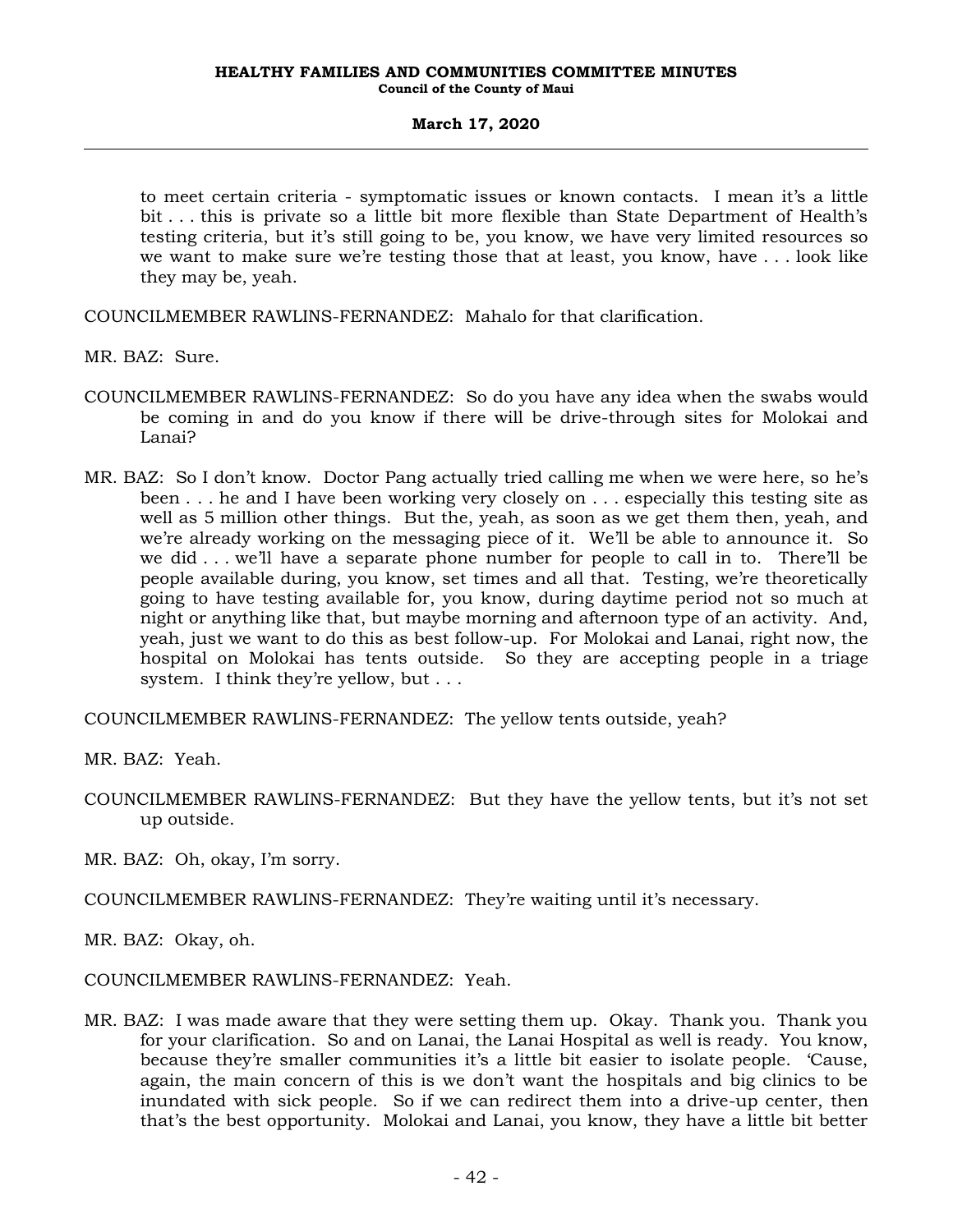opportunity to work, you know, closely together, yeah.

- COUNCILMEMBER RAWLINS-FERNANDEZ: Okay. Mahalo for clarification on the drive-through testing centers. So, on a separate note, as our Chair said, it's going to be financially hard for a lot of our communities and you mentioned that, too, Director Baz. Has the Mayor considered suspending bill collection for water, sewage, and other County functions, you know, for the month or something.
- MR. BAZ: We haven't got to that point yet. We have suspended the fees for online payments. So to reduce interaction and need to come in. You know, we're going to be covering those fees so that people who wants to pay their water bill, sewer bill, or, you know, actually their water and sewer together. A lot . . . any bill that's available online or any DMV activities available online, we've waived the convenience fee at this point to help, you know, to make it easier for people to renew anything they can or pay their bills and not have to come on, not to be worried about not coming in.
- COUNCILMEMBER RAWLINS-FERNANDEZ: Great. Mahalo for taking that action. And last question. So we talked about the trying to limit, you know, tourists coming in and inundating us. And I know it's President's authority and the Mayor doesn't have, nor the Governor, have any power to stop the planes from bringing tourists here. Would the Mayor be willing to make a statement to the Congressional Delegation and the President to kind of halt that action. It's on Facebook. People are talking about corona vacation in Hawaii and people are coming here because of the cheap flights. So I don't know if the Mayor's considered that.
- MR. BAZ: Yes. Yeah, we are in discussions and we had some of those high-level discussions already. I don't know that their recommendation is going to come out immediately right now for that kind of a thing; but a lot of it, yes, you know, there is some instances I've seen, though, as well on Facebook of, you know, people taking advantage of this. But a lot of the hotels, you know, we're getting reports that they're bookings are just going away where they're cancelling or they're not coming off, they're basically falling off a cliff, right.

CHAIR HOKAMA: So we want one official –

MR. BAZ: Yeah.

CHAIR HOKAMA: --response from Admin regarding the outlook for us --

MR. BAZ: Okay.

- CHAIR HOKAMA: --so that Ms. Rawlins-Fernandez can make appropriate recommendations to the Budget Committee.
- MR. BAZ: Right, right, right. So, yeah, we've been asked that and we can definitely share that information with you as well.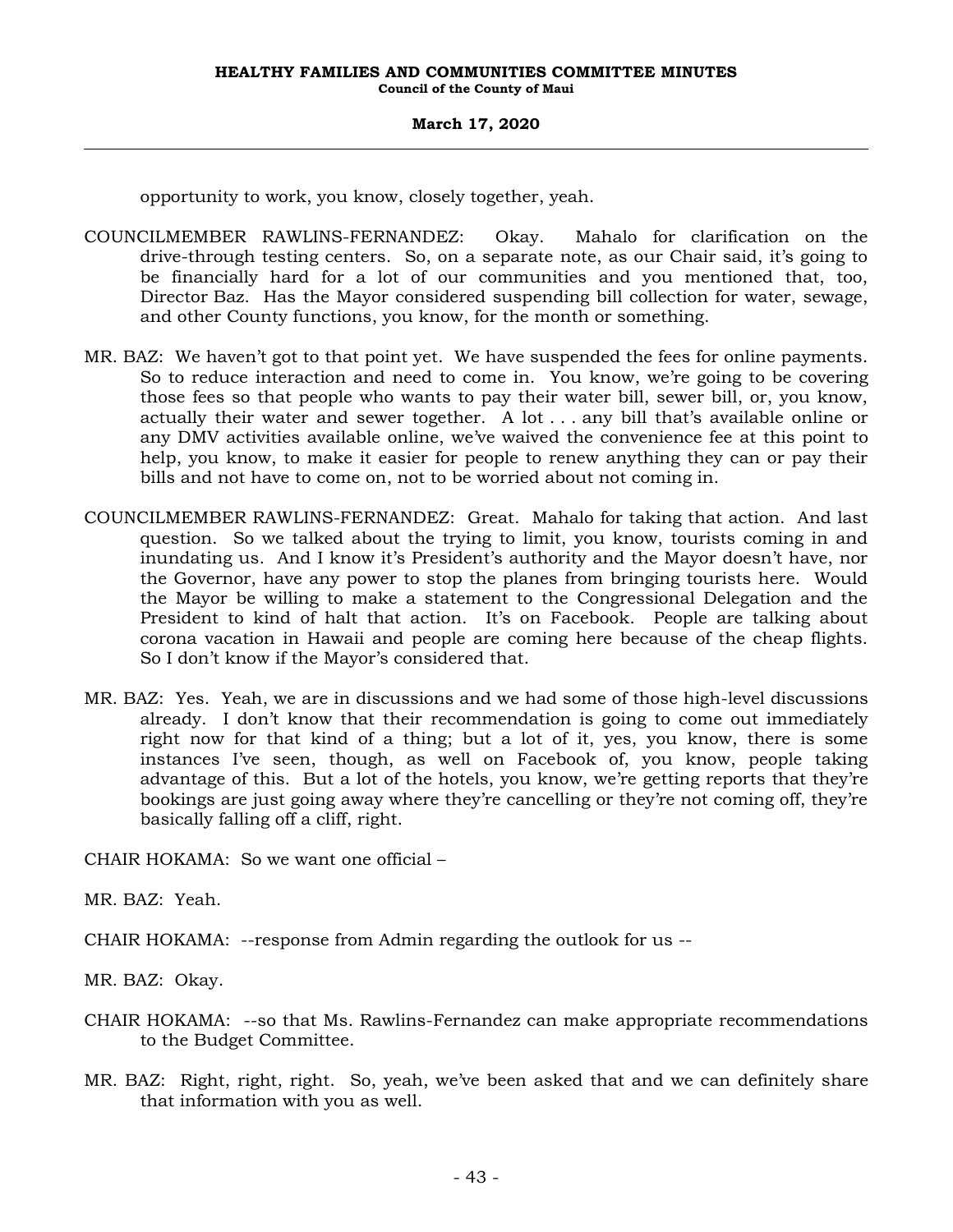CHAIR HOKAMA: Yeah.

COUNCILMEMBER RAWLINS-FERNANDEZ: Mahalo, Director Baz. And then quick question for you, Chair.

CHAIR HOKAMA: Yes?

COUNCILMEMBER RAWLINS-FERNANDEZ: Are we going to close public testimony today?

CHAIR HOKAMA: Yes.

COUNCILMEMBER RAWLINS-FERNANDEZ: Oh, okay. Mahalo, Chair.

CHAIR HOKAMA: Yeah. Yeah, I'm going to close public testimony for today. And again, what I'm going to do is recess this meeting till Friday if need be. And if we don't, we'll cancel the meeting, okay. But I want the Committee to have the option in case certain situation changes where we can be the venue of communication, then that's what I'll consider, as the venue of information. But if it isn't a priority, we'll just cancel for precautionary sake. Yes, Ms. Kama?

COUNCILMEMBER RAWLINS-FERNANDEZ: Mahalo, Chair.

- COUNCILMEMBER KAMA: Thank you. So in saying that, my concern is that this is going to hit our families financially very, very hard in more ways than one. And so I'd like to be able to see or at least ask if the Administration could address that, and not just in the payments or dropping back, but in other areas, too. If you could address that on Friday.
- CHAIR HOKAMA: Okay. We'll forward that official request.

COUNCILMEMBER KAMA: Okay.

CHAIR HOKAMA: Because I need the Administration to be very thoughtful in the response, yeah.

COUNCILMEMBER KAMA: Okay.

CHAIR HOKAMA: I don't need people to panic or businesses to close. I need a thoughtful response so we can make appropriate discussion and decisions, 'cause this County cannot run without cash, either, okay. Our payroll is determined upon the cash. So, yeah, we'll ask Finance and the Administration to come up with appropriate adjustments if need be, Ms. Kama.

COUNCILMEMBER KAMA: Thank you.

CHAIR HOKAMA: Okay. Thank you.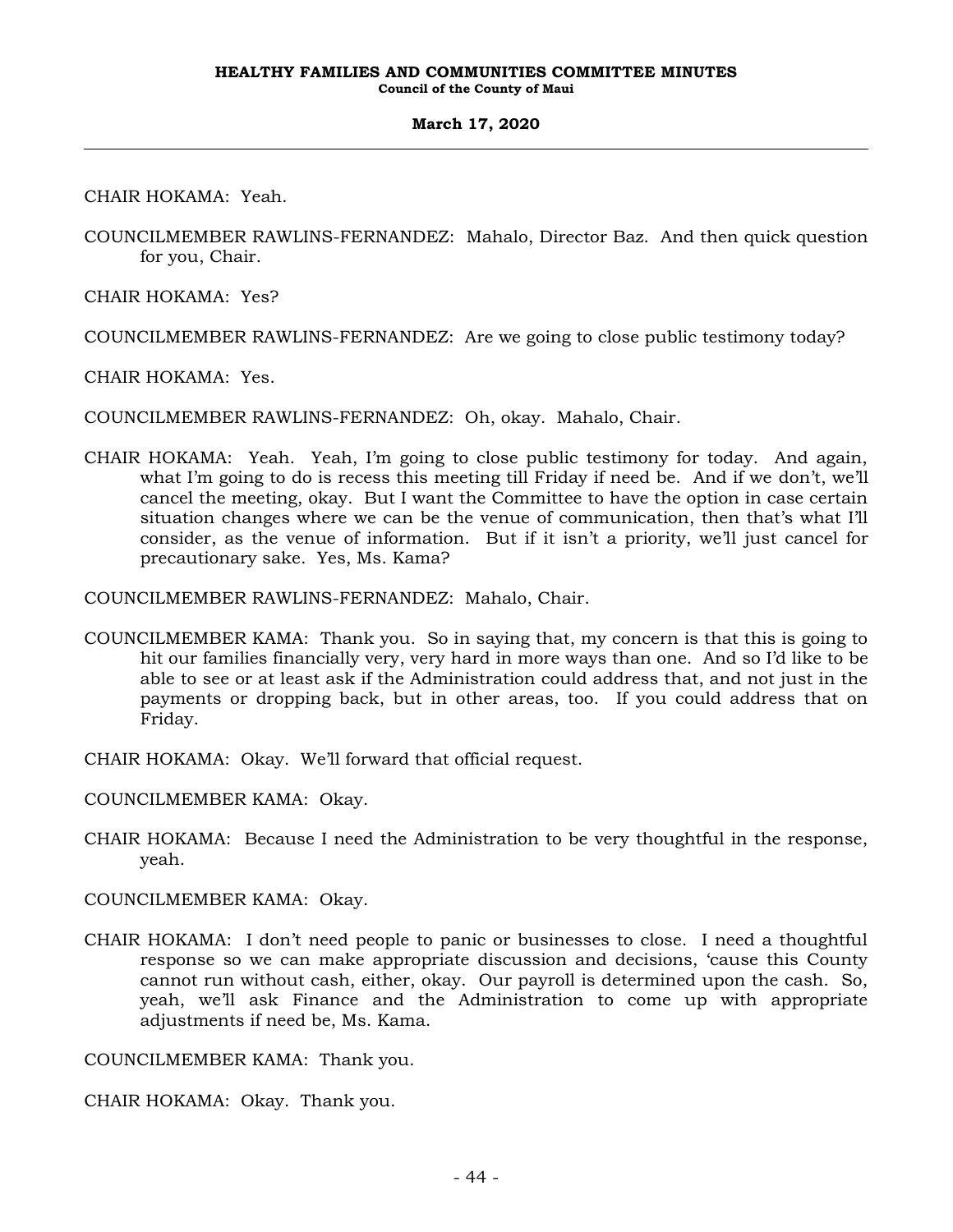COUNCILMEMBER MOLINA: Chair?

CHAIR HOKAMA: Yes, Mr. Molina?

- COUNCILMEMBER MOLINA: Chair, just as part of that request, to have Finance come in as part of their analysis with the revenue due to this pandemic. Can they also include an analysis of our own County investments and what kind of hits we've been . . . we are taking on the stock market as well, that could be included?
- CHAIR HOKAMA: Sure. Again, yeah, the departments have worked very sharp. They've adjusted and secured a municipal advisor which, you know, in my opinion, they've got one of the better firms representing this County at this time. So that's a great question, but I'm sure they've already started making appropriate shifting and adjustments, yeah. I mean the safest place is government right now. If you want to invest, invest in government. And who is the people looking forward to resolve the problem? Government. Okay. For all the bashing we take during these times, we are the ones that are looked at for resolution and answers. So again, we ask the Admin to be thoughtful in the response to our Committee's request.

MR. BAZ: Sure. So . . .

CHAIR HOKAMA: Okay. Any other questions, please forward . . .

COUNCILMEMBER PALTIN: Chair?

CHAIR HOKAMA: Yes, Mr. Baz?

- COUNCILMEMBER PALTIN: I never get one question from this . . .
- CHAIR HOKAMA: I'm going to adjourn . . . or recess 'cause I got things to do.

MR. BAZ: Yeah, just real quick.

CHAIR HOKAMA: Yes?

- MR. BAZ: There are programs available. Unemployment has waived the waiting period. SBA, the State DBEDT is working on an SBA loan program from Federal Government for this emergency to help businesses stay afloat so that we're . . . and again, it's about communication, we'll get the messaging out. And look forward to discussion on Friday. We're as ready as possible for that.
- CHAIR HOKAMA: So you've heard the questions and concerns of the Members, Mr. Baz, whatever's appropriate for Friday during your request before the body, Ms. Lee and Ms. Rawlins-Fernandez, whatever you can inform regarding the questions that were posed today would be appreciated --

MR. BAZ: Sure.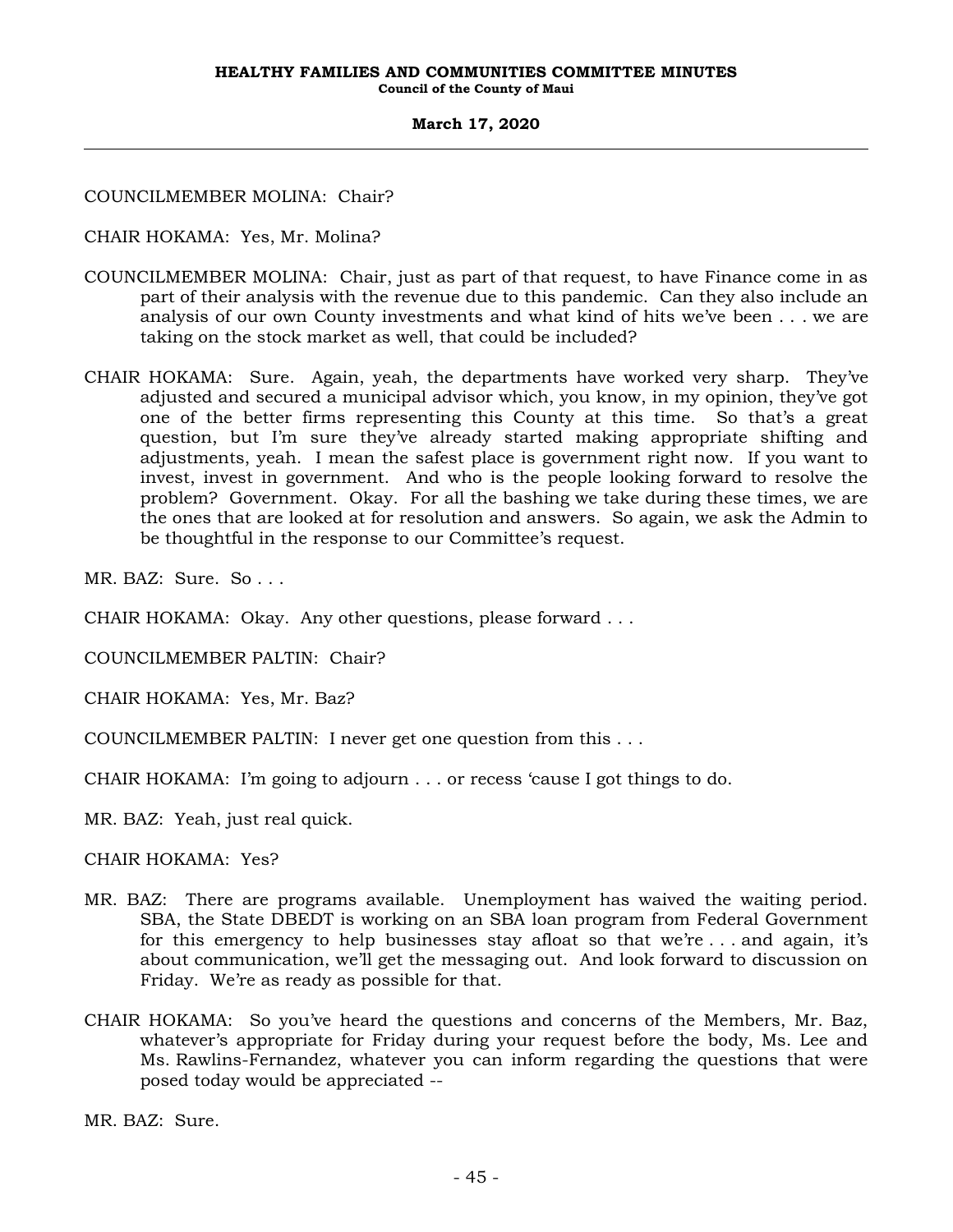- CHAIR HOKAMA: --yeah, regarding adjustments and . . .
- COUNCILMEMBER PALTIN: Just, I never get the third round that everybody got.
- CHAIR HOKAMA: No, there's no third round, there's no third round, okay.
- COUNCILMEMBER PALTIN: Okay. So my question was just multigenerational families, what if you're sick with a multigenerational person and does the Mayor have the ability to quarantine entries into our county?

CHAIR HOKAMA: Mr. Baz, quick response.

- MR. BAZ: Quarantines are Department of Health, and they're the only ones that have the statutory authority to do the quarantining. So it wouldn't . . . that would not be the Mayor. If people have elderly, you know, and if you can't . . . I know one person who put up a tent in their yard to help that separation.
- CHAIR HOKAMA: Okay. Whatever you can share with us, we'd appreciate, yeah, Mr. Baz. Okay, Members, with no objection, we'll close public testimony for today's meeting.

COUNCILMEMBERS: No objections.

CHAIR HOKAMA: Okay, so ordered.

# *. . .CLOSED PUBLIC TESTIMONY. . .*

CHAIR HOKAMA: We are going to recess this meeting till Friday –

COUNCILMEMBER RAWLINS-FERNANDEZ: Nine o'clock.

CHAIR HOKAMA: --nine o'clock. Thank you for that.

- COUNCILMEMBER RAWLINS-FERNANDEZ: Yeah, and then EDB at 10:00 and then Council meeting at 1:30 --
- CHAIR HOKAMA: Yes, I believe that's the lineup, proposed lineup.

COUNCILMEMBER RAWLINS-FERNANDEZ: --on Friday, March 20th.

CHAIR HOKAMA: Thank you for that.

COUNCILMEMBER KING: *. . . (inaudible) . . .*

CHAIR HOKAMA: If we need it. If not, I'm going to just cancel it, Ms. King. But if we need it for some kind of update regarding the virus or anything, we'll take it up, okay. So